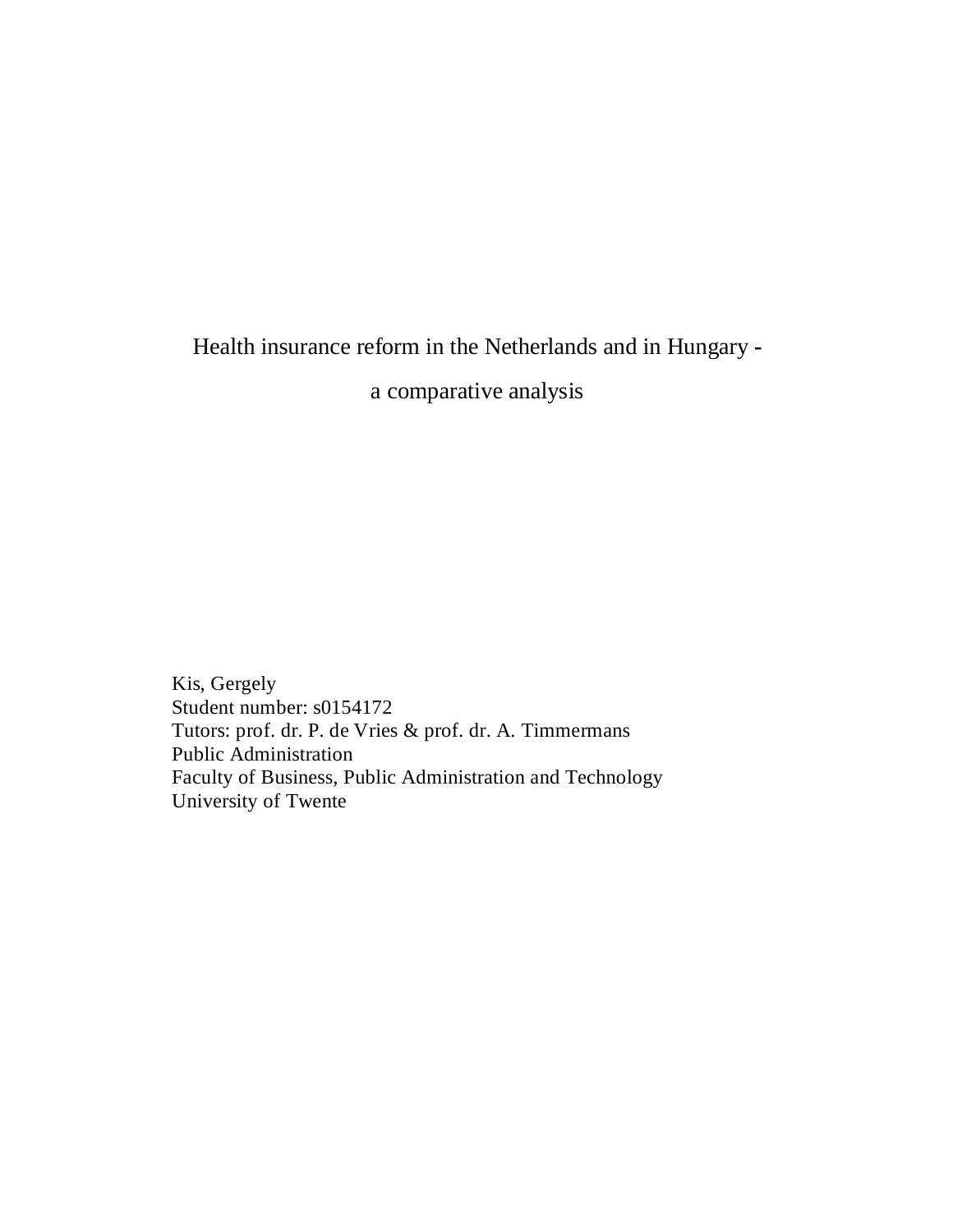# **Contents**

| $1_{-}$                                                                                     |  |  |
|---------------------------------------------------------------------------------------------|--|--|
| 1.1.                                                                                        |  |  |
| 1.2.                                                                                        |  |  |
|                                                                                             |  |  |
| 1.4.                                                                                        |  |  |
|                                                                                             |  |  |
|                                                                                             |  |  |
| 2.1. Short historical overview of the evolution of the Dutch health care system  14         |  |  |
| 2.2. Statistical overlook of the most important Dutch mortality and morbidity rates 16      |  |  |
| 2.3. The structure of the Dutch Health Insurance System before the reform 17                |  |  |
|                                                                                             |  |  |
|                                                                                             |  |  |
|                                                                                             |  |  |
| 2.4. What were the most important problems and failures of the former system? Why was       |  |  |
|                                                                                             |  |  |
| 2.5. The new health insurance system in the Netherlands since 2006 24                       |  |  |
|                                                                                             |  |  |
| 2.5.2. The most important features of the new health insurance system 25                    |  |  |
|                                                                                             |  |  |
|                                                                                             |  |  |
|                                                                                             |  |  |
|                                                                                             |  |  |
| 3.1. Historical overview of the Hungarian health insurance system 31                        |  |  |
| 3.2. The most important features and problems of the current Hungarian health insurance     |  |  |
|                                                                                             |  |  |
| 3.2.1. Brief statistical overlook of current health data in Hungary and current data on the |  |  |
|                                                                                             |  |  |
|                                                                                             |  |  |
|                                                                                             |  |  |
|                                                                                             |  |  |
|                                                                                             |  |  |
|                                                                                             |  |  |
|                                                                                             |  |  |
| 4.1. "Where to look for lessons" – is the Netherlands a good place for Hungary looking for  |  |  |
|                                                                                             |  |  |
| 4.2. State versus private ownership – main difference and main question46                   |  |  |
|                                                                                             |  |  |
|                                                                                             |  |  |
|                                                                                             |  |  |
|                                                                                             |  |  |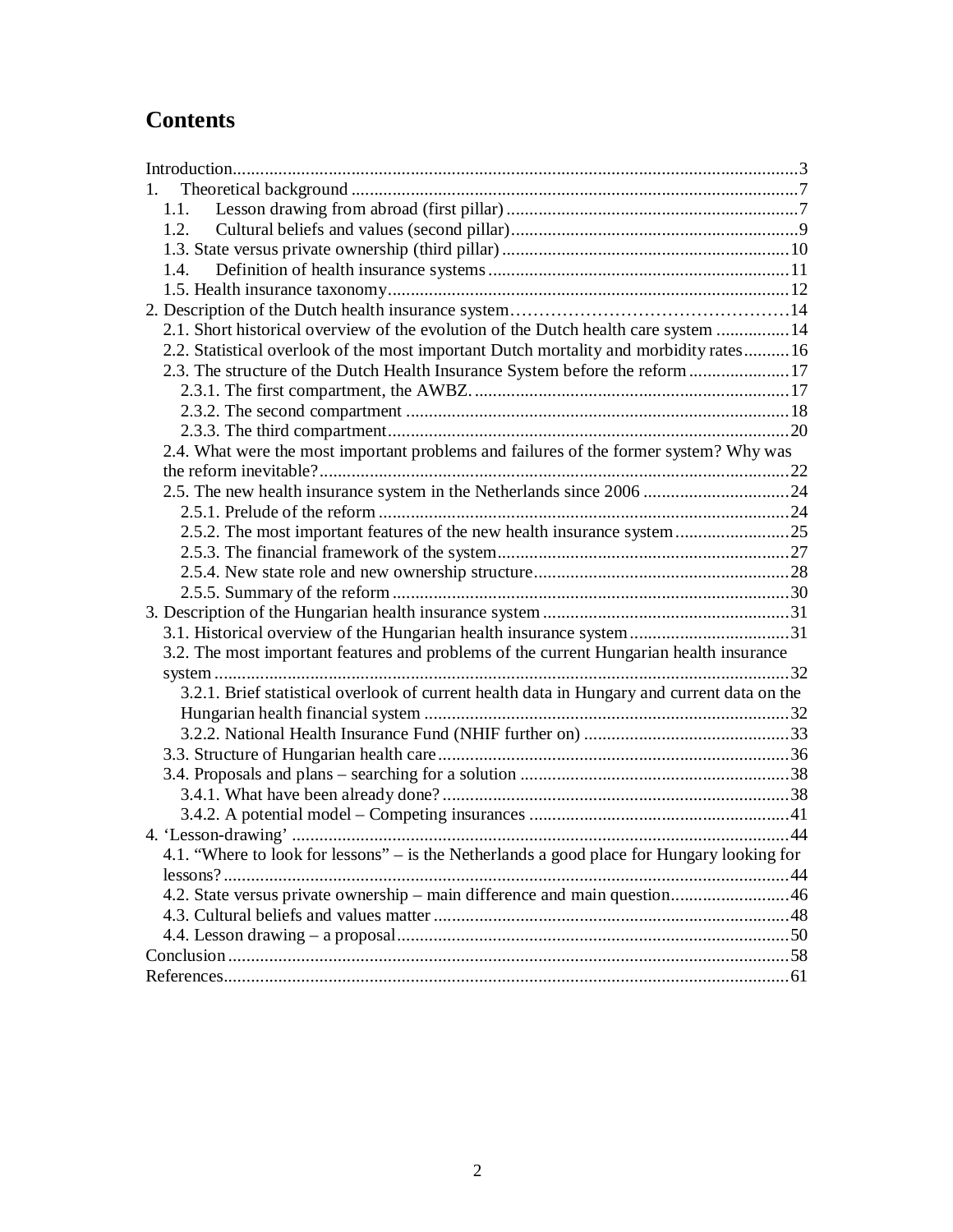## **Introduction**

The paper concerns analyzing the similarities and differences between the current reform in the field of health insurance system in Hungary and in the Netherlands. The Hungarian health care system started a far-reaching program of modernization in 2006. One of the cornerstones of the program is the reform of health insurance. This is on the political agenda for 2007 and it is a highly delicate issue. The transition of the healthcare insurance system in the Netherlands recently, attracted the attention of the Hungarian government, since the Dutch model is regarded as a potential blueprint for Hungary<sup>1</sup>.

The main aim of this paper is to point out the most important aspects of the reforms relating to efficiency, equity and sustainability. These values might contradict each other or at least trade-offs can emerge between them (Stone,  $2002^2$ ). The paper also takes into consideration the different historical paths of the countries involved as a deterministic variable of the current situation. Moreover, the paper aims to enlighten the most important hindering and supporting features of the reform in Hungary.

The research question of this paper is: **"What lessons might Hungary learn from The Netherlands with respect reforming in the health insurance system?"**

The experience in The Netherlands with the new Health Insurance System, since it was implemented by the Dutch Government in January  $1<sup>st</sup>$  2006, may help Hungary to deal with similar problems. These main problems are the followings:

- sharp rise in costs and growing pressure on health budget caused by technological advances; (Weisbrod,  $1991$ )<sup>3</sup>
- aging population;

- illusion of free health care; (Kornai, 1997) $<sup>4</sup>$ </sup>
- internal system resistance against reforms;
- lack of transparency and individual responsibility;
- trade-offs, for instance between efficiency and equity.

<sup>&</sup>lt;sup>1</sup> <http://www.minvws.nl/en/nieuwsberichten/z/2007/dutch-healthcare-system-an-example-for-hungary.asp> downloaded: 03. 04. 2007.

<sup>&</sup>lt;sup>2</sup> Stone, D. 2002, "Policy paradox: The art of political decision making" Norton and company, London pp.80-85.

<sup>&</sup>lt;sup>3</sup> Weisbrod, B.A., 1991. "The health care quadrilemma: an essay on technological change, insurance, quality of care, and cost containment," Journal of Economic Literature, Vol. 29, pp. 523-552.

<sup>4</sup> Kornai, J 1997, The Transition from Socialism, The Reform of the Wefare State and Public Opinion in: American Economic Review Vol. 87, No. 2. 1997.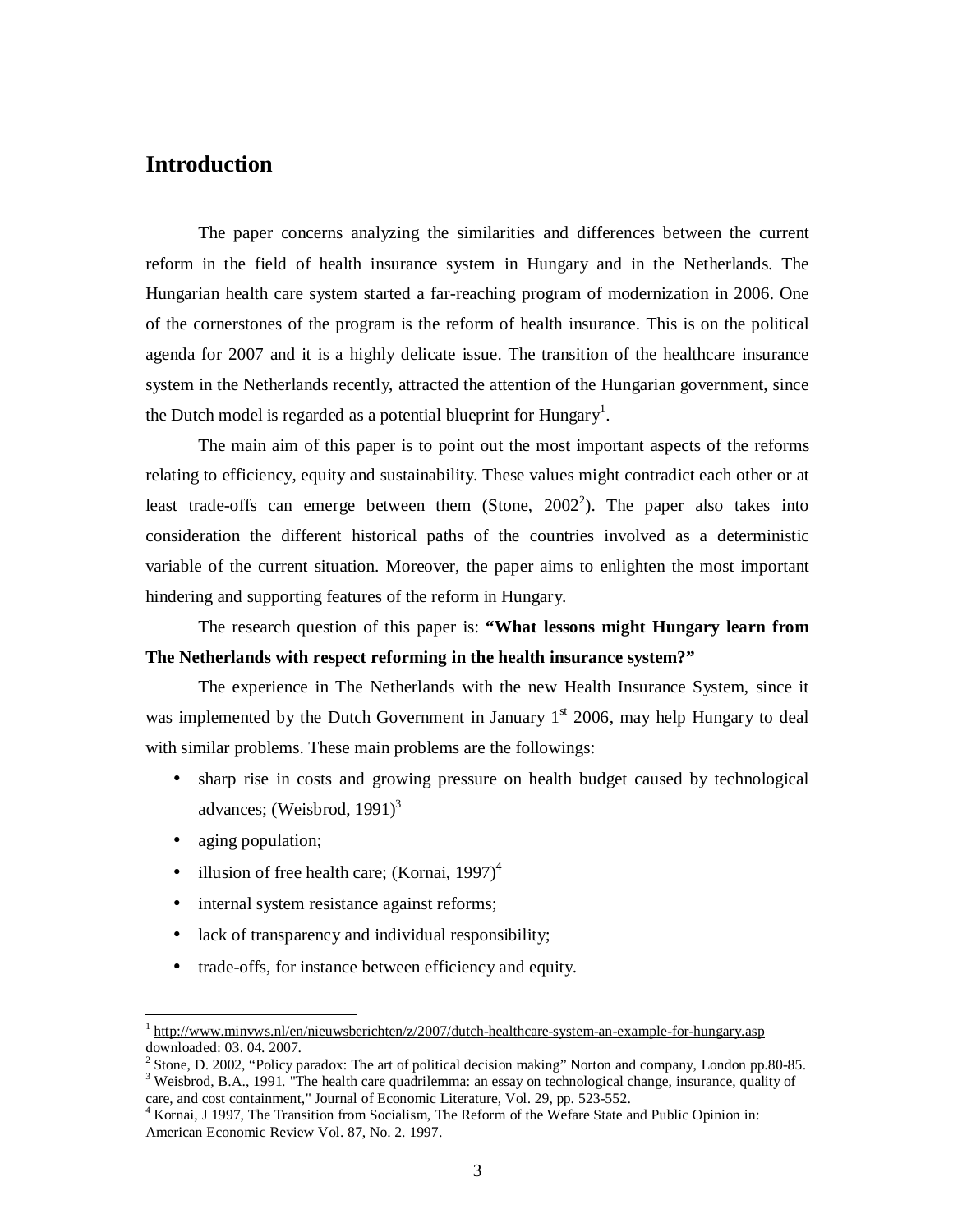These problems exist not only in Hungary but also in The Netherlands. However, the severity and level of these problems are diverse in the two countries. The analysis of the problems will be elaborated further on.

The distinction between the health insurance system and the health care system as a whole has to be made. Basically, the paper focuses on the health insurance system further on. However, the health insurance is only a part of the health care system and certain relevant aspects of the health care system as a whole has to be taken into account as well.

The paper will mainly use two approaches to analyze the current situation.

The first approach analyzes both cases from an economic point of view by presenting the design of both systems. The most important financial and economical problems of the current Hungarian Health Care system will be represented. I will draw up a possible model for reforming the Hungarian health insurance system with the help of this economic approach. I will mainly focus on the framing of a new multi-insurance system, since the Hungarian government stated that the Dutch multi-insurance system can be a potential model for Hungary. However, the government takes more options into account. This paper also represents briefly different models of health insurance systems.

The second approach uses a public administration point of view. This approach will be more practical than the former one. In this sense, I will mainly try to start from general and theoretical and go toward practical and concrete. This deductive research method will be observed not only within the chapters but in the paper as a whole as well. However, as Grix (2004) puts the deductive-inductive dichotomy in real-life research is rather doubtful than a clear-cut. Moreover, in the case of Hungarian public administration this dichotomy raises a practical question as well, because the Hungarian governments in power often try to implement foreign models in Hungary due to a special "hold off status" of this Central-European country as the well-known Hungarian scholar Bibó  $(1948)^5$  stated. This means that the models and policy initiatives that are working successfully in other countries often do not work in Hungary due to different social-economic conditions and that Hungary is always (at least) one step behind compare to its Western European counterparts.

The paper is a comparative research; however, due to the fact that the reform and its experiences in the Netherlands are fresh and the reform in Hungary is just in progress, the paper can not be seen as an 'orthodox' comparative research. The paper rather follows the idea of Rose (2005), namely, it tries to answer the question: how countries can learn from each other with respect to successes and failures of policy initiatives. The paper not only

 $^5$  Bibó I. (1948). Eltorzult magyar alkat, zsákutcás magyar történelem. In: Válasz. 289-319.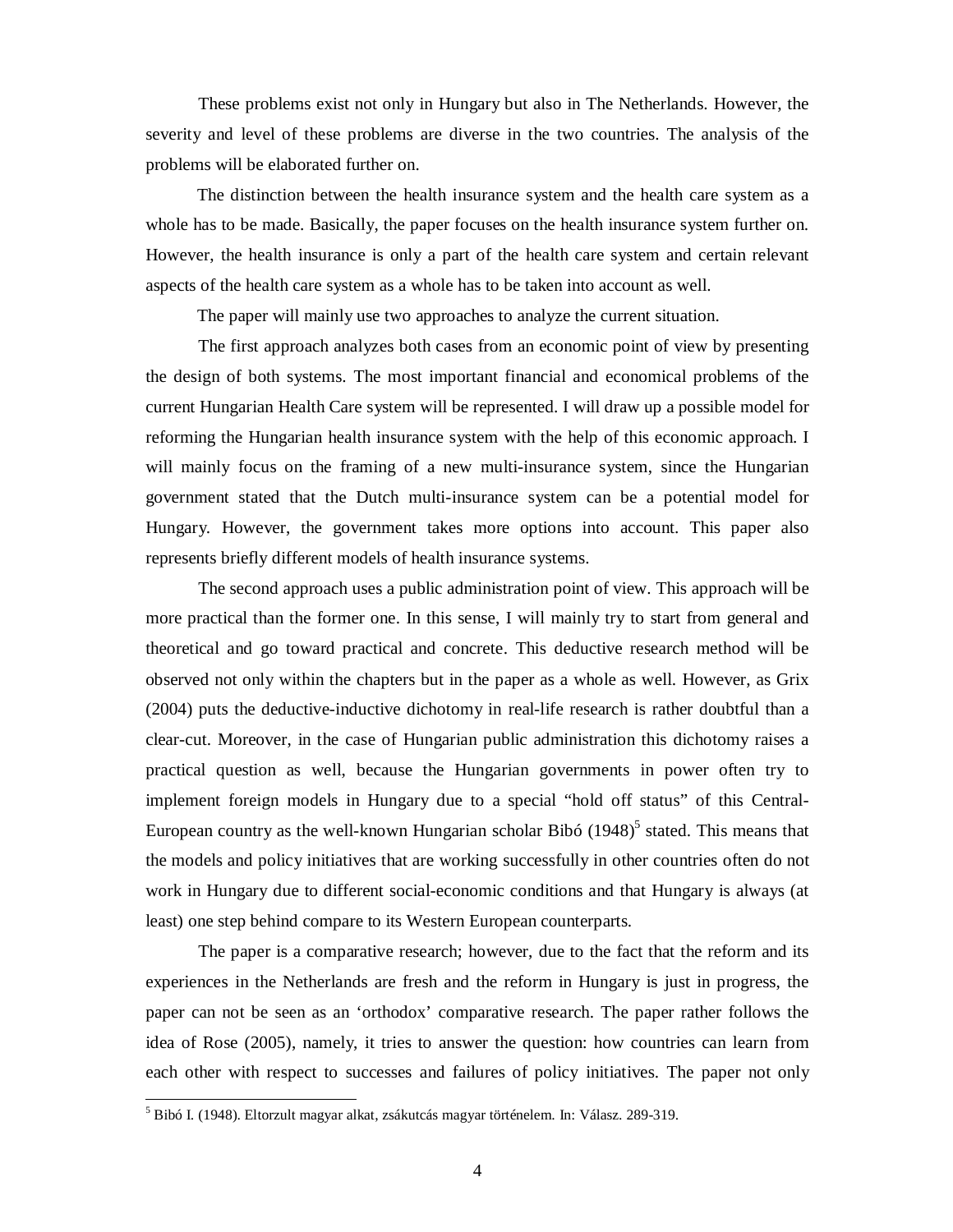focuses on the differences but tries to find out the lessons that can be used in Hungary following the Dutch experiences. However, these experiences are a bit too fresh and data are not available yet, I turn my attention to represent the new Dutch model and latest change in the Dutch health insurance system in 2006.

The outline of the paper will be the following. In the first chapter I will represent the theoretical background. The theoretical background of the paper is standing on three pillars. Beside the aforementioned book of Rose (2005), the thesis leans on the paper of Shleifer (1998) with respect to state versus private ownership. Shleifer's paper embodies and strengthens the economic approach of my paper, mainly dealing with questions that are related to economic terms including efficiency, innovation, improving quality and reducing costs. Third, a more public administrative approach by Kornai and Eggleston (2001) is strongly linked to values and trade-offs. Kornai and Eggleston give a suitable framework for constructing a prospective proportion of values with respect to a reformed health care sector in Central Europe. The trade-offs between different values are existing but with the help of the Kornai and Eggleston we can search for an appropriate solution for this problem in the field of health care. The two scholars also take into consideration the hindering conditions that can deter the policy initiative during the implementation phase.

In the second chapter the Dutch model will be described. I will put the Dutch health insurance system into a historical context, however, due to lack of space I will focus on the latest reform implemented in January  $1<sup>st</sup>$  2006. The most important features of the Dutch health care system can not be omitted, although, naturally, the health insurance will be analyzed more deeply. I will try to point out the relevant lessons from the Dutch case that can be used by Hungarian scholars or policymakers.

The third chapter will be devoted to the Hungarian reform proposal(s), including the description of the current system and the potential ways for reforming the system. After a short historical overview - what have happened so far – I will analyze the reform proposal of the government both from an economic and a public administration point of view. This chapter will be not only descriptive but also a critical analysis.

The critical analysis will be elaborated in the forth chapter by comparing the two cases. As I have already mentioned this comparison will not be traditional in that sense, that in one country (the Netherlands) a model is already functioning but in the other country (Hungary) the reform proposals are still under negotiations and social debates. Although this time bias will cause some methodological problems, namely, how to compare data, I will try to focus on the theoretical models with respect to the economic part of the paper. On the other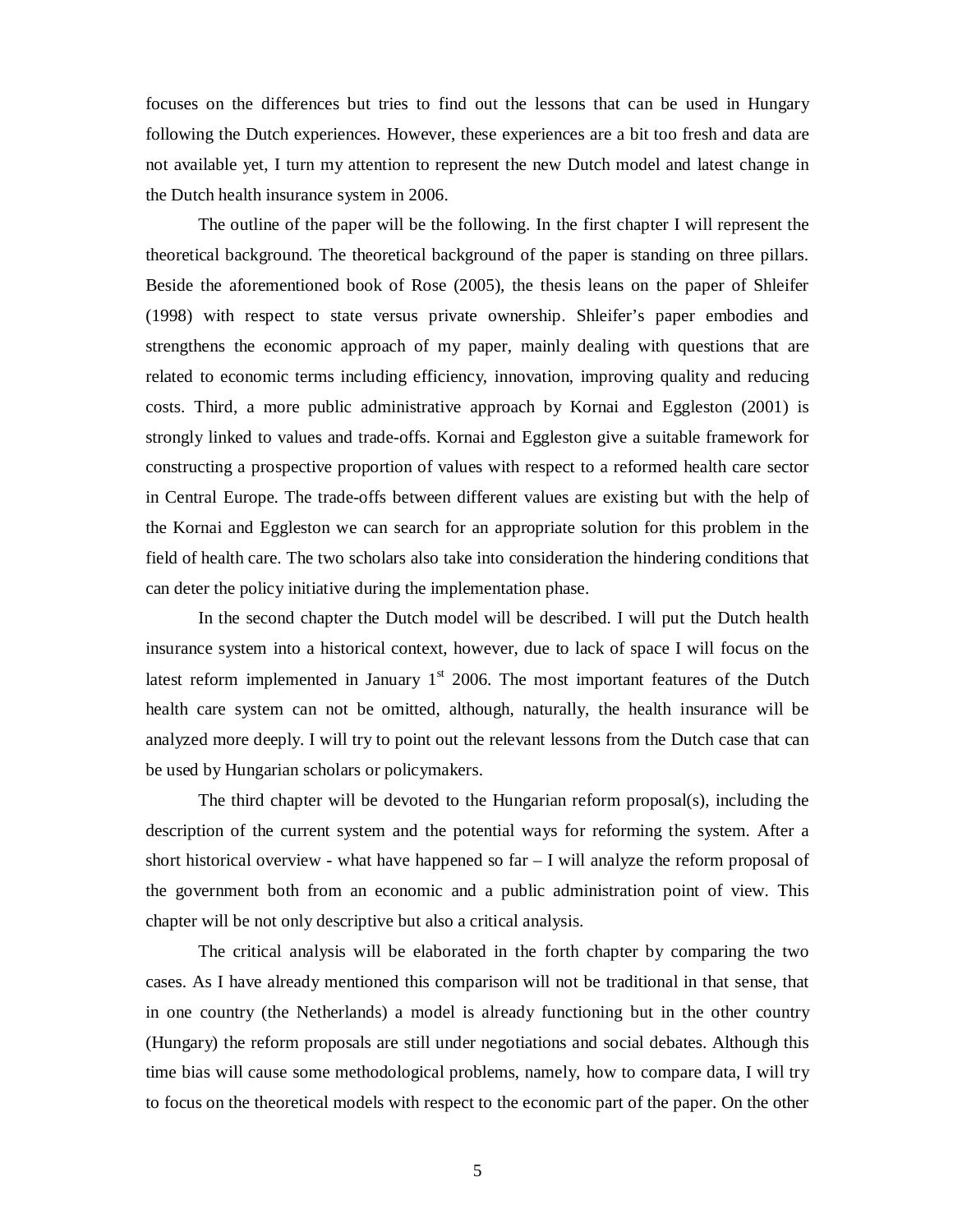hand I try to use the real life experiences and political processes to analyze the cases from the public administration point of view.

In the conclusion I will emphasize once more what are the most important lessons for Hungary. What are the factors that can hinder the implementation of the new system in Hungary?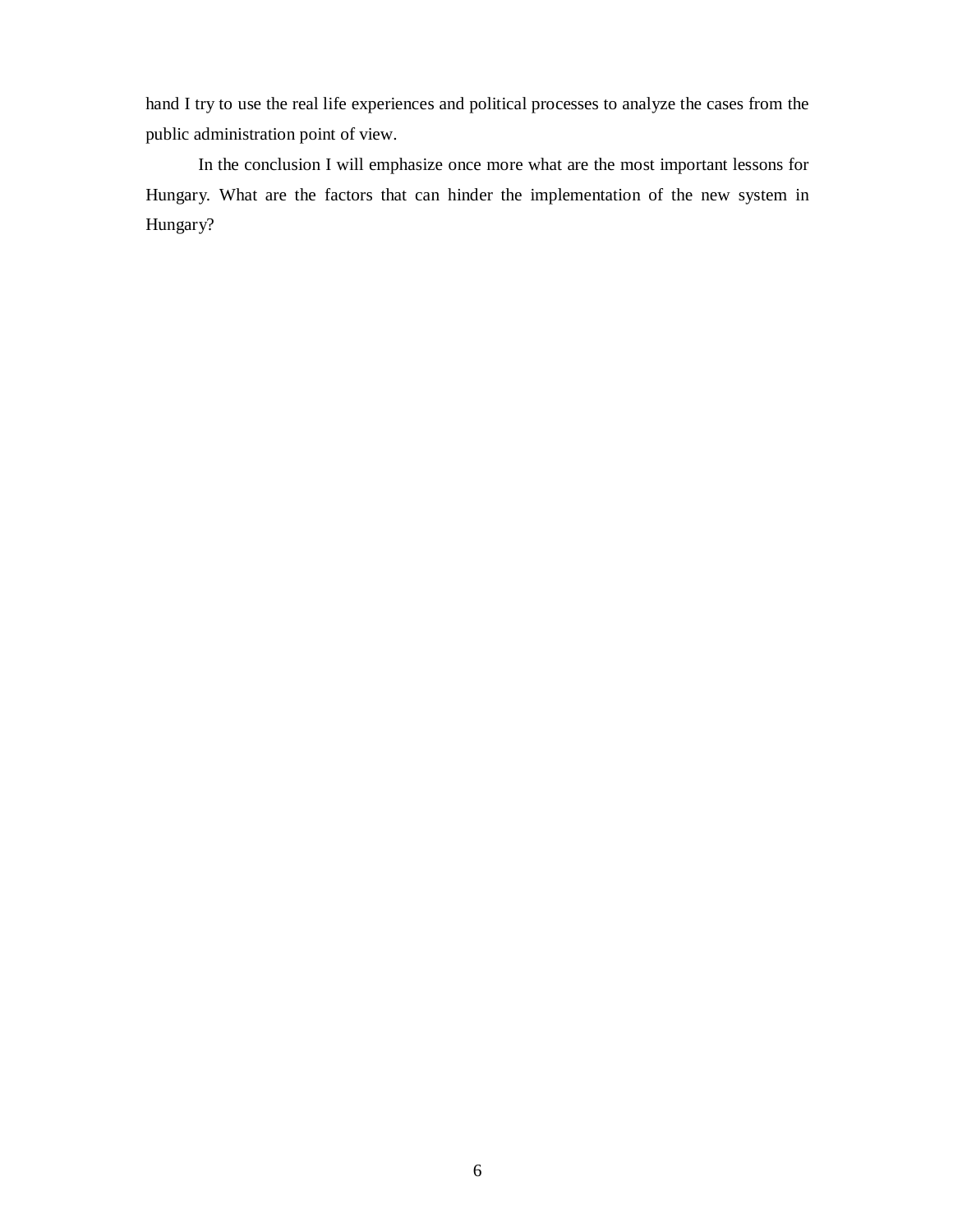## **1. Theoretical background**

In this chapter I will draw up the theoretical background of this paper. As I have already mentioned briefly the paper is mainly based on three theoretical pillars. From these papers the most important is the work of Rose  $(2005)^6$  which gives the essential idea of this paper, namely, how to find useful *'lessons'* in a foreign country that can be adapted in our home national environment. The paper of Shleifer  $(1998)^7$  is also a good starting point, since it gives us the possibility to analyze why *state-ownership* embodies hidden threats and risks. To see the complexity of the practical problem that exists in Hungary, Kornai and Eggleston's  $(2001)^8$  work will be applied.

Furthermore, the definition of health insurance will be formulated and also a possible taxonomy of health insurance will be presented at the end of this chapter.

### **1.1. Lesson drawing from abroad (first pillar)**

How can a country improve the successfulness of its public policies? How can policy makers come up with new programs? Mainly there are two ways, either they use the experiences from the past failures that have happened internally or they can gather information from abroad. Rose analyzes the latter case by coming up the term 'lesson'. According to Rose "a lesson is a distinctive type of program, it draws on foreign experience to propose a program that can deal with a problem confronting national policymakers in their home environment" (p.22.). He also states that a lesson "identifies the laws, appropriations, and personnel and organizational requirements needed for the program to be put into effect" (p.22). These are the most important pre-condition that must be fulfilled before implementing the program itself. On the other hand a lesson can also explain a failure of a program, whether the failure occurred due to "insufficient resources, political opposition, administrative difficulties, an unwillingness of citizens to cooperate or a basic flaw in the logic of the program" (p.24.).

 $\overline{a}$ 

<sup>6</sup> Rose, R. (2005): Learning from comparative public policy **:** a practical guide, London, Routlidge

<sup>&</sup>lt;sup>7</sup> Shleifer, A. (1998): State versus private ownership, NBER working paper series, ISSN 0898-2937

<sup>&</sup>lt;sup>8</sup> Kornai J. – Eggleston K.(2001): Choice and solidarity: The Health care sector reform in Eastern Europe and proposals for reform, In: International journal of health care finance and economics; vol. 1 (2001), afl. 1, pag. 59-84.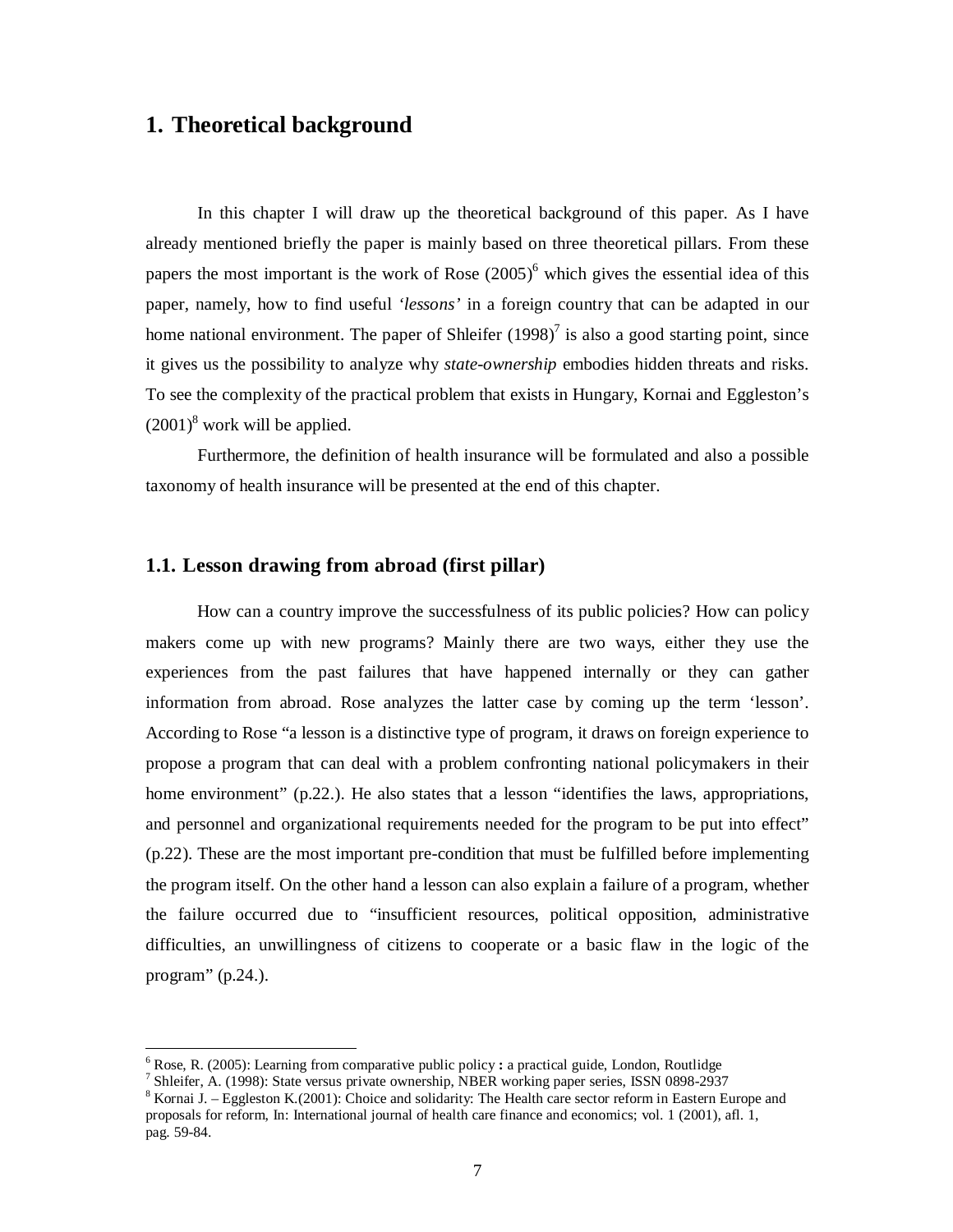In the case of the Dutch and the Hungarian reform I have mentioned the time bias between the two reform processes. As Rose states, a lesson is "future-oriented and it *cannot* be evaluated empirically", and, "lesson is a bridge across time and space" (p.24.), hence the application of 'lesson-drawing' is appropriate in our case.

If a foreign lesson has been chosen policymakers must decide to what extent they want to apply that model. The application of a model is rather a public administrative question and has to be analyzed from a public administrative point of view. Rose distinguishes seven possible ways of drawing a lesson (p.81.). The alternatives are:

• *Photocopying*: exact photocopy

-

- *Copying*: duplicating all major elements
- *Adaptation*: altering some details without removing major elements
- *Hybrid*: combining elements or programs from different countries
- *Synthesis*: combining familiar element of programs with the same objectives
- *Disciplined inspiration*: creating a new program that is not inconsistent with a foreign example
- *Selective imitation*: adopting only attractive parts of other programs while leaving out essential elements

As we can see the lesson drawing goes from a total adaptation of a model (photocopying) to a selective cherry-picking of ideas (selective imitation). In the later phases of the paper I try to find out to what extent the Hungarian policymakers should look at the Dutch reform as a blueprint of the Hungarian health insurance reform. Whether photocopying or only a selective imitation or may be some other aforementioned option would be appropriate it depends on different factors.

For instance, path-dependence (see Pierson  $2000^9$ ) can become a crucial factor during an important political decision process; hence past decisions can highly limits the possibilities of the decision makers in power. Due to this fact most fields of public policy is a 'brown field' area and there is a very small space for brand new initiatives. This is called a 'wicked context' problem by Rose (p.107.) Successfully applying a lesson needs resources, preconditions and arrangements. Legal framework, financial support, qualified personnel and new organizational structure are crucial variables of a potentially successful lesson learning (pp.108-110.). Even if these conditions exist there is no guarantee for success since other

<sup>&</sup>lt;sup>9</sup> Pierson, Paul (2000). "Increasing Returns, Path Dependence, and the Study of Politics." American Political Science Review, June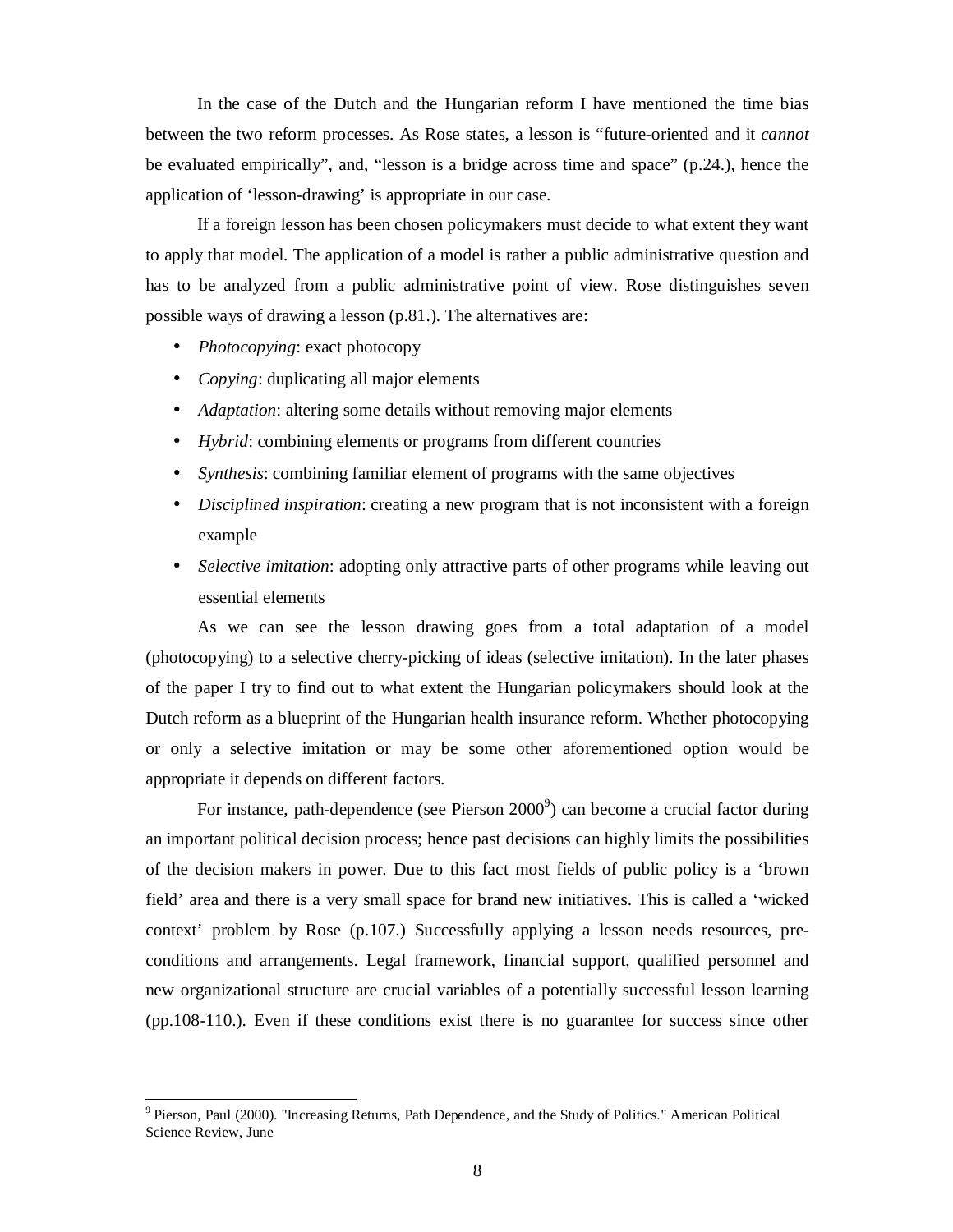factors can also influence the reform process such as political support and cultural beliefs (p.113.)

## **1.2. Cultural beliefs and values (second pillar)**

Cultural beliefs and values are crucial declare Kornai and Eggleston (2001) as well. According to them the post-communist heritage in Central-Europe is harmful not just in economic sense but also in mental dimensions. Paternalism deprived the citizens from individual decision taking and from taking responsibilities to themselves. Kornai and Eggleston also underline the problems of the state monopoly and the lack of transparency of the former era. The values and beliefs were extremely influenced during the 'ancien regime' and this fact is cannot be ignored during the implementation of a new health (insurance) reform. However, different values have to be also presented by the new reform. Summarizing their proposals see the table below:

## **Table 1.**  10

1. **Individual sovereignty**: the transformation must increase the extent of decision taken by individual and reduce the extent of the state.

2. **Solidarity**: help the suffering and the disadvantaged.

3. **Competition**: There should not be a monopoly of state ownership and control. Let competition between different ownership forms and coordination mechanisms.

4. **Incentive**: Forms of ownership and control that encourage efficiency need to emerge.

5**. New role of the state**: The state's main functions should be the followings: to supply legal framework, supervise non-state organizations, and provide last-resort insurance and aid. The state take the responsibility to all citizens obtain basic education and health care.

6. **Transparency**: The linkage between welfare services and the tax burden must become transparent to citizens.

7. **Time need of the program**: Time must be left for the new institutions of the welfare sector to develop and for the citizens to familiarize themselves.

8. **Harmonious development**: Harmonious proportions between growth producing investments in the economy and resources used in the welfare sector have to be managed.

9. **Sustainable financing**: The state budget must be capable of financing the state's obligation persistently.

<sup>&</sup>lt;sup>10</sup> Source: Kornai and Eggleston, 2001, pp.22-40.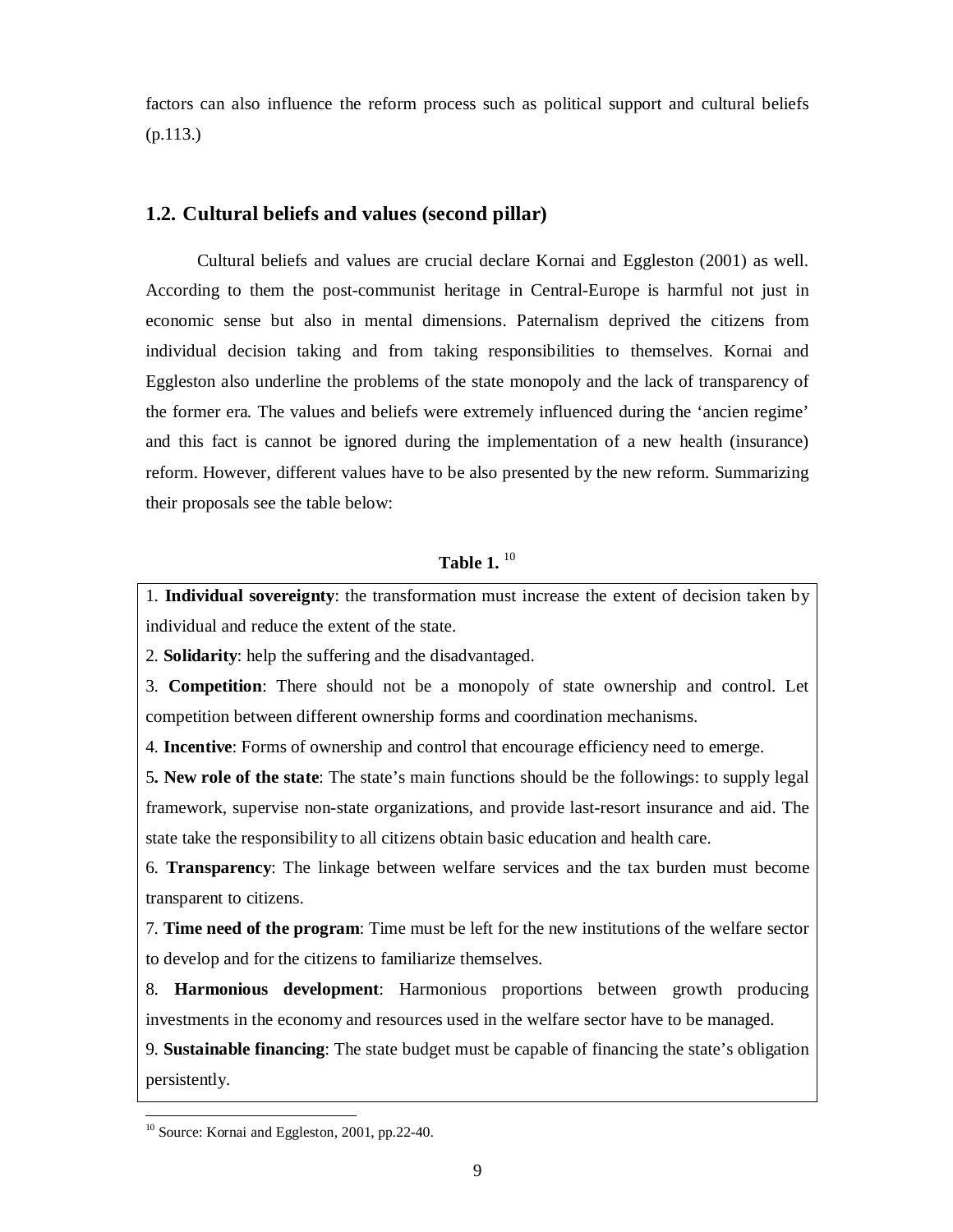As we can see trade-offs can be easily detected between the different values. For instance the trade-off between the first (individual sovereignty) and the fifth (basic state responsibility) principle is one of the main ambiguities in our case. Enhancing individual responsibility may need a total reconsideration of the role of the state, even more radically than Kornai and Eggleston suggest. As we can see the values involved can be both related to economics (competition, financial sustainability, transparency, incentives) and also to public administration (individual sovereignty, time need of the program to be implemented). All principles are very remarkable, but now I would like to highlight the forth principle, the "Incentive". This leads to the third main theoretical pillar of my thesis, namely to the dissimilarities between state and private ownership compared by Shleifer (1998).

### **1.3. State versus private ownership (third pillar)**

Shliefer (1998) turns our attention towards the threats of state ownership, although he also admits the existence of market failures. He summarizes the most important problems what - even a benevolent government leaded - country might face. Due to lack of 'perfect contracting' "government cannot fully anticipate, describe, stipulate, regulate and enforce exactly what it wants" (p.137.). Although, 'imperfect contracting' conditions alone would not been a state failure, since this is also the case in the private sector as well. The difference lies in the ownership; hence the ownership gives "the owner control and bargaining power in situations where contracts do not specify what has to be done". While focusing on both costefficiency and service quality; there are two types of investment incentive: either reducing cost or innovate. According to Shleifer government ownership is likely to be superior in some cases. These cases are when (p.140.):

- there is a high possibility for cost reductions that lead to significant deterioration of non-contractible quality
- innovation is (relatively) unimportant
- competition is weak and consumer choice is ineffective
- reputation mechanisms are weak
	- On the other hand private ownership performs better than state-owned property if:
- there is a low possibility for cost reductions that lead to significant deterioration of non-contractible quality
- innovation is important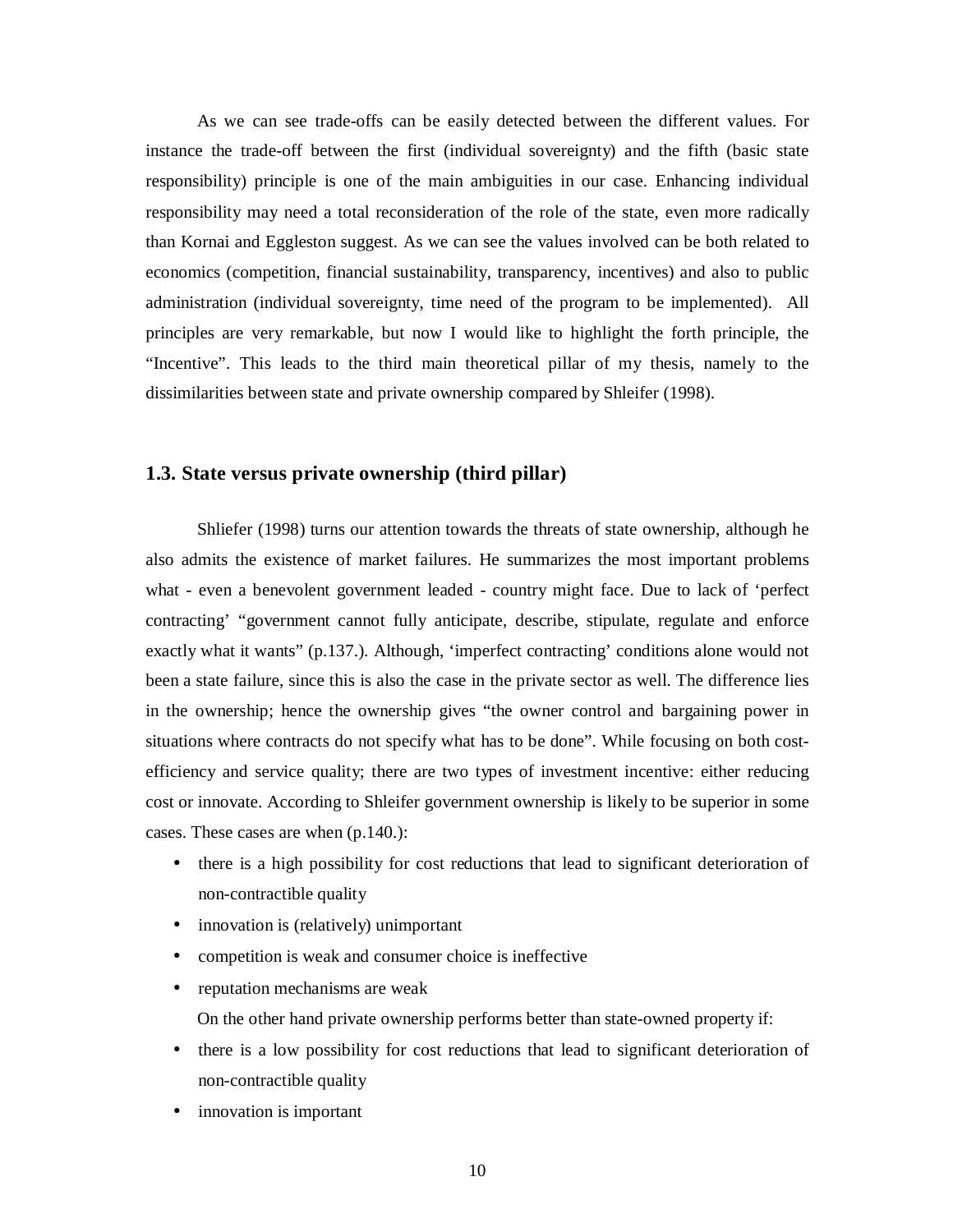- competition is strong and consumer choice effective
- reputation mechanisms are strong

Incentives with respect to private ownership are more adequate to fulfill consumers' needs. Profit-orientation and hard budget constraint lead to more prudent financial actions and higher cost-consciousness.

In the following chapters of the thesis I will analyze whether these factors really exists or not in the field of health insurance.

Summarizing this chapter of my paper so far, I have presented the three theoretical pillars of my thesis. These pillars were once again:

- How to draw a lesson from a foreign case (Rose, 2005)
- Cultural beliefs and values (Kornai and Eggleston, 2001)
- State versus private ownership (Shleifer, 1998)

I also tried to present how these pillars can linked with the two applied approaches (economics and public administration). While the book of Rose will strengthen mainly the public administration aspect, the paper of Shliefer will back up the economic point of view of the thesis. Kornai and Eggleston's work can be linked to both approaches.

#### **1.4. Definition of health insurance systems**

-

In this section I will define the term health insurance system.

A health insurance system is a "system for the advance financing of medical expenses through contributions or taxes paid into a common fund to pay for all or part of health services specified in an insurance policy or law. The key elements are advance payment of premiums or taxes, pooling of funds, and eligibility for benefits on the basis of contributions or employment without an income or assets test. (…) Private health insurance is organized and administered by an insurance company or other private agency; public health insurance is run by the government."<sup>11</sup> As the definition declares there are various forms of health insurance system depending on the difference of the financial forms and ownership or number of insurance companies involved for instance.

Major differences can be distinguished between a single-payer health care system and a multiple-payer health care system. In a single-payer health care a single government entity

<sup>&</sup>lt;sup>11</sup> Britannica Concise Encyclopedia, downloaded from:<http://www.answers.com/topic/health-insurance> 10.05.2007.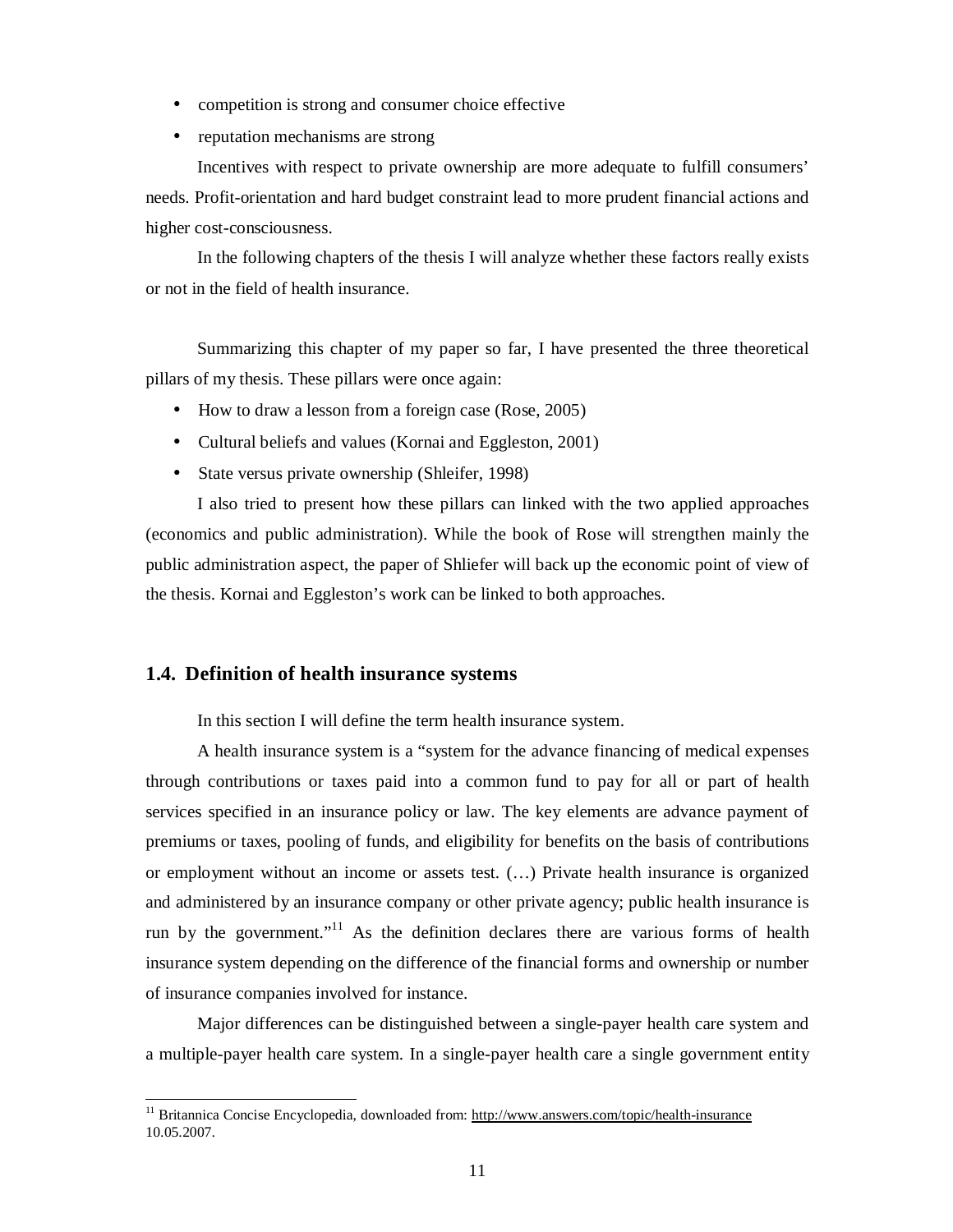pays for all health care costs, usually from taxes and the usually for the entire population. On the other hand the multiple-payer health care system has several (either private or state-owned but rather private) organizations that collect and pool revenues and purchases health services for specific segments of the population<sup>12</sup>.

In the next part I will describe a possible taxonomy of the health insurance system.

### **1.5. Health insurance taxonomy**

Four main criteria for classifying health insurance models can be distinguished according to an OECD study<sup>13</sup> (p.2.):

- Sources of financing (i)
- Level of compulsion of the scheme (ii)
- Group or individual schemes (iii)
- Method of premium calculation in health insurance (iv)

According to the study if we look at the sources of financing (i) on one hand **public** 

#### **health insurance** embraces

-

- *tax-based* public health insurance;
- and *social security* schemes.

On the other hand **private health insurance** systems are financed through private premiums, including:

- private mandatory health insurance;
- private employment group health insurance;
- private community-rated health insurance;
- private risk-rated health insurance.

With respect to level of compulsion on participation (ii) to the system the study determines four different types of possibility:

- Mandatory participation in a single insurance scheme;
- Mandatory participation in a health insurance scheme, but a given freedom to choose between alternative carriers or schemes;

 $12$  Anderson G.F. and Hussey P.: Health, Nutrition and Population (HNP) Discussion Paper Special Issues with Single-payer Health Insurance Systems, 2004.

<sup>13</sup> Proposals for a taxonomy of health insurance, OECD Study on Private Health Insurance, June 2004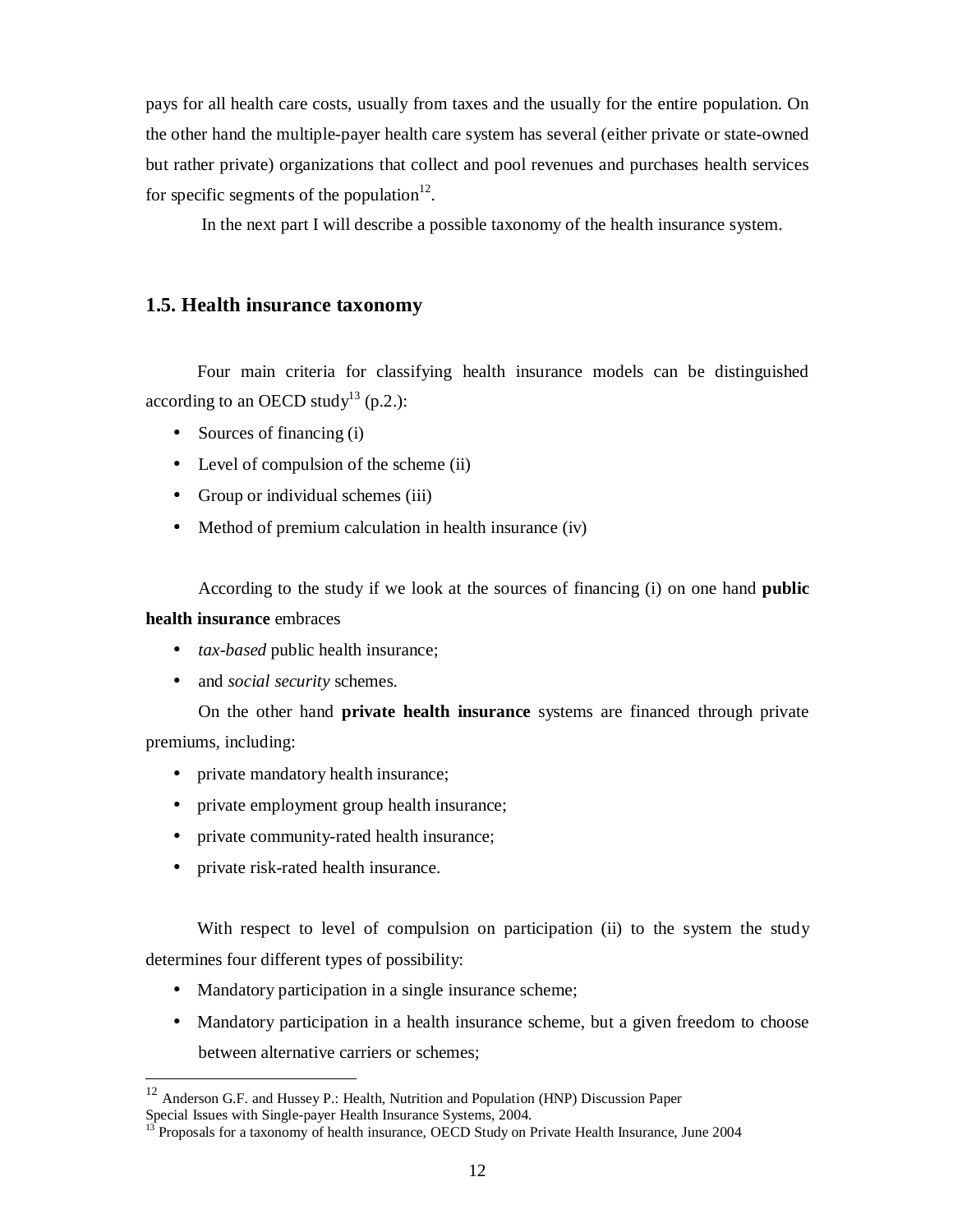- Involvement by the conditions of employment;
- Involvement completely voluntary.

Insurers can calculate premiums (iv) in three ways mainly. These premiums are the:

- Income-related premiums;
- Community rated premiums;
- Risk-related premiums

This taxonomy will be a great help later on to define and to compare the different kind of health insurance systems in both countries.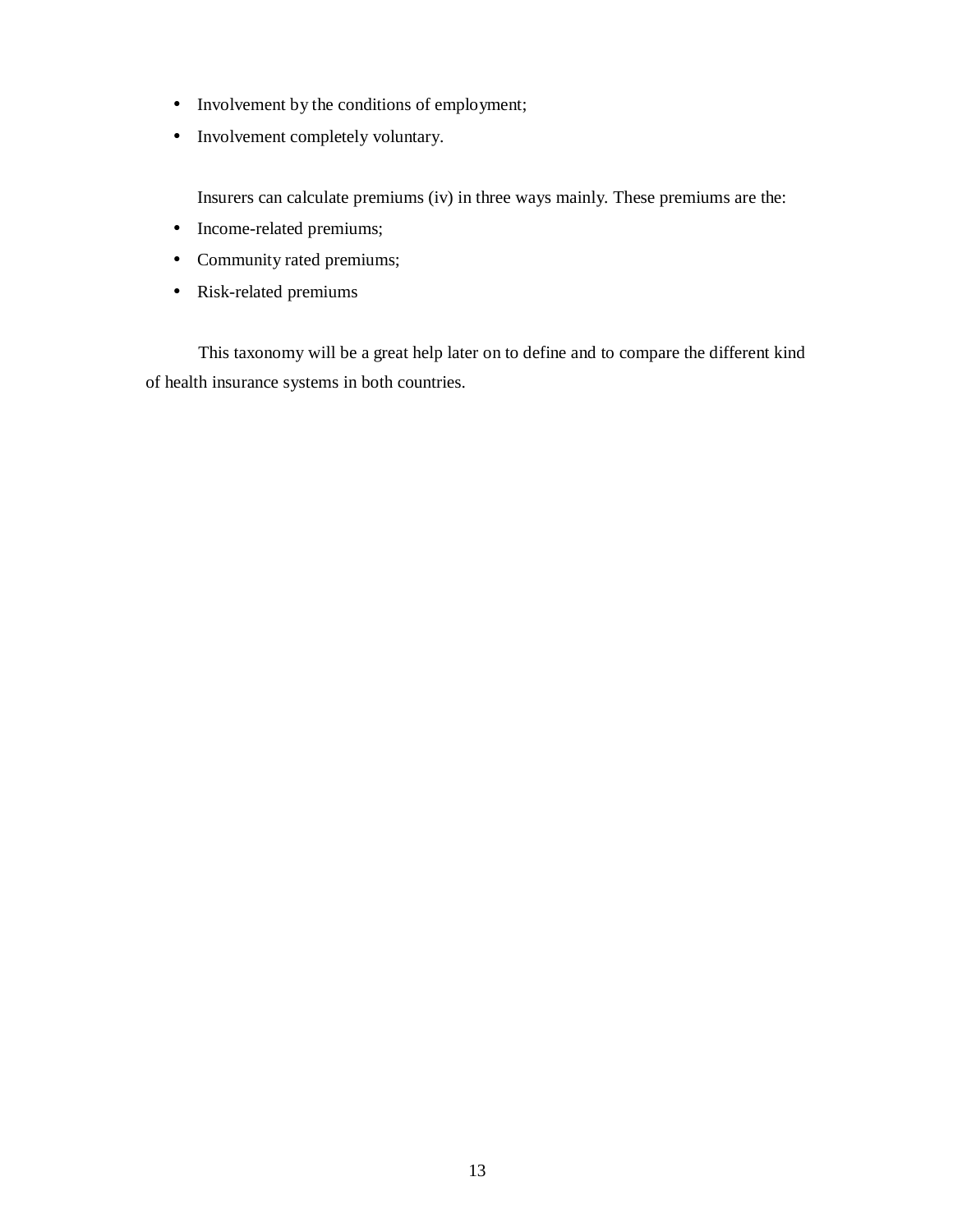## **2. Description of the Dutch Health Insurance System**

In this chapter the Dutch health care system will be described. The focus will be on the reform implemented in the Netherlands  $1<sup>st</sup>$  of January 2006. Hence, the pre-reform situation and the post-reform status of the Dutch insurance system will be presented both from an economic and a public administration point of view. However, for the better understanding of evolution of the current reform a short historical overview is inevitable to be portrayed. In addition, relevant Dutch morbidity and mortality data will be represented as indicators of the Dutch health care systems.

## **2.1. Short historical overview of the evolution of the Dutch health care system<sup>14</sup>**

The Netherlands has an extended tradition of health care including voluntary organizations at local and regional level. Churches, monasteries, guilds were the early predecessors of modern hospitals. These organizations had roots that date back to the Middle Ages. The medieval guilds offered their members financial support in the event of sickness, accident or death. Local communities, monasteries, convents and churches offered shelter to the elderly, homeless and others who could not look after themselves. They played an enormous role both in health care and in social care as well at the same time.

The great majority of the hospitals and other institutions in the Netherlands have been owned or run by not-for-profit private organizations. This tradition of private ownership has not been overturned, as it was in the former Soviet block in Central-Europe including Hungary, through the nationalization of health care in the middle of the  $XX<sup>th</sup>$  century.

As each country has its own history which to a certain extent has an influence on policy making in the present, the Netherlands also has three main cultural and historical factors that has an influence on policy making. These factors are the followings:

- the predominantly private nature of the supply;
- the mix of public and private finance;
- the Dutch consultative procedure.

-

As I have already highlighted the private sector played and is still playing a crucial role in the health care and also in health insurance. The government only started to become more involved in health insurance on a major scale around the Second World War. The government

<sup>&</sup>lt;sup>14</sup> Health Insurance in the Netherlands, Ministry of Health Welfare and Sports, 2004.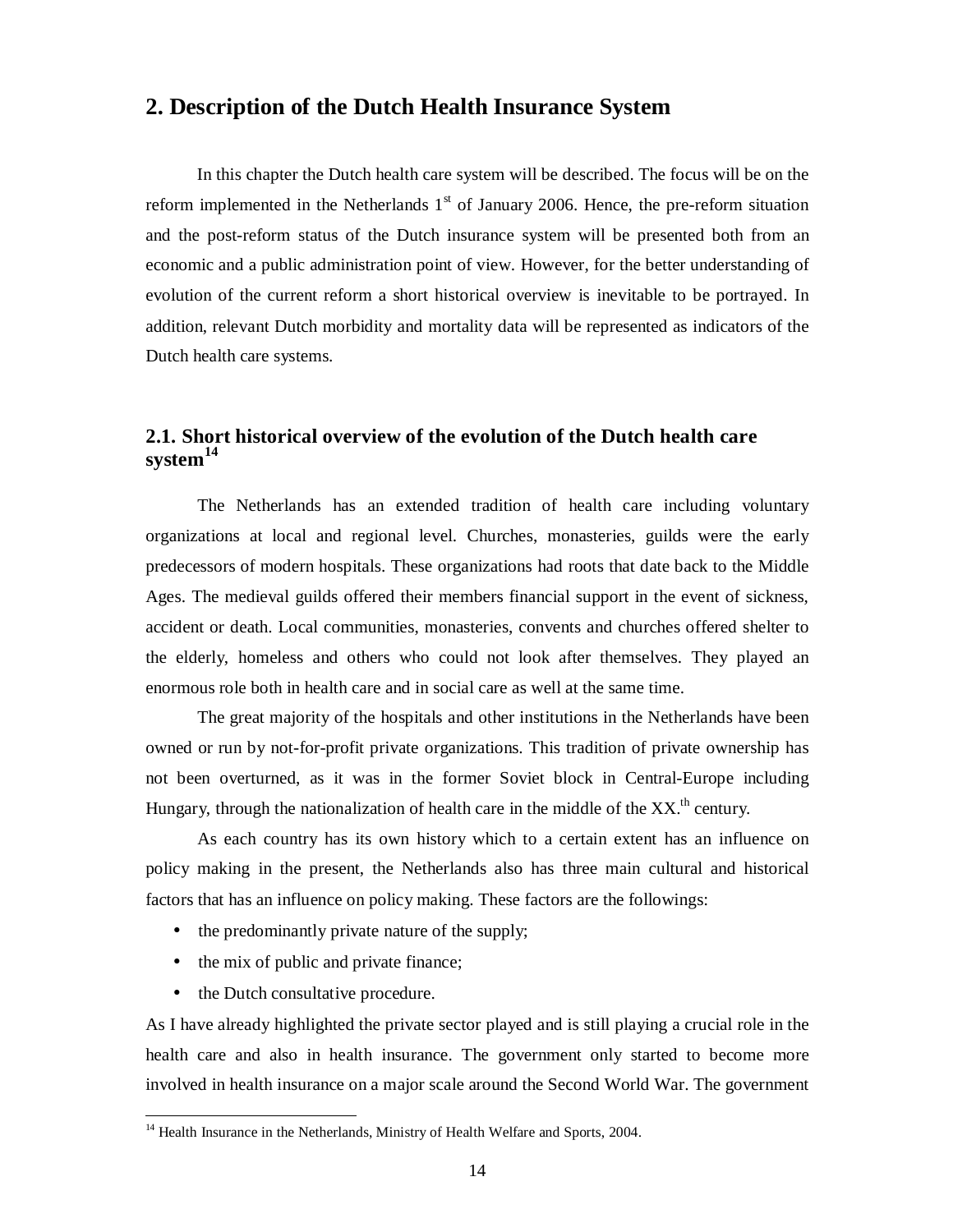created the Health Insurance Decree in 1941 which has been followed by the Health Insurance Act  $(Zfv^{15})$  in 1964. Under German influence this Health Insurance Decree was the first legislation when the health "insurance market was divided into three sub-markets: (1) a compulsory social health insurance scheme for employed people (and their families), (2) a voluntary social health insurance for self-employed people and (3) private health insurance for the rest of the population"  $(p.9.)^{16}$ .

The Exceptional Medical Expenses  $Act^{17}$  (AWBZ) has been enacted in 1968. The act provides help "for the considerable financial consequences serious long-term sicknesses or disorders, in particular the cost of caring for disabled people with severe congenital physical or mental disorders and psychiatric patients requiring long-term nursing and care<sup> $18$ </sup> (p. 16.) The insurance with respect to AWBZ is statutory, all residents who fulfill the criteria written in the legislation is automatically insured and accordingly obliged to pay the statutory contribution. Several modifications and amendment were taken place during the years. From 2000 the AWBZ has become voluntary. In this chapter I will further elaborate the role of AWBZ in the Dutch insurance system.

The Health Insurance Act (Zfw) fully came into power in 1966. Zfw covers acute/general medical care insurance. Like in the case of AWBZ, Zfw is also statutory and all people who meet certain criteria will be automatically insured and obliged to pay a given contribution. There is an opt-out alternative, if somebody refuses to pay a contribution he or she can pay an additional tax instead, although doesn't get care for this.

Beside AWBZ and Zfw other supplementary insurances were available for contracting. For instance, some 93 percent of those who insured under Zfw funds in 1999 and 2000 participated in supplementary insurance<sup>19</sup>. For supplementary insurance there were no obligations.

This complex three compartments system of the health care (AWBZ, Zfv, and other forms of insurances that are not in the first two compartments) has been changed after several years of negotiations in 2006. The new Dutch health care system will be presented later on in this chapter.

<sup>&</sup>lt;sup>15</sup> Ziekenfondswet, Zfv

<sup>&</sup>lt;sup>16</sup> Busse, R.; Doljsak, M.; Exter, A.; Helmans, H. (2004): Health Care Systems in transition, Netherlands <sup>17</sup> Algemene Wet Bijzondere Ziektekosten, AWBZ

<sup>&</sup>lt;sup>18</sup> Health Insurance in the Netherlands, Ministry of Health Welfare and Sports, 2004.

<sup>19</sup> Reinhard Busse, 'The Netherlands', in Anna Dixon and Elias Mossialos, *Health Care Systems in Eight* 

*Countries: Trends and Challenges,* London, 2002. p.62.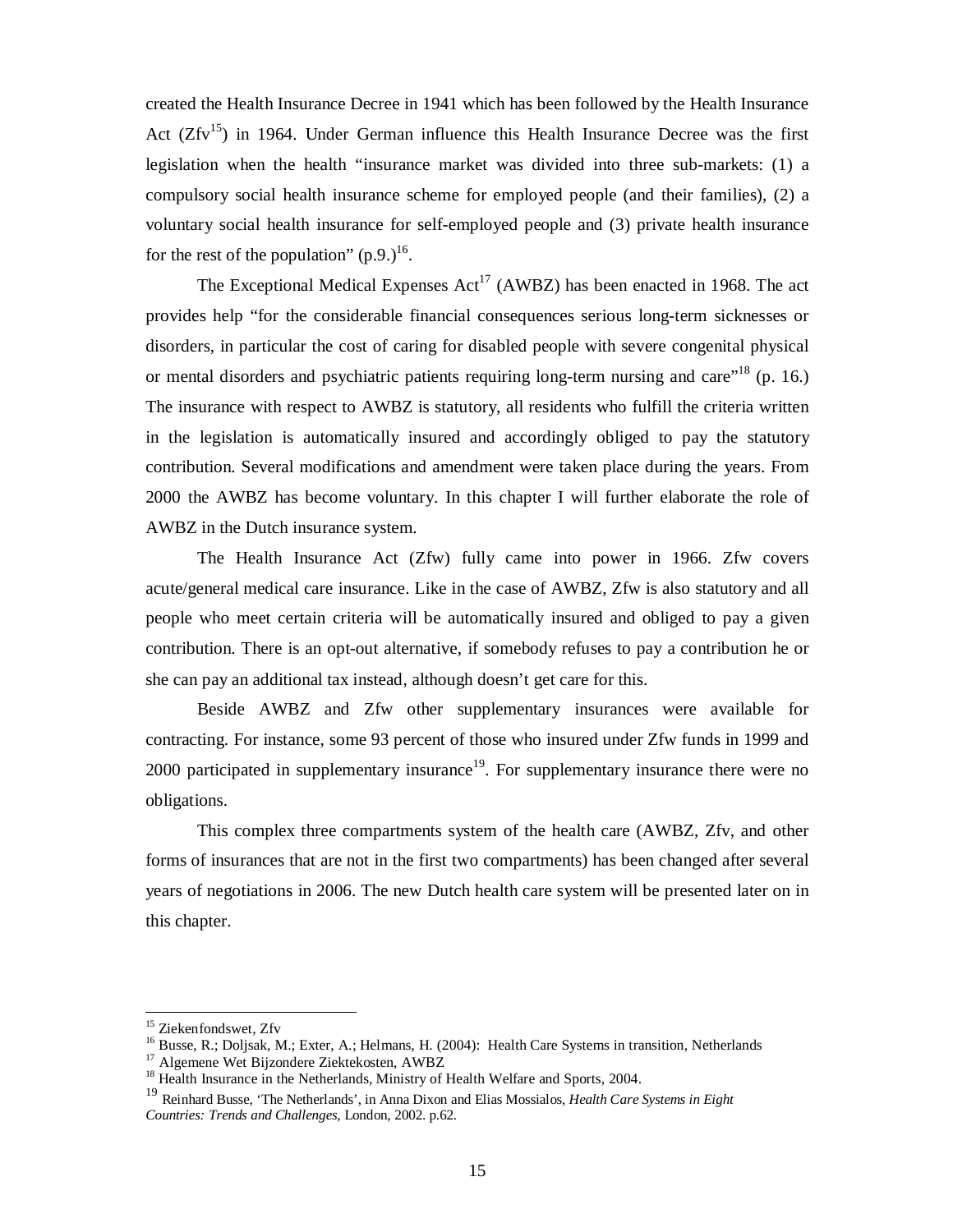## **2.2. Statistical overlook of the most important Dutch mortality and morbidity rates**

In this part I will briefly illustrate the most important data on mortality and morbidity rates in the Netherlands. These figures will represent the current health status of the Dutch citizens.

The Netherlands disposes of quite reasonable figures with respect to health status. Life expectancy both related to females and males were 81.4 years and 76.9 years respectively in  $2004<sup>20</sup>$ . Although, these figures are not the best in Europe (Nordic countries have even better mortality rates) but compare to the new member states the Netherlands still has a big advantage.

Infant mortality is  $0.41\%^{21}$  which is just slightly better than the OECD average (0.43%) without Mexico and Turkey). However, the Netherlands already had relatively good infant mortality rates a few decades ago. (Only Iceland and Sweden had better figures than the Netherlands in 1960, for instance.)

If we look at the diseases of the respiratory system, the Netherlands produces surprisingly bad figures.  $59.7^{22}$  death cases per 100,000 inhabitants is the worst (!) statistics among available OECD data in 2003. The figure related to diseases of the respiratory system of women is also the worst (44.4 death cases per 100,000 inhabitants), even worse than the figures of the Central-European countries.

The diseases of the respiratory system can be originated in the significant usage of different kind of tobaccos. The  $32\%^{23}$  of the total population is a daily smoker. This also puts the Netherlands into an 'exclusive' position in an international comparison.

Summarizing this part we can conclude that the citizens of the Netherlands have relatively good health conditions. Only Nordic countries have better figures with respect to life expectancy. However, if we look at the morbidity data we can say that in some field the

 $\rm ^{20}$  OECD Health Data 2006

[http://www.oecd.org/document/16/0,2340,en\\_2825\\_495642\\_2085200\\_1\\_1\\_1\\_1,00.html](http://www.oecd.org/document/16/0,2340,en_2825_495642_2085200_1_1_1_1,00.html) OECD Health Data 2006

[http://www.oecd.org/document/16/0,2340,en\\_2825\\_495642\\_2085200\\_1\\_1\\_1\\_1,00.html](http://www.oecd.org/document/16/0,2340,en_2825_495642_2085200_1_1_1_1,00.html) <sup>22</sup> OECD Health Data 2006

[http://www.oecd.org/document/16/0,2340,en\\_2825\\_495642\\_2085200\\_1\\_1\\_1\\_1,00.html](http://www.oecd.org/document/16/0,2340,en_2825_495642_2085200_1_1_1_1,00.html) <sup>23</sup> OECD Health Data 2006

[http://www.oecd.org/document/16/0,2340,en\\_2825\\_495642\\_2085200\\_1\\_1\\_1\\_1,00.html](http://www.oecd.org/document/16/0,2340,en_2825_495642_2085200_1_1_1_1,00.html)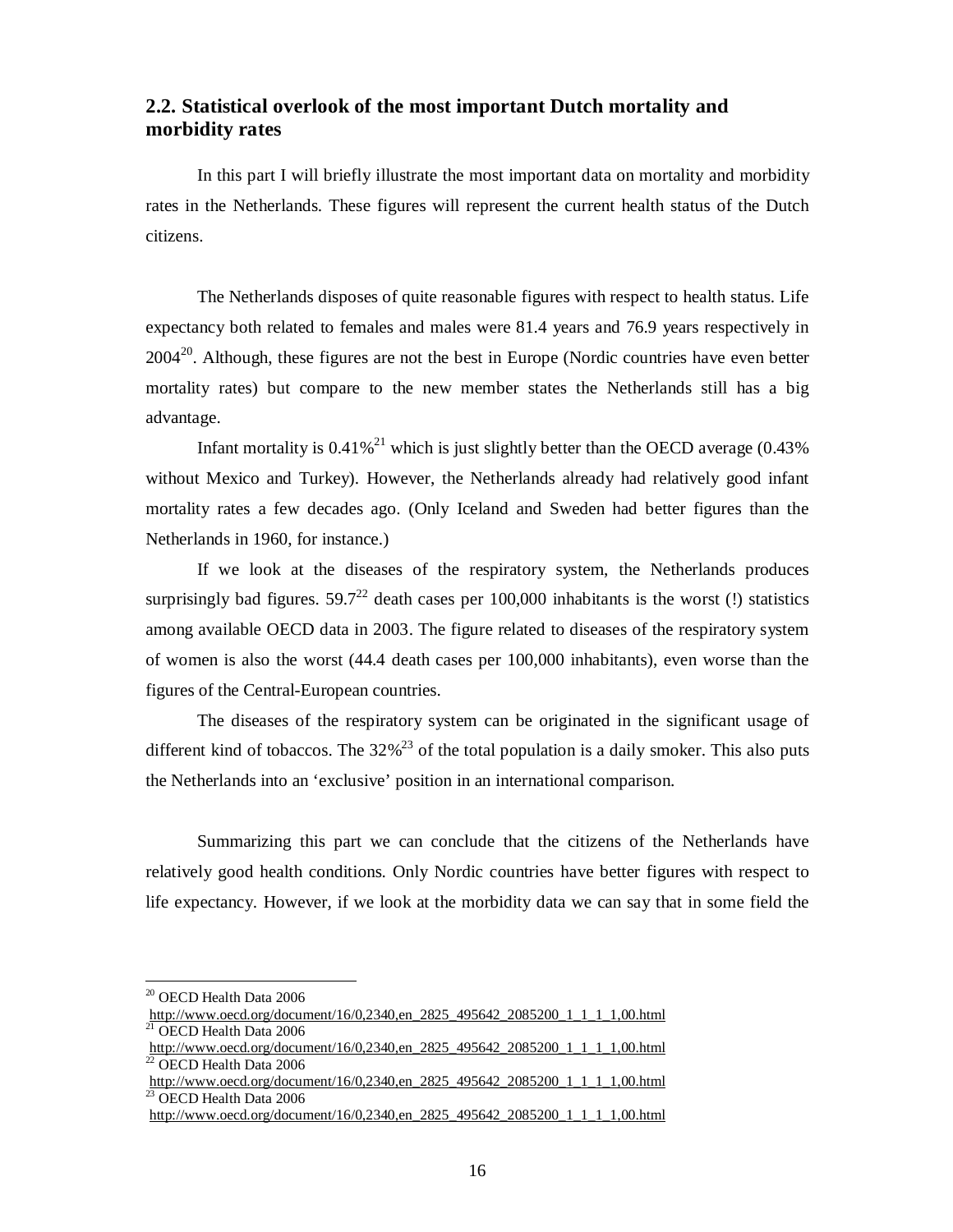Netherlands has some lags. For instance, diseases related to the failure of the respiratory system remains a big, probably one of the biggest problem in the country.

### **2.3. The structure of the Dutch Health Insurance System before the reform**

In this part I will describe the Dutch health insurance system before the reform. The old system based on three compartments. These compartments will be described and also analyzed from an economic and also from a public administration point of view.

As I have already mentioned the former Dutch health insurance system can be divided into three compartments. These compartments are:

• the AWBZ

-

- the Zfw, WTZ, Civil servant scheme and Private insurance
- other Supplementary private insurance

#### **2.3.1. The first compartment, the AWBZ.**

The AWBZ was created in order to allow all Dutch citizens to possess health insurance against severe health risks. AWBZ is a national insurance, which means that all inhabitants of the Netherlands participate compulsorily. Everyone who is legally residing in the Netherlands and also non-residents who are employed - and therefore liable for payroll tax - in the Netherlands are insured.

AWBZ is based upon the idea of solidarity and risk-sharing at a national level with respect to serious medical risks. Individuals may not bear these uninsurable risks such as for handicapped people but the national community can. The AWBZ is funded by income-related contributions, general taxation and other social insurance contributions. It means that the value of 'solidarity' also takes place in the funding as well. There are no co-payments for long-term or chronic care except for certain hotel-type expenses for better care. The government sets the premium level annually. In 2000, it was 10.25 per cent of the first taxable income bracket of  $\epsilon 22000^{24}$ . These premiums are levied in the same way as income tax. The government pays on behalf of the unemployed and those without independent taxable income. Residents in paid employment have their contributions levied at source by their employers, who pay the money to the tax authorities. Residents who are not in paid employment but are

<sup>&</sup>lt;sup>24</sup>Towards a sound system of medical insurance? Consumer driven healthcare reform in the Netherlands: The relaxation of supplyside restrictions and greater role of market forces. (2002)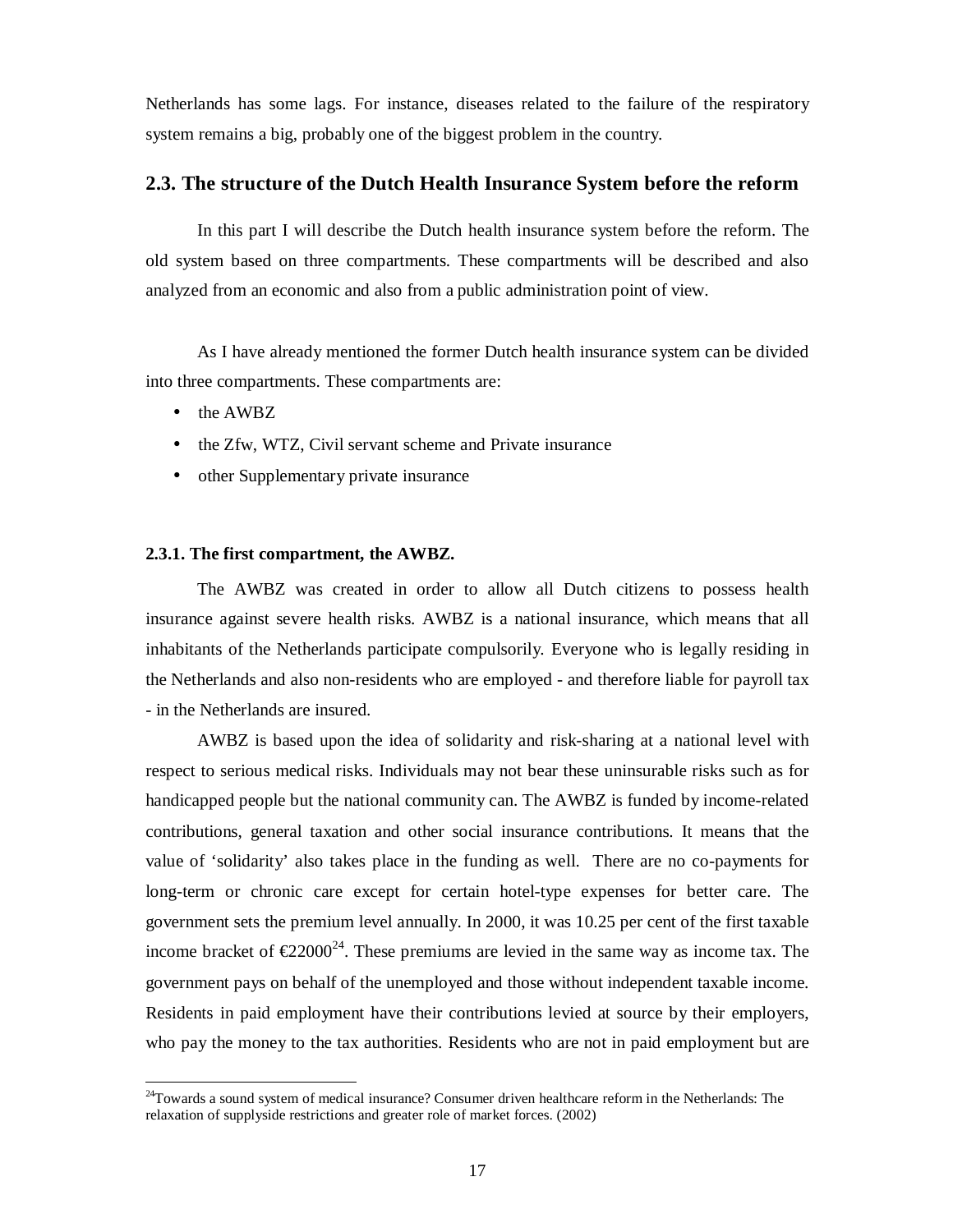liable to pay income tax and social insurance contributions receive tax assessments and they pay their contributions directly to the tax authorities. Insured persons below age 15 and those older than 15 without their own taxable income do not owe any premiums<sup>25</sup>.

Six different kinds of entitlements have been defined in terms of functions under AWBZ. These entitlements are the followings:

- Personal care
- Nursing
- Supportive guidance
- Activating guidance
- Treatment
- Accommodation

In practice, functionally defined care is provided in the form of 'products'. A product can consist of one or more functionally defined forms of care. These products can be carried out for the entitled patients.

Looking at the funding of the AWBZ and the taxonomy of health insurance (see part 1.5.) at the same time, we can conclude that AWBZ is

- (i) with respect to resources: a public based sources, mainly tax-based
- (ii) with respect to participation: mandatory
- (iii) group or individual schemes: national risk community
- (iv) with respect of calculating premiums: income-calculated and communitycalculated (no premium below age 15 and those older than 15 without their own taxable income)

Summarizing the first compartment we can say that this was a national health insurance scheme for exceptional medical expenses. Obligatory for the entire population and strongly regulated by the government via premium setting and controlled by other laws and mechnisms such as quality control.

#### **2.3.2. The second compartment**

-

The second compartment consist of four sections: Zfw, Civil servants scheme, Private insurance, WTZ. This compartment mainly covers acute and general medical care insurance.

According to Ministry's data approximately 64 per cent of the population was covered with Social Insurance (Zfw). This proportion (two thirds of the population) remained stable

<sup>&</sup>lt;sup>25</sup> http://www.minyws.nl/en/themes/exceptional-medical-expenses-act/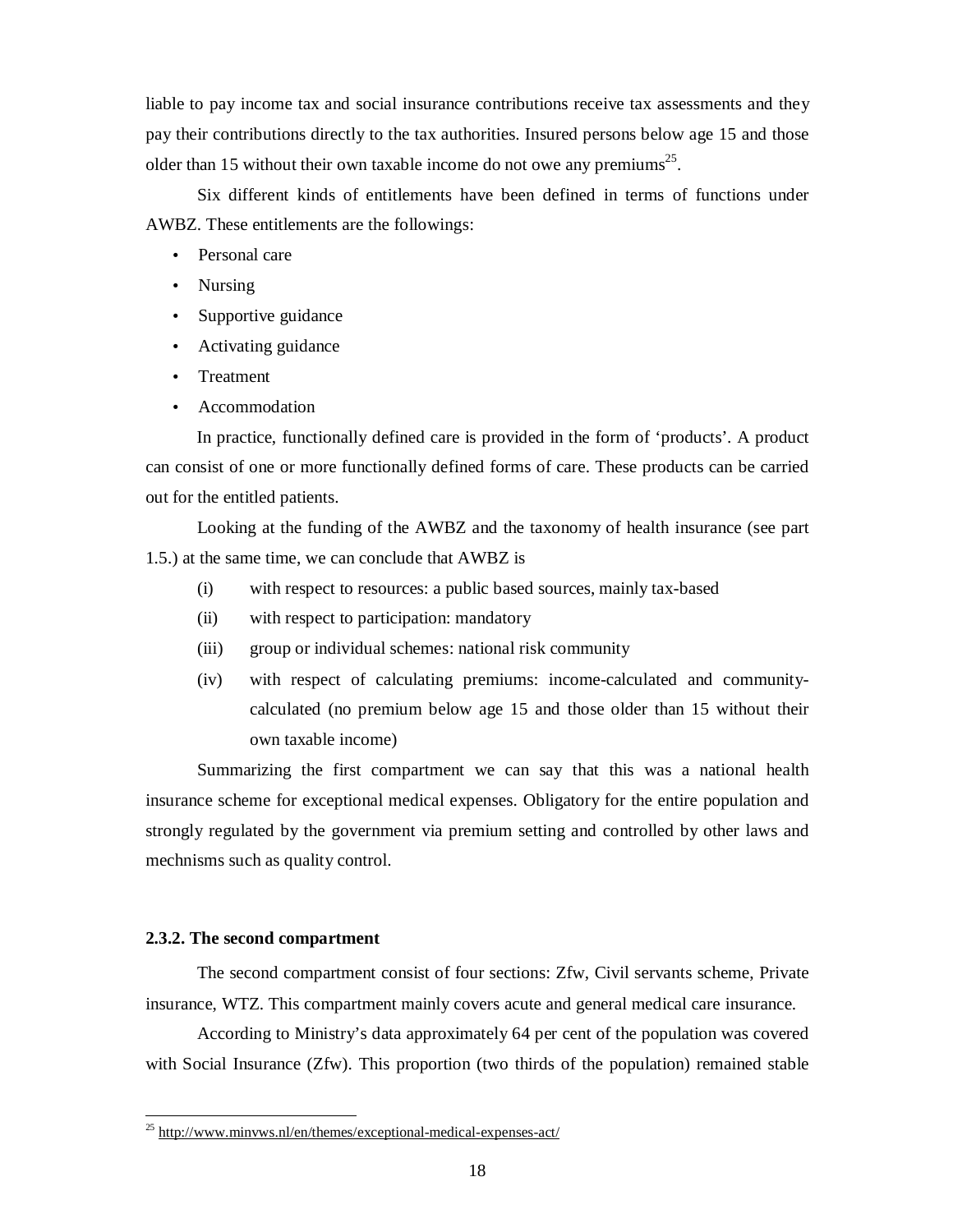during the years. Zfw coverage was mandatory for residents earning less than a certain income threshold, which has been set at €32600 in 2004. Zfw also covered residents over-65 with an annual pension less than a certain threshold; partner and children of the insured; the unemployed and self-employed with low earnings.

The premiums that were mainly income-based set annually by the government. Employees paid 1.25 per cent and employers paid 6.75 per cent in 2000. Financial resources were managed by the College Voor Zorgversekeringen<sup>26</sup> (CVZ). Considering a complex riskadjustment method, the CVZ paid allocated budgets to the insurance funds from its General Treasury. The funds were only given 90 *per cent* of their costs – providing an incentive towards efficiency. The remaining income required was made up by charging all members of the fund a flat-rate 'per-capita premium'- regardless of risk. Due to the fact that funds could charge different amount this was a clear incentive to keep this premium as low as possible in order to attract as many customers as possible. The average flat-rate was  $\in$ 188 per annum in  $2000^{27}$ .

The patients had a freedom of choice from several non-profit insurance funds. The insurers had an obligation to accept all suitable applicants. All insurers had to provide a given standard of health insurance policy including a package of medical care benefits. This customers' freedom of choice from several insurance fund packages indeed was already a significant value of the former Dutch health insurance system (see Kornai-Eggleston first principle, *individual sovereignty*)

Talking about values, at the supply side patients also had a choice of provider as well. However, the supply side of health care itself has been regulated centrally. All providers must have applied for permission to provide health care services. Every provider must have contracted every insurer. The government had the potential to determine the charges of the care, and maximums were being set annually. The GPs got an annual fixed amount after every insured person.

The Civil Servant Scheme was a compulsory civil service package which was very similar to Zfw but with a broader range of services, dental care for instance.

The private substitutive insurance was purchased voluntarily by 31 percent of the population in the  $2<sup>nd</sup>$  compartment cover. These insured people generally paid for medical treatment on a fee-for-service basis and received a rebate from sickness funds. This

<sup>&</sup>lt;sup>26</sup> College Voor Zorgversekeringen, in English: Health Care Insurance Board

<sup>&</sup>lt;sup>27</sup>Towards a sound system of medical insurance? Consumer driven healthcare reform in the Netherlands: The relaxation of supply side restrictions and greater role of market forces. (2002)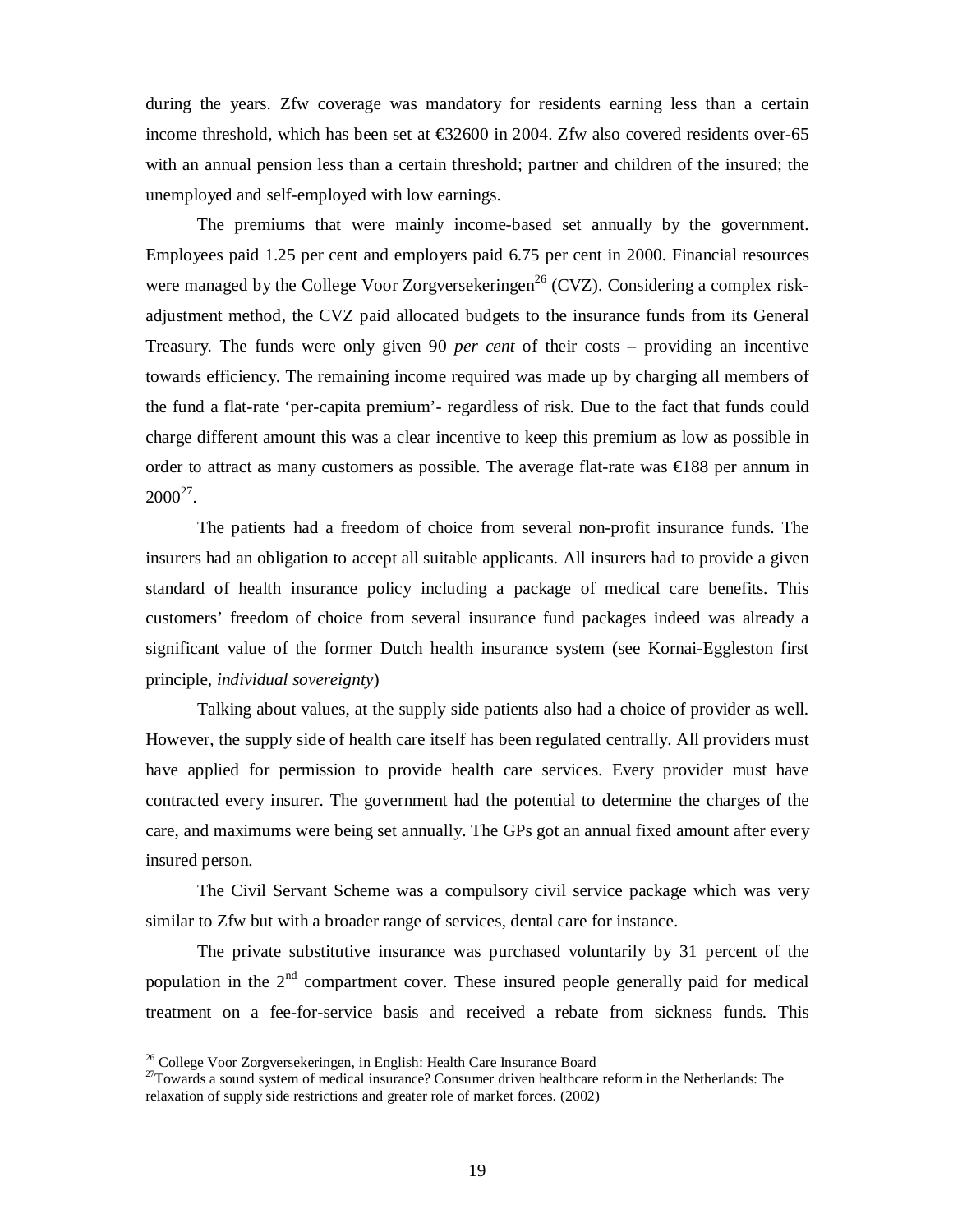phenomenon raised the cost-awareness of the citizens. Moreover, this method made the system more transparent in that sense that people could recognize how much did different services cost. Private insurance premiums were risk-related and insurers did not have the obligation to contract with everybody.

The WTZ scheme enabled people with high risk (elderly for instance) who were excluded from the Zfw system, and also refused private substitutive insurance to take part in the system. These clients received a 'standard policy' with regulated premiums and benefits determined by the central government.

#### **2.3.3. The third compartment**

The  $3<sup>rd</sup>$  compartment provided supplementary private insurance including medical services that were not covered neither by Zfw, nor by AWBZ. These services could be plastic surgery, higher level dental care, alternatives medicine treatments for instance. The data regarding private insurance was not always available due to business secret. However, as I already mentioned (p. 12) approximately 93 percent of the people who were insured under Zfw funds took out supplementary insurance in 1999 to 2000. The government played only a regulator role in this compartment. The role of the government was very small and the private ownership and private incentives were very strong, however only 3 percent of the total health expenditure were accounted with respect to this  $3<sup>rd</sup>$  compartment<sup>28</sup>.

These supplementary insurances were based on a contract negotiated between the insurer and the insured. The insurer accepted to bear the risk meanwhile the client paid a premium. The amount of the premium was highly related to the health status, health history etc. of the insured. All conditions, circumstances were free to negotiate between the parties and no government influence was present. Hence, insurers were not obliged to sign contract with every potential client. Only one exception existed, namely the  $Wtz^{29}$  that declares that an insurer can not refuse to insure someone who satisfies given conditions and who wishes to buy a "standard package policy".

According to the taxonomy of health insurance (see part 1.5. again) these supplementary insurances were

- (i) with respect to resources: private based sources
- (ii) with respect to participation: voluntary

<sup>&</sup>lt;sup>28</sup> Towards a sound system of medical insurance? Consumer driven healthcare reform in the Netherlands: The relaxation of supply side restrictions and greater role of market forces. (2002)

<sup>&</sup>lt;sup>29</sup> Wtz: Medical Insurance Access Act, enacted in 1988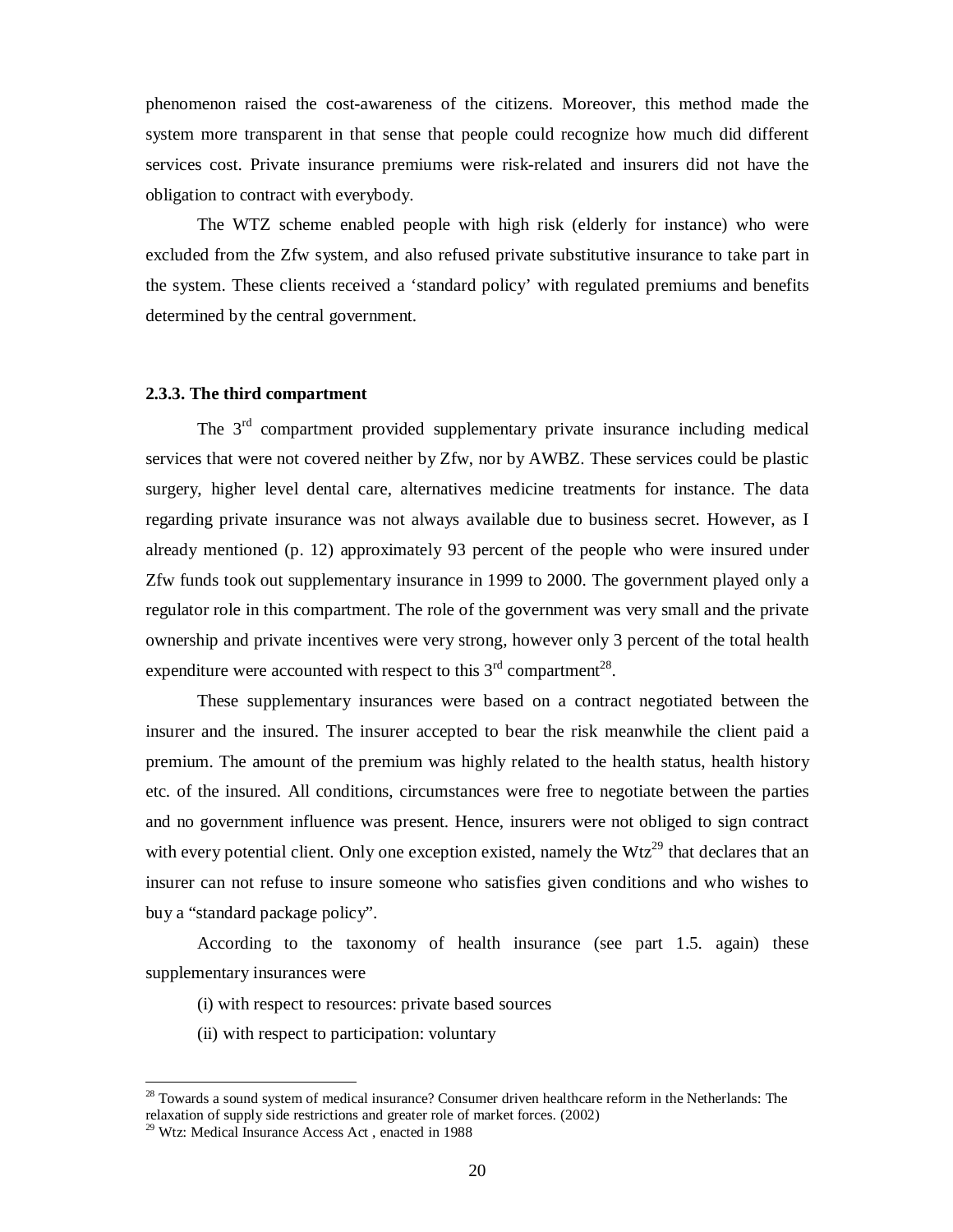(iii) group or individual schemes: individual

(iv) with respect of calculating premiums: risk-related premiums

It means that with respect to the  $3<sup>rd</sup>$  compartment the idea of *competition* was the main "coordinating mechanism" (Kornai-Eggleston p.28.). This means that the insurance companies were competing for clients by lowering premiums and offering better services than their rivals. Both parties, insurers and clients took part in the system voluntarily which means that if they had participated they would have had the incentives for participation. On one hand the profit incentive, on the other hand the demand for better health services. The contracts were based on individual premiums which were determined by individual risks. This meant discriminatory pricing from the insurers' side; hence insurance companies could obtain the whole consumer surplus and raised their profit. However due to competition and voluntary participation clients also benefited from this supplementary market, since they had the opportunity to buy better health services if they were willing to and were able to afford it.

Summarizing the former system of the Dutch health insurance we can say that it was a very complex and compound system. Three compartments with different organizational structures, objectives, values which ended up in an overcomplicated system of health insurance. The first compartment (AWBZ) was representing an insurance scheme for longterm health risks by assuring that every resident in the Netherlands had a health insurance. The value of solidarity was predominating in this compartment over other values like economic efficiency for instance. Approximately 38% of the health care expenditures could be link to AWBZ.

The second compartment was already complex in itself. The Zfw, the WTZ, the Civil servant scheme and the Private insurance covered the 59% of the health care expenditures. This compartment covered acute care via income-related premium and an additional flat-rate premium. This scheme was also centrally controlled and regulated. However, the substitutive private insurance in the  $2<sup>nd</sup>$  compartment also existed which increased the citizens freedom of choice between insurers.

The third compartment, the supplementary private insurance, completely represented the idea of individual responsibility. The role of the state was the lowest in this compartment. Market mechanisms coordinated this sector meanwhile the government was only responsible for the control of the quality of the services.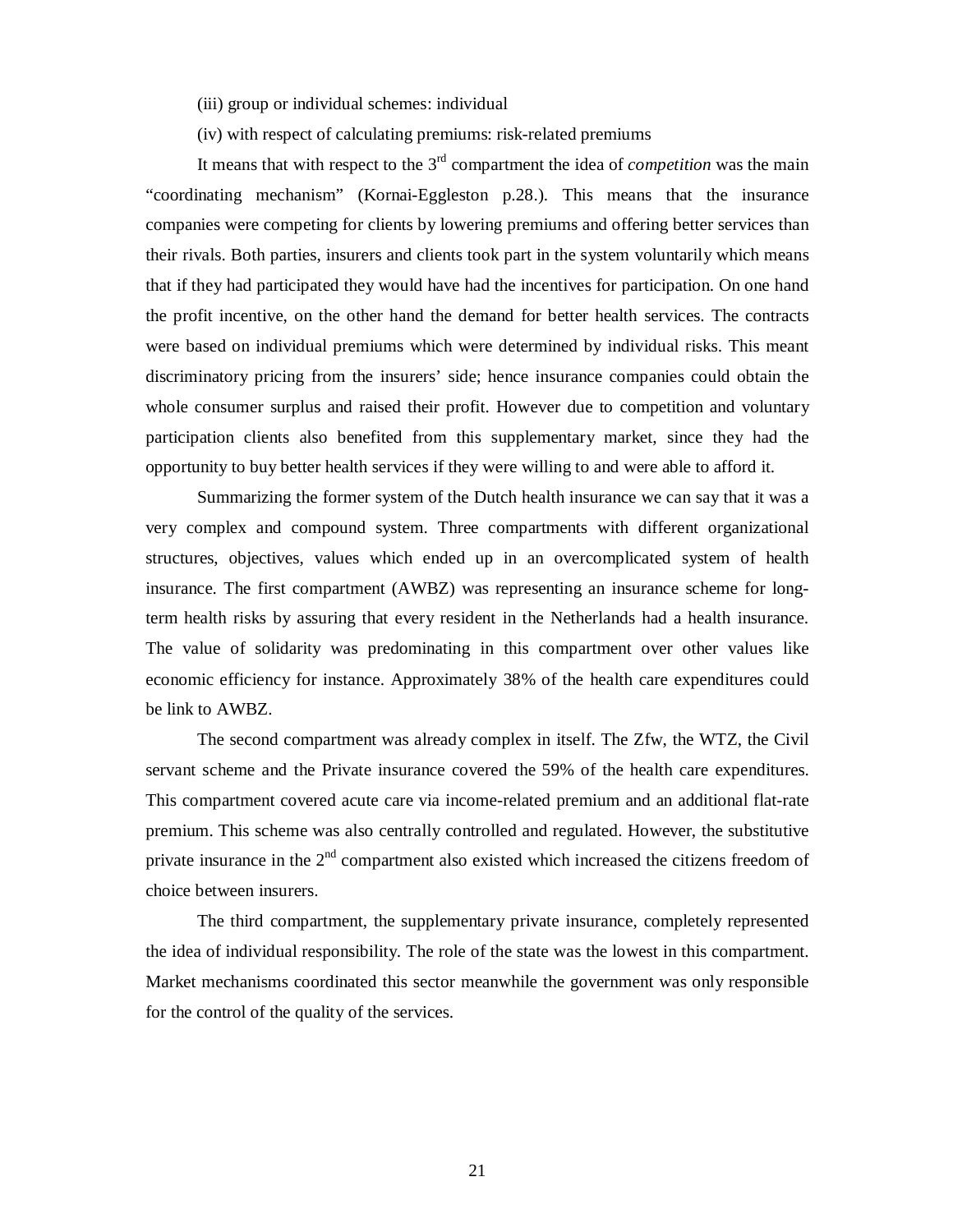### **2.4. What were the most important problems and failures of the former system? Why was the reform inevitable?**

The functioning of the former system was quite reasonable. Both solidarity and efficiency showed up to a certain extent. On one hand solidarity could be mainly linked to AWBZ and Zfw, on the other hand efficiency appeared with respect to the contracts of supplementary private insurances. However, the system was complex and became too complicated as well.

As several  $SER<sup>30</sup>$  report had stated<sup>31</sup>, numerous problems could be observed with respect of the former Dutch health insurance system. These problems were the followings:

- The system had too many aims at the same time (health care, income redistribution, welfare policy, long-term care, housing, home care).
- Complicated system involved complicated and inefficient bureaucracy and red tape.
- Freedom of choice was limited.
- This lack of choice influenced (decreased) the quality of services because health care providers did not have the incentive to improve their services.
- The system was divisive and inequalities were also presented in the Netherlands.
- Unfair premium and income effect appeared.
- Increasing costs were aggravated by inefficiency.
- No actor who had the incentive to restrict cost

First of all the former system indeed tried to take into account several aims. Income redistribution should not be the primary goal of a health insurance system. However, considering the differences between income groups by income-related premiums does not indicate significant income redistribution. This is more like a sign that the given health insurance system is solidarity sensitive and tries to avoid regressive contributions. This premium setting up also had an effect on the welfare policy as well.

Inequalities also affected the system. Different income groups were treated differently and some of these groups were obliged to take part in given sector(s) of the health insurance. For instance, residents earning below a given threshold had to be covered by the Zfw. This meant that the system was divisive and citizens were not treated equally by the law but

<sup>&</sup>lt;sup>30</sup> SER, Sociaal-Economische Raad, In English: Social and Economic Council

 $31$  SER, Towards a sound system of medical insurance (2001)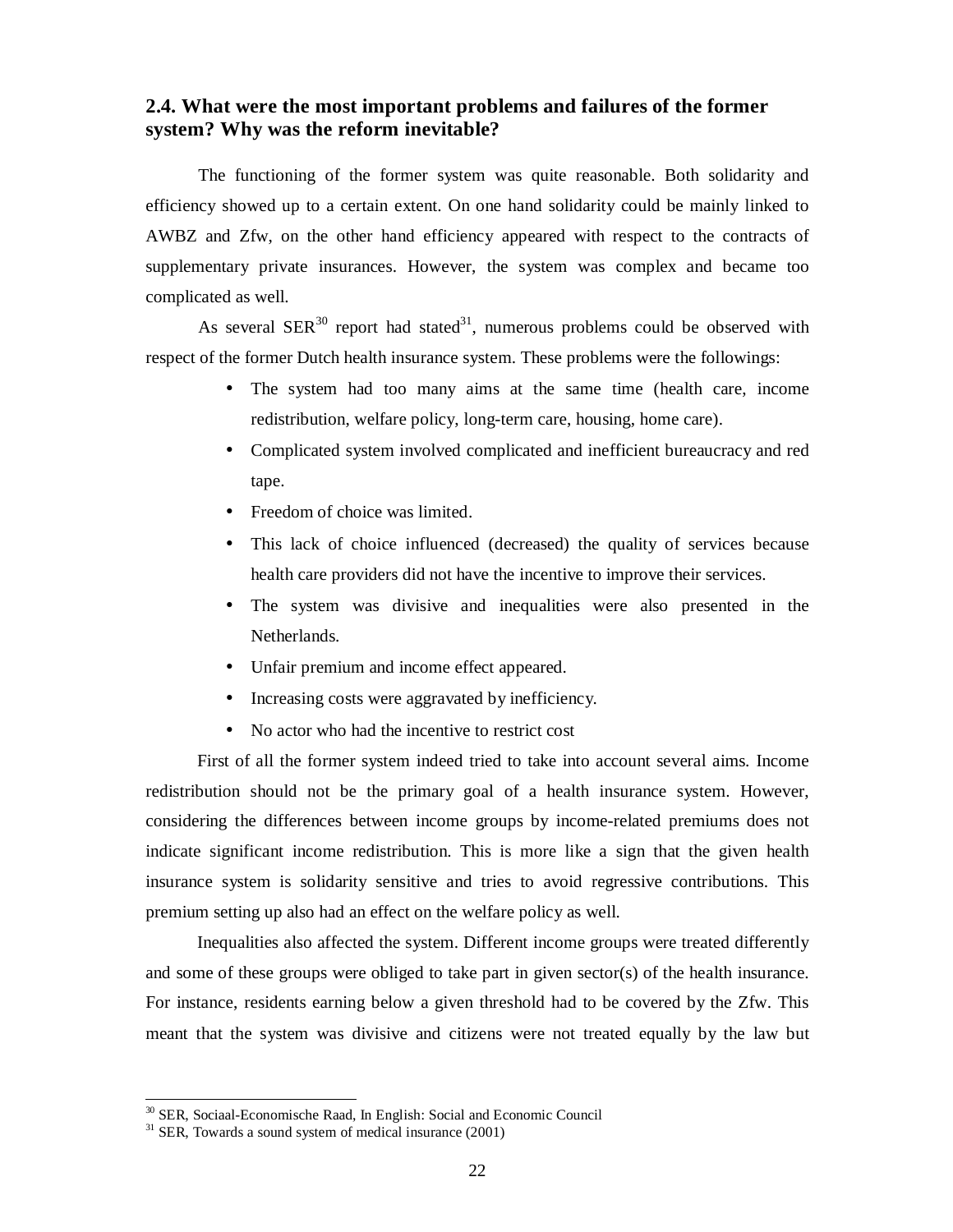discriminated by the classification of income groups. These inequalities were also perceptible at the health care providers during the treatment which was totally unacceptable.

The freedom of choice was limited. Although patients were able to choose between insurance companies but due to uniform supply patients' choice couldn't be efficient. Furthermore, this uniform supply hindered the providers to become more and more innovative. Only the market of supplementary private insurances enabled the clients to choose freely from different proposals of the insurance companies. However, in this market the insurers had the opportunity to turn down the request of the patient for contracting. Insurers were allowed cherry-picking and ignored 'risky' patients with simply not contracting with them.

On one hand the role of the state was very decisive and influential. Due to the complexity of the funding, government was involved in the money flow several times. These governmental financial involvements included: setting up premiums (both flat-rate and income-related) and other contributions (such as taxes), care subsidies and tax rebates etc. Pricing, capacity and supply planning was also highly influential part of the government role with respect to health care provision. Although, the private sector already played a huge role in the health sector the government arranged almost everything. This meant an overregulated health insurance sector with lots of directives and rules that made the system inflexible. For instance, it was very hard to change insurer due to compulsory participation in a public law scheme or because of mandatory collective contracts.

On the other hand private ownership and the private actors were already very significant as well. Most physicians were working as private entrepreneurs and hospitals were mainly private, non-profit foundations. Besides the different kind of health insurance schemes with different premium structures, an unregulated competitive market for private insurance existed. Due to the fact that this market was unregulated several negative effects emerged, such as cherry-picking from patients, excluding risky clients etc. However, the only incentive to promote cost-awareness and efficiency emerged with respect to these private insurances. Thus, the final evaluation of this unregulated private health insurance scheme is ambiguous. The advantages of private ownership (as Shliefer stated) had been manifested, the incentive to take costs more seriously and try to offer better services were also presented.

Summarizing this part we can conclude that the previous health insurance system was operable. However, the complexity and the extensity of the system called for changes. Changes were needed not just because of complexity but due to inequalities and the lack of freedom as well. Moreover, due to complexity bureaucracy grew too big which raised cost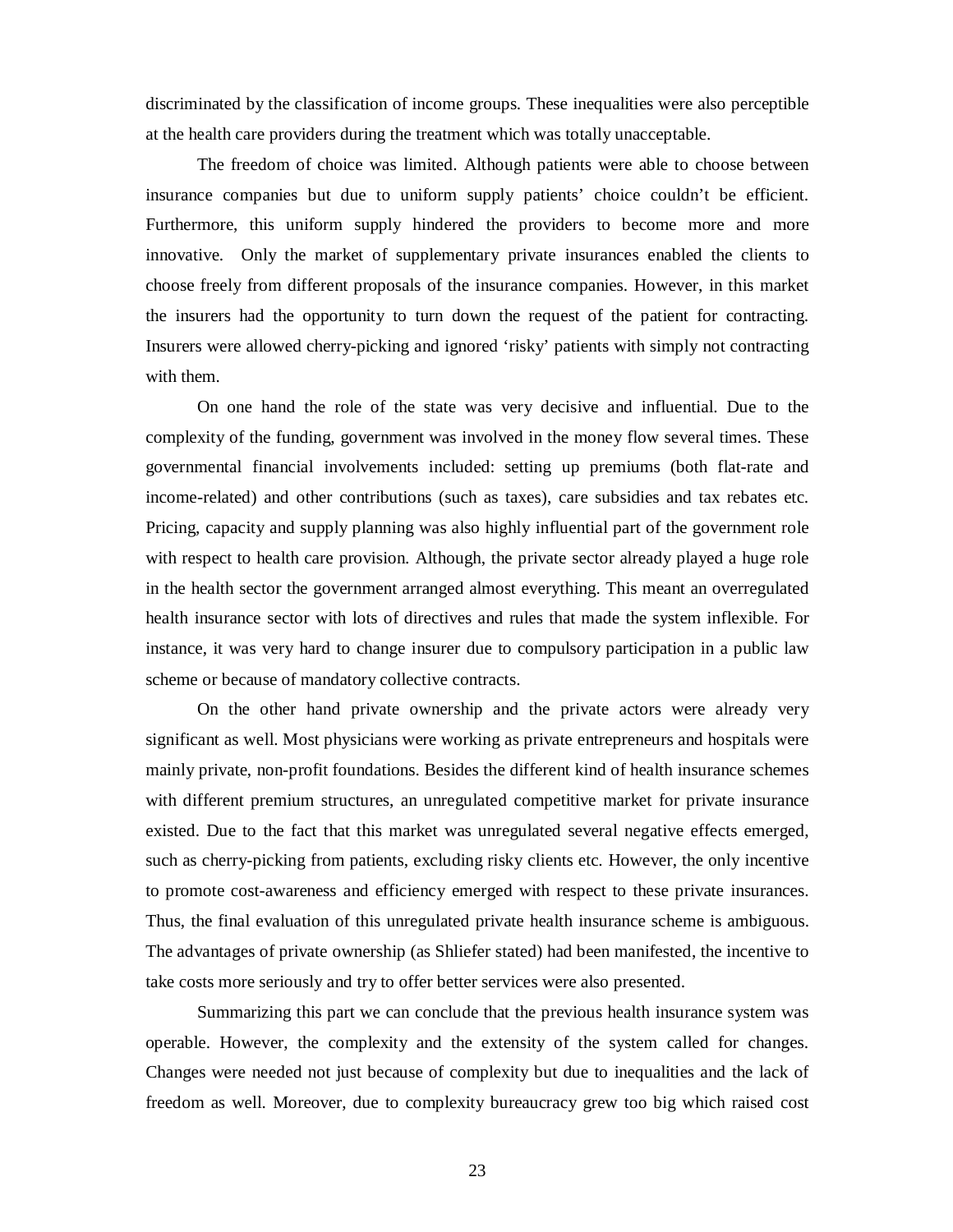that were already far too high. These costs with respect to total health care expenses were increased by the fact that there were no actors who had incentives to limit health care outlays.

### **2.5. The new health insurance system in the Netherlands since 2006**

In this part I describe the structure of the new health insurance system. I will highlight the most important changes from both economic and public administration point of view. Due to the fact that the new system was only implemented in 2006 I have to deal with the lack of data. Thus, I will rather focus on the structure of the system and the expectations beforehand of the reform.

#### **2.5.1. Prelude of the reform**

Before implementing the reform on the  $1<sup>st</sup>$  January 2006 the reform procedure towards a more market-oriented health insurance begun in 1986 by setting up the Dekker-committee. The two key elements of the proposed system were compulsory health insurance for the whole population and regulated competition. These reforms can be characterized as "a transition from government regulated cartels to government competition among insurers as well as among providers care"<sup>32</sup>. In the early 90's the reform continued with the Simons plan that had almost the same aims like the Dekker-committee had proposed, namely a combination of national health insurance and regulated competition. Since 1989 a step-bystep implementations of the reforms can be observed. This step-by-step process has paved the road to the implementation of the new health insurance system.

But what is the reason for the slowness of the reform process? According to a report $33$ four major factors can be distinguished as a possible reform hindering reason.

First, powerful interest groups who are able to evolve influential lobby activity can hinder the process by protesting against changing. The most important stakeholders in our cases are the organizations of physicians, health insurers, health care providers, employers, employees and patients. For instance every stakeholder group opposed the Simons plan because of different reasons<sup>34</sup>. The government must have the support of the majority of the

<sup>&</sup>lt;sup>32</sup> van de Ven, W.P.M.M. and Schut, F.T.: The first decade of market oriented health care reforms in the  $\frac{1}{2}$  wen,<br>Netherlands, p.2.

<sup>33</sup> Busse, R.; Doljsak, M.; Exter, A.; Helmans, H. (2004): Health Care Systems in transition, Netherlands

<sup>&</sup>lt;sup>34</sup> e.g.: "Employers opposed the Simons Plan because they were afraid that the government would pay more attention to compulsory health insurance with a broad benefits package (which would increase total health care costs because of moral hazard) than to cost containment and improving efficiency." or "Insurers opposed the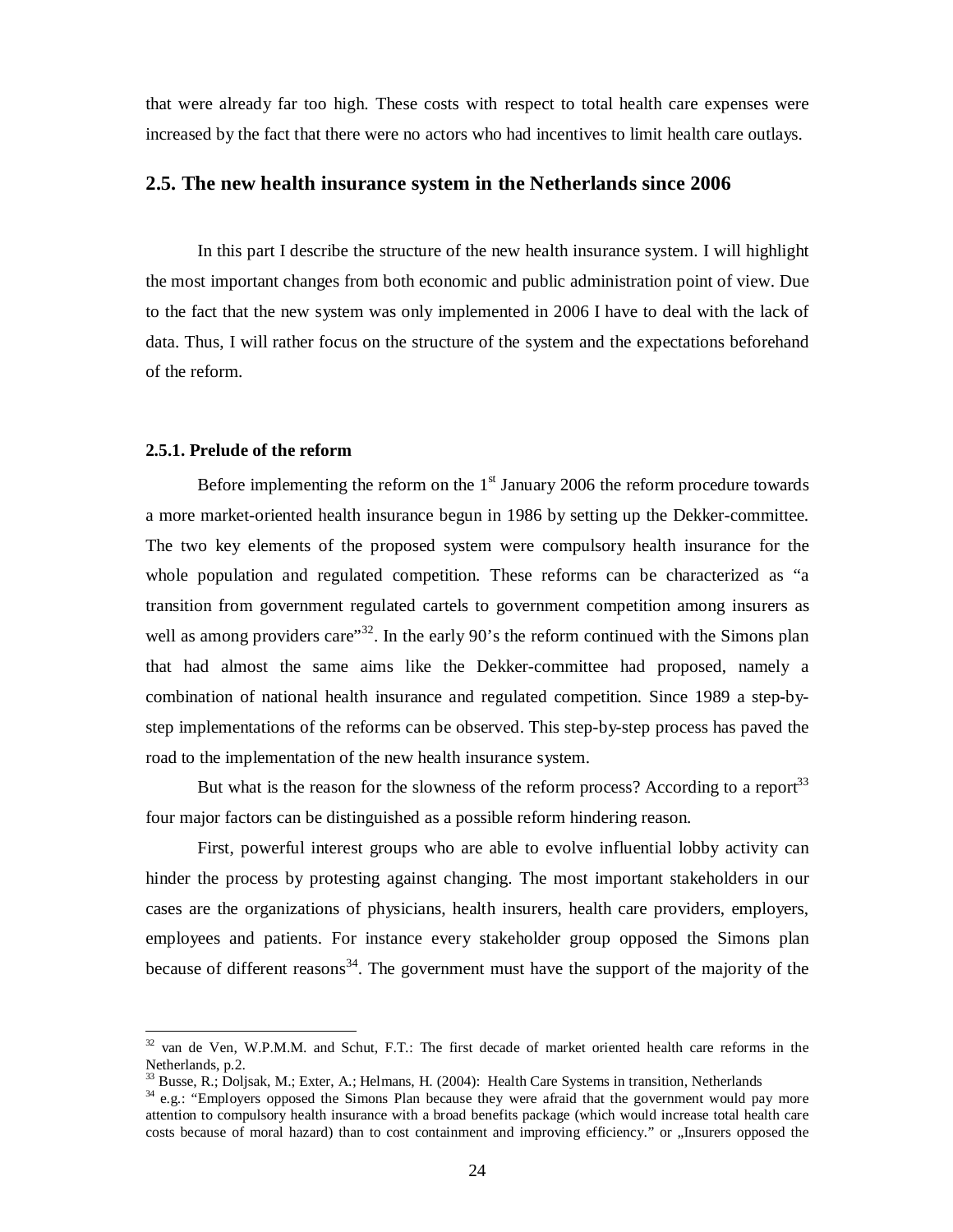main stakeholder groups otherwise it's hard to implement the changes. Especially in such a country like the Netherlands where there is a long tradition of consensus building and the power of the central government is limited due to high level of decentralization and several power-sharing mechanisms.

Second, political support is also vital for such big changes that have effect on the whole society. Without minimum political support a new government might turn back the entire reform process<sup>35</sup>. In the Dutch case the two key elements complement each other in that sense that a compulsory health insurance that covers the whole population is attractive for the political left-wing, and regulated competition is attractive for the political right-wing. However, both sides have to give up a part of their conceptions and ideas in order to reach political consensus.

Third, there was no quick need for the reform. As I have already stated the former system was operable and more or less sustainable as well. However, the system was suffering from several aforementioned failures and problems. This step-by-step reform process and this slow preparation for the most important change that was implemented in 2006 were suitable. There were no need for constrained reform and there were no pressure on the policy makers coming from given stakeholders.

The forth problem was the implementation of the reform proposals. The public administration was not prepared for such huge changes. Discrepancy and inconsistency arose with respect to old and new regulations. EU regulations just made the legal background even more complicated. Other Dutch regulations also had to become consistent with the new health care reform, such as anti-trust policy in the health care or regulation that prevents cream skimming in a competitive health insurance market.

However, after more than a decade of negotiations and discussions and step-by-step law adjustments the new health insurance system has been implemented in January 2006.

#### **2.5.2. The most important features of the new health insurance system**

 $\overline{a}$ 

The new health insurance system that was implemented in January 2006 was a logical link in the reform processes that had begun with the setting up of the Dekker-committee. The main aim of the whole reform process was to transform the Dutch system from a supply-

Simons Plan because they strongly opposed a system of risk-adjusted premium subsidies from the Central Fund and other government regulation that reduces their entrepreneurial freedom." (p. 123.)

<sup>&</sup>lt;sup>35</sup> Like we can see in Slovakia, where the new Fico government has the intention to turn back the health insurance reform what was implemented just one year ago in 2006.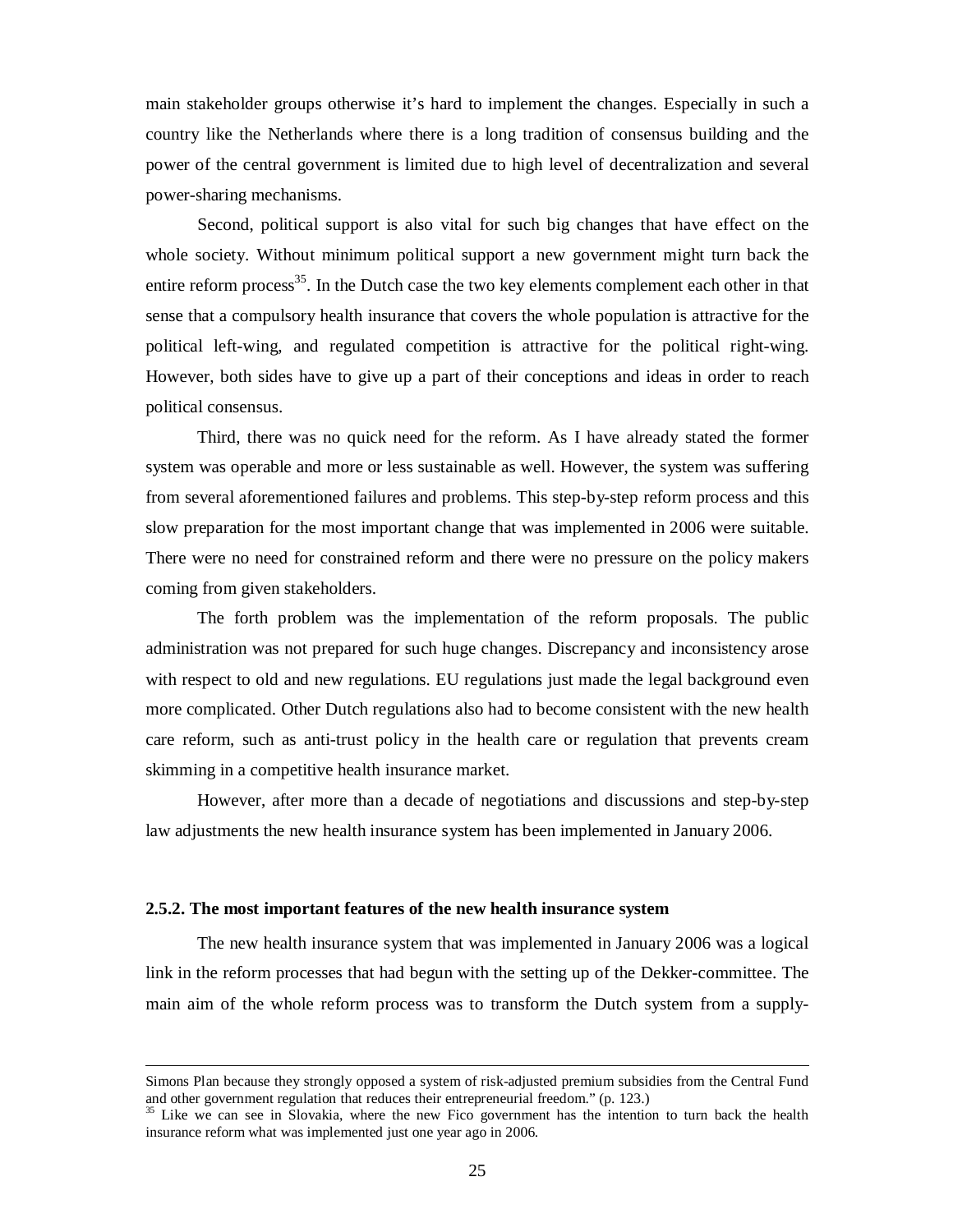driven model to a demand-driven model. As a SER report<sup>36</sup> puts: "[SER]...advises gradually replacing the present system of supply, price and budget management [with] a demanddriven, competitive, open market system". And furthermore "Consumer and patient demand for care must be the basic principle underlying all policy. Insured parties should (…) be given a real choice when it comes to selecting a health care insurer, a policy and a care provider" This concept as a whole is perfectly in line with Kornai-Eggleston's recommendation, more precisely with their first principle (individual sovereignty).

I will briefly summarize what are the most important changes and what are the key elements of the new system $^{37}$ .

- 1. A new standard insurance for all.
- 2. Citizens can change insurer every year.
- 3. Insurers compete for contracting with the insured.
- 4. Insurers and clients stipulate care suppliers to provide better quality.
- 5. Compensation on people with lower income.

The insurance system has become simpler. The previous compulsory health insurance for acute care for incomes below a certain level and the voluntary private insurance for acute care for incomes above that level were merged into a new, mandatory and privately administered basic health insurance for curative care.

The citizens can change insurer very year and insurers must accept all applicants regardless of their health history, age, individual health risk. All patients must pay a given amount of fixed (nominal) rate premium. It was predicted that it would be approximately an average of €1050 in 2006. It covers approximately the half of the cost of health care services. (One of the effects of this compulsory flat-rate premium is that people realize that health care is not free and it makes them more cost-conscious.) The remaining part of the costs is mainly covered by income-related contributions of employees paid by employers. The contribution from this income-related premium was 6.5% in 2006.

Insurers compete among each other through their standard premiums. They can not discriminate among patient. Price discrimination is absolutely forbidden, insurers have to offer the same package on the same price for every consumer regardless of their health status, age, gender or any other factor.

Insurers are no longer obliged to contract with every supplier. This way health care providers have the incentive to perform better and to be more efficient (either reduce cost or improve quality). Health care providers are mainly privately owned organizations and it

 $36$  SER, 2001

 $37$  New health care system in the Netherlands, 2006, Ministry of Health, Welfare and Sports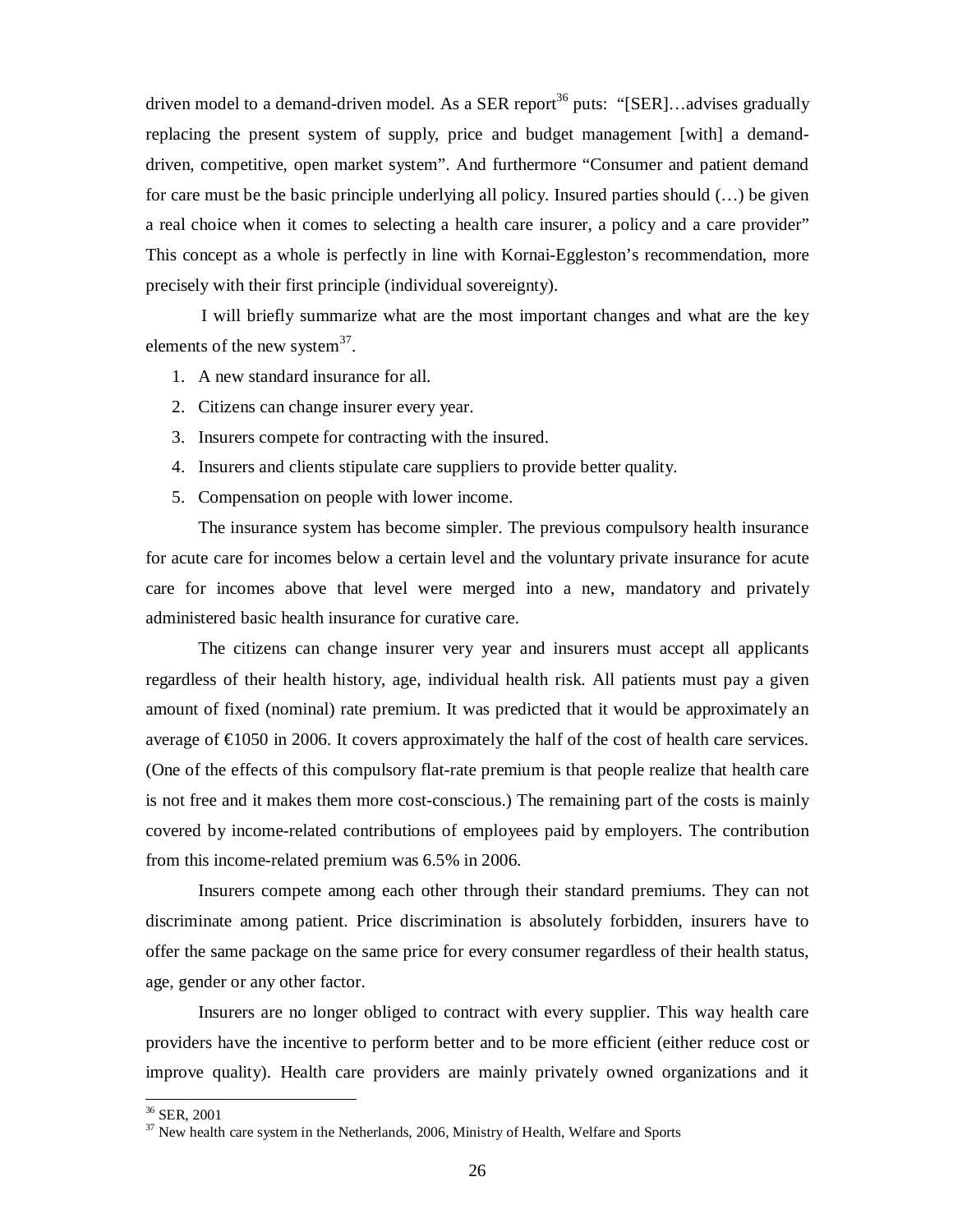means that the competition among them makes more sense than a competition among mainly state owned-hospitals (like in the Hungarian case).

People earning lower income has the opportunity to apply for care allowance. Everyone pays according to their ability to pay. This safety net represents the solidarity among income groups and makes the system affordable for everyone to take part in. More than 5 millions citizens get this care allowance which is a significant part of the Dutch society. Naturally, the care allowance differs for everybody according to their income.

#### **2.5.3. The financial framework of the system**

Although I have already mentioned some information about the financing structure of the system, in this part I elaborate on this framework.

#### *Fixed (nominal) premium (45% of the expenses)*

Almost half of the expenses of the health care system are paid from the fixed (nominal) premium. This premium is the same for every citizen: an average of approximately  $\epsilon$ 1050<sup>38</sup>. The patient pays this premium directly to the health insurer who offers various types of policies and sets its own premiums.

#### *Income-related contribution (50%)*

Citizens must pay a contribution of 6,5 percent from their income. The contribution is levied up to the first  $\epsilon$ 30,000 and hence amounts to a maximum of approximately  $\epsilon$ 2000 per year. In fact, employers pay this contribution because they have to reimburse this contribution to their employees. Pensioners and self-employed citizens pay 4,4 percent. The total revenue from this contribution is taken into a Health Care Insurance Fund.

### *State contribution (5%)*

The government pays a contribution to the Health Insurance Fund to cover the financing of the nominal premium of the citizens under the age of 18.

#### *Care allowance*

-

As I have already mentioned care allowance is available for citizens who have lower income. The state maintains this social net to make the new health insurance system affordable for everyone.

*Payment of the bills and reimbursement* 

<sup>&</sup>lt;sup>38</sup> In 2006 it was precisely 1038 euros according to former Minister of Health, Welfare, Sport Mr. Hoogervorst Source: Health reform in the Netherlands: a model for Hungary?, - presentatiton, presented in Budapest, 29.01.2007.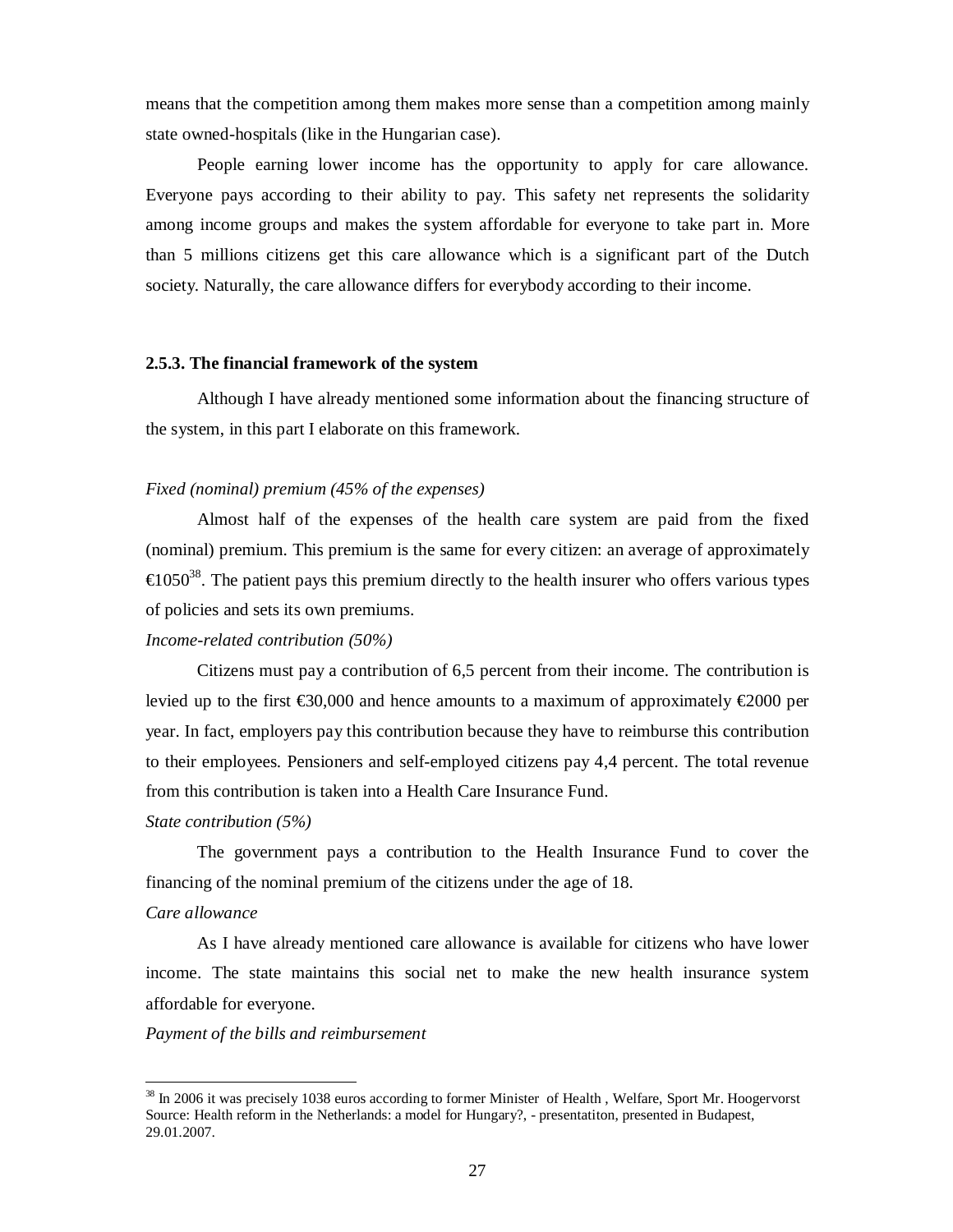Citizens can mainly choose between two options. They can either choose a policy based on cost reimbursement or a policy with previously contracted care. In both cases the citizen has to pay the bill directly to the care provider and the insurer will reimburse the expenses. In the first case the level of cost reimbursement is can not be limited by insurer companies (otherwise the incentive for insurers to become efficient would be lost) however, they do not have to reimburse costs above what is reasonable in the Dutch market of health care (in order to ensure that they do not run excessive financial risks). In the second case the financial flow is very similar; the difference is that the citizen chooses a previously contracted care. However, citizens still have the opportunity to opt for a non-contracted care as well in the second case.

#### *Equalization of payment*

In order to avoid scream skimming on the part of insurers a risk equalization system is needed. Otherwise insurers would try to avoid financial risk by contracting with as many citizens with low risk as possible. An effective system of risk equalization would protect insurers from suffering financial losses due to an unequal distribution of the insurance risks. Even if an insurance company only has patients with potentially high health and financial risks due to this system of risk equalization it doesn't suffer financial losses. The insurers must compete against each other on other fields; such as premium and package setting, contracting with providers.

#### *No-claim reimbursement*

Insured are entitled to a no-claim reimbursement from the insurer company. These adults insured have some part of their fixed premium reimbursed if they use less than  $\epsilon$ 255 in care during one year. The government took this measure in order to prevent the overuse of (secondary) care (visits to GPs are not included). In the first year when it was introduced (2005) almost 4 million individuals had part of their fixed premium reimbursed.

#### **2.5.4. New state role and new ownership structure**

In this part I will discuss the changing role of the government and the new ownership structures that changes the incentive in the health care system.

The role of the state greatly changed with the implementation of the reform. Even before the reform the state did not managed everything alone within the health care system since the private actors played a crucial role already. Now, the government acts on a smaller scale however, it is still responsible for the accessibility, affordability and quality of the care. In order to maintain affordability and accessibility government pays contribution to the Health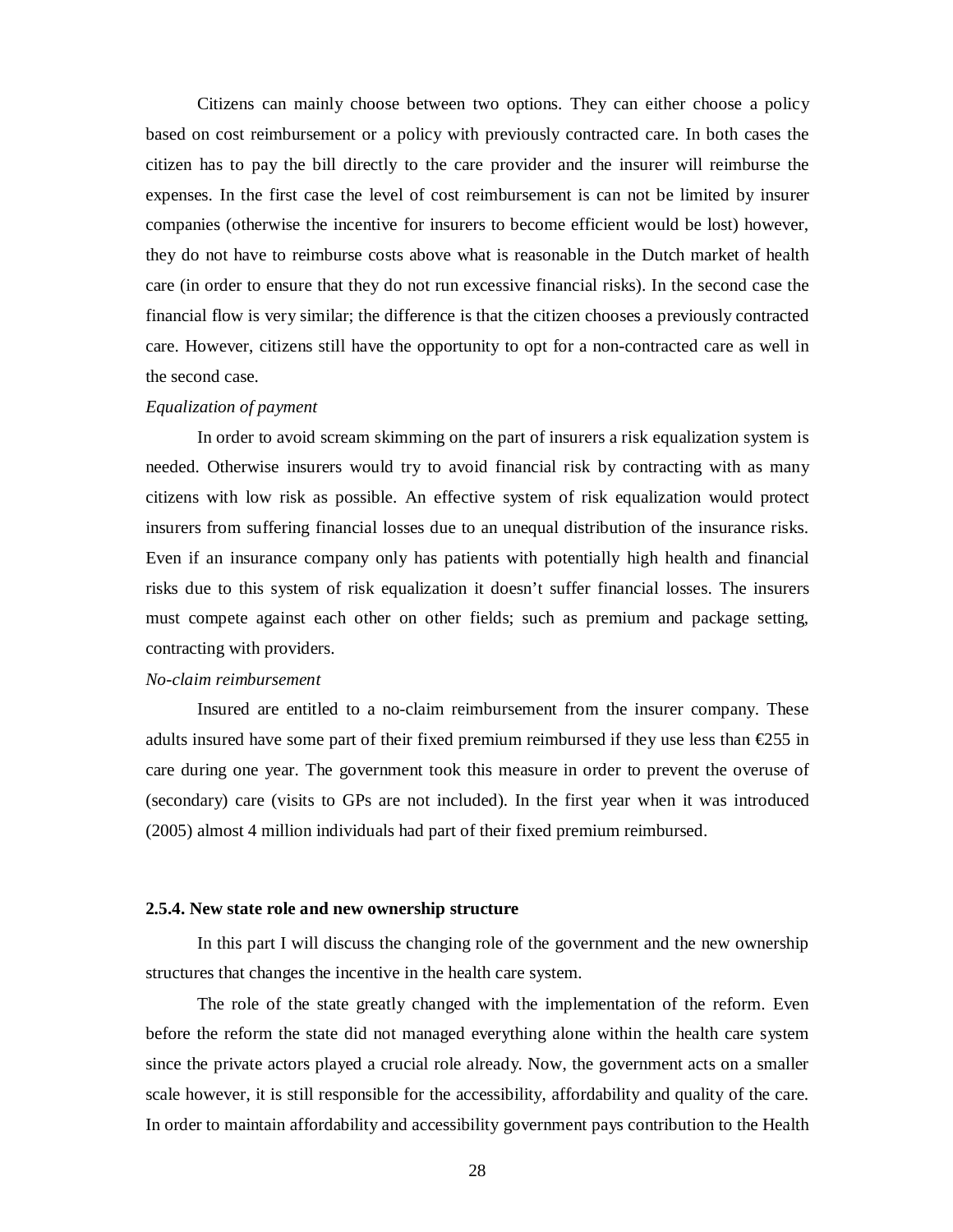Insurance Fund (see page 24) and pays care allowances to certain entitled citizens (see page 24).

One of the most important roles of the government is to build up a legal framework to support private actors. The government only regulates the market but tries to get not to be involved directly in the provision and insurance for instance. Private actors have growing influence on the entire health market. Both insurers and health care providers are private actors and this is the first step to build up a managed competition (see Enthoven<sup>39</sup>) in health care.

Private ownership with respect to the insurers is important because:

(i) Profit-oriented insurer companies compete with each other (lower premiums offered to consumers, higher quality services and cost-effective contracts with providers) for higher profit. This competition is good for the consumers since it probably lowers the premiums in the long run<sup>40</sup>.

(ii) As Shliefer (see part 1.3.) stated private ownership is superior if consumer choice is effective. In this system consumers can shift insurer every year. In 2006, around 30 private insurance companies were in the market and almost 3 million people (around 18 percent of the citizens) switched to another company.

(iii) Reputation mechanism (see part 1.3. again) is also crucial in this market. However, this factor will affect the market in the long run (or at least after 1 or 2 years) after citizens can get acquainted with the insurer companies.

Private ownership with respect to providers is also important because:

(i) Providers compete with each other in order to attract insurers. Insurers are no longer obliged to contract with every provider. This forces the providers to become more efficient (cut costs or/and raise quality).

(ii) New benchmarking schemes and performance-oriented costing systems (such as  $DTC^{41}$ ) will support the aforementioned concept.

(iii) A real competition among providers can emerge since private providers can distinguish themselves from each other by customizing their services by themselves. It can link to one of the concepts of Shliefer, namely, where innovation is important private ownership is probably superior.

<sup>39</sup> Enthoven A. C. (1988): Theory and practice of managed competition in health care finance, Amsterdam

 $40$  Already in 2006, the fixed premium on average was  $\epsilon$ 1038, lower than it had been expected.

<sup>41</sup> DTC: Diagnosis/treatment combinations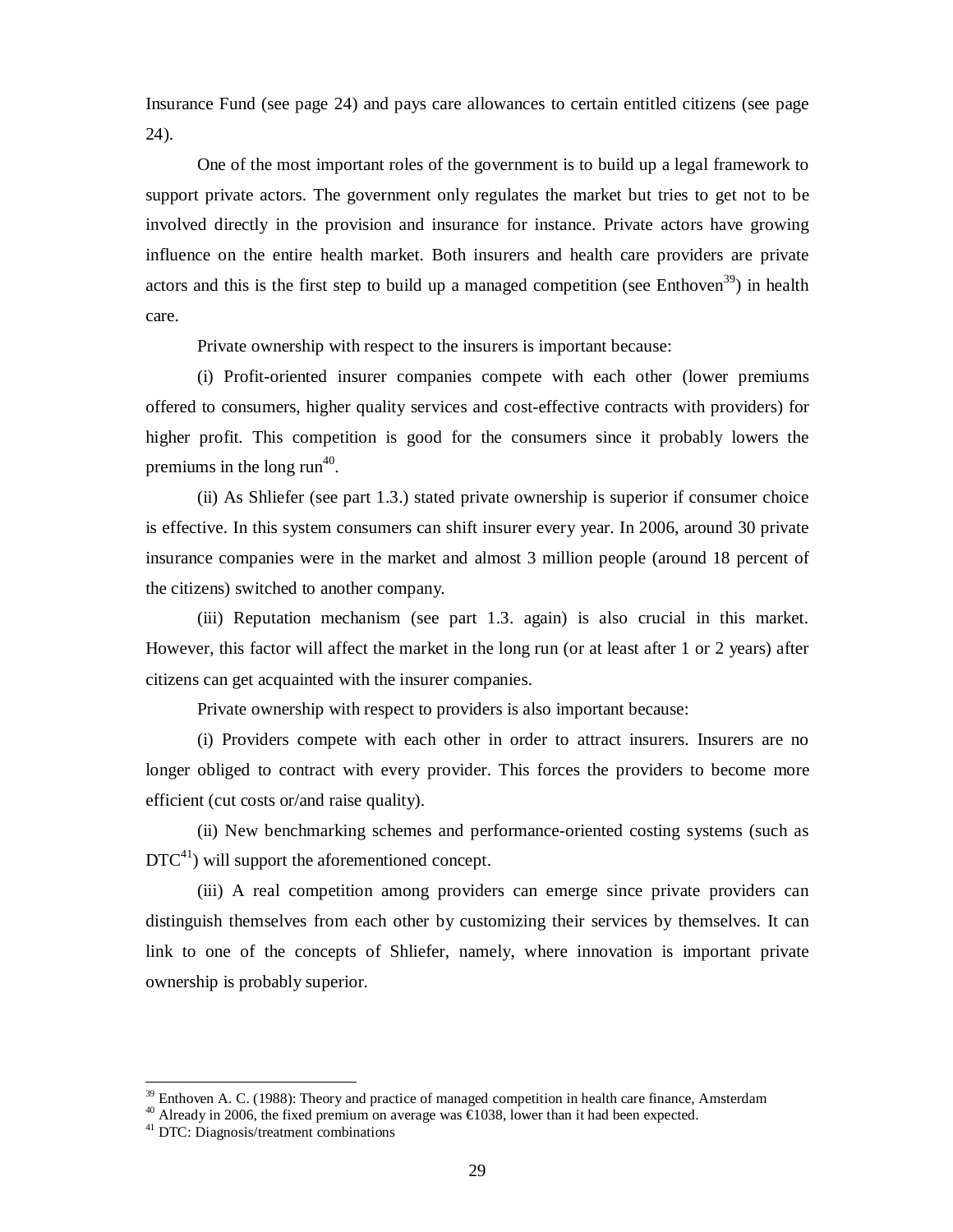#### **2.5.5. Summary of the reform**

Summarizing the reform implemented in 2006 we can conclude that the Dutch reform process is highly based on social discussion and negotiation. The final phase of the reform has been supported by a step-by-step evolution of a new health care system, starting with the report of the Dekker-committee. The 'slowly ness' of this whole reform procedure made it possible for the stakeholders to adapt or even to request for changes and it also made possible for the legislature and decision makers to correct the potential mistakes in the system.

The final phase of the reform procedure, the implementation of the new health insurance system, is the cornerstone of the reform. It embodies all the expectations of the policy makers. These expectations are to set up a system that is more efficient than the previous one but it also remains a solid social institution at the same time. Efficiency and solidarity should be equally important values and both have to be equally promoted by the new health insurance system.

Efficiency emerges from the competition among private insurers on one hand, and also competition among privately owned care providers. The insurers will compete against each other by offering better conditions to the insured (lower premiums, contract with suppliers providing better care). The care providers also have to compete against each other since insurer companies are no longer obliged to contract with every provider. Hence, providers must deliver better and better services in order to attract the attention of insurers. These providers not only have to deliver better services but they have to become as efficient as they can due to their solid budget constraint.

Citizens are better off in the new system since they have greater freedom of choice. Apart from choosing the insurer they can choose the level of nominal premium, the type of policy (care in kind or reimburse the costs), the level of voluntary excess (from zero to  $\epsilon$ 500), the option to take out supplementary insurance.

Apart from competition and efficiency; solidarity is also ensured in the system. Through care allowance everybody has the opportunity to take part in the system. This care allowance depends on the income of the insurer, since this allowance has to be line with one of the main policy concept, namely that everybody should contribute to the costs of the health care depending on his/her financial abilities. This safety net emphasizes the solidarity between different income groups.

In the long term the new system is expected to guarantee better quality, greater costawareness, and more demand-oriented health care thanks to the competition for consumers.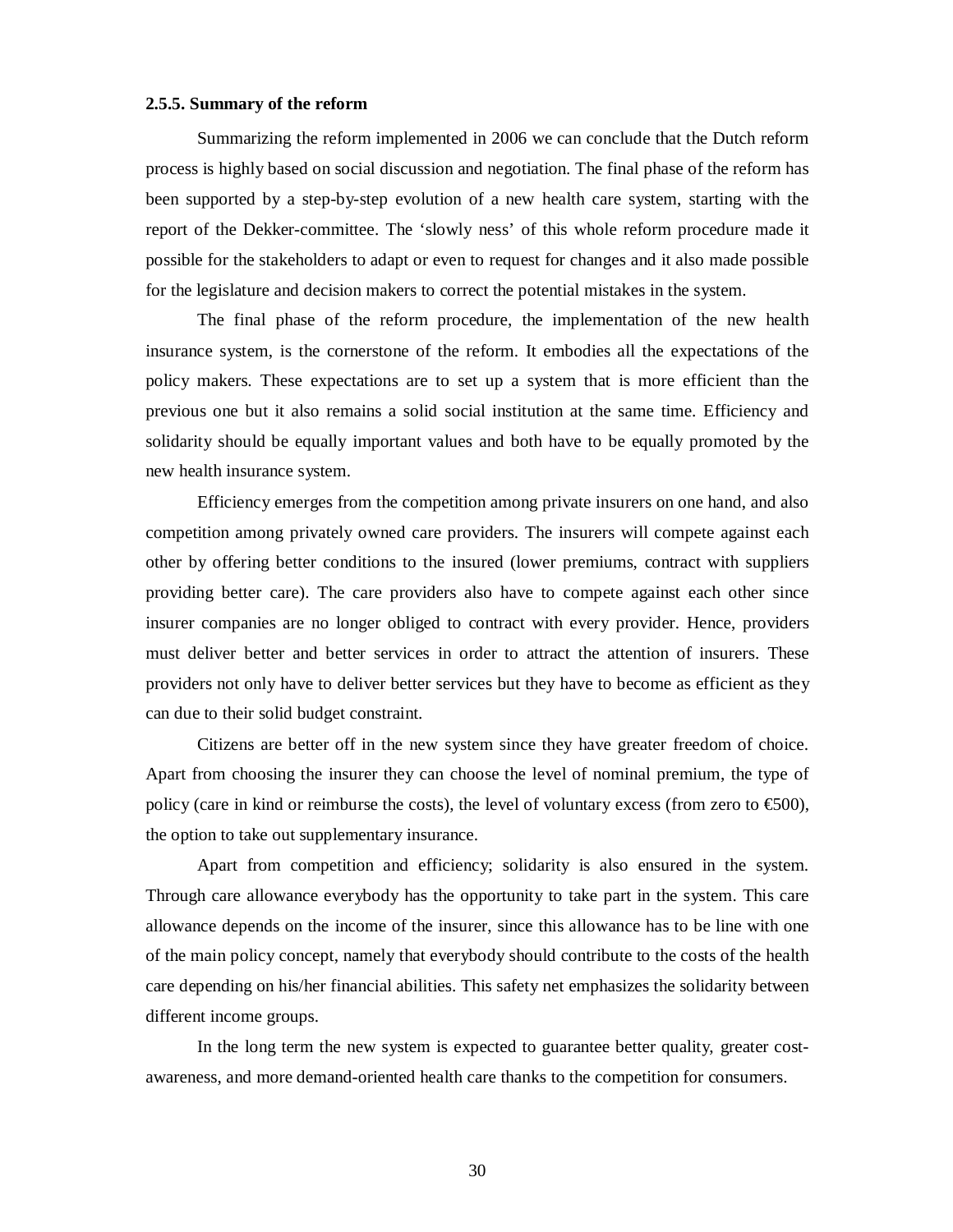## **3. Description of the Hungarian health insurance system**

In this chapter the Hungarian health insurance system will be discussed. During the critical picturing of the Hungarian case the two main approaches (economic and public administration) that have been already mentioned in the introduction will be applied simultaneously. First, the past of the Hungarian system will be described by a short historical summary. Then the most important attributes and problems of the current health insurance system will be summarized. Finally, I will bring out potential options, scenarios that might solve the problems, or at least they might bring closer to a better financial framework with respect to the health care system.

## **3.1. Historical overview of the Hungarian health insurance system<sup>42</sup>**

Hungary, just like the Netherlands, has a long tradition of social insurance and health insurance. It even goes back to the  $XII<sup>th</sup>$  century when first sickfunds were formed to help sick miners by sharing the risk with the help of the so-called 'fellow-minerboxes'.

The first act on mandatory sickness insurance for Hungarian workers was introduced in 1891 following the introduction of Germany's sickness insurance system implemented by Chancellor Bismarck. The Act XIV. regulated the sickness-, and accident insurance providing sick-allowance and other allowances such as funeral aid and aid for parents of newly born babies. The natural provisions included free medical care and free medication. However, the biggest fault of this system was that the workers' insurance became very fragmented and this caused distortions and affected negatively the workers themselves.

In the interwar period the Hungarian health and social insurance system was working quite well compared to other Central and Eastern European countries. Not only the service provisions but the proportion of insured people had also been extended. The German (Bismarckian) model had a great influence on the Hungarian social insurance from the very beginning till 1945.

After the WWII. the social insurance scheme was nationalized and the state took the responsibility to guarantee the social security. In 1975 the Act II. regulated both health and pension insurance systems. By the end of this decade the whole society was covered. The communist ideology highly emphasized the value of solidarity and equality. The access to health care – at least theoretically - was general, equal and free of charge for every citizen.

 $42$  Gaál P. (2004): Health Care Systems in Transitions, European Observatory on Health Systems and Policies pp. 5-7.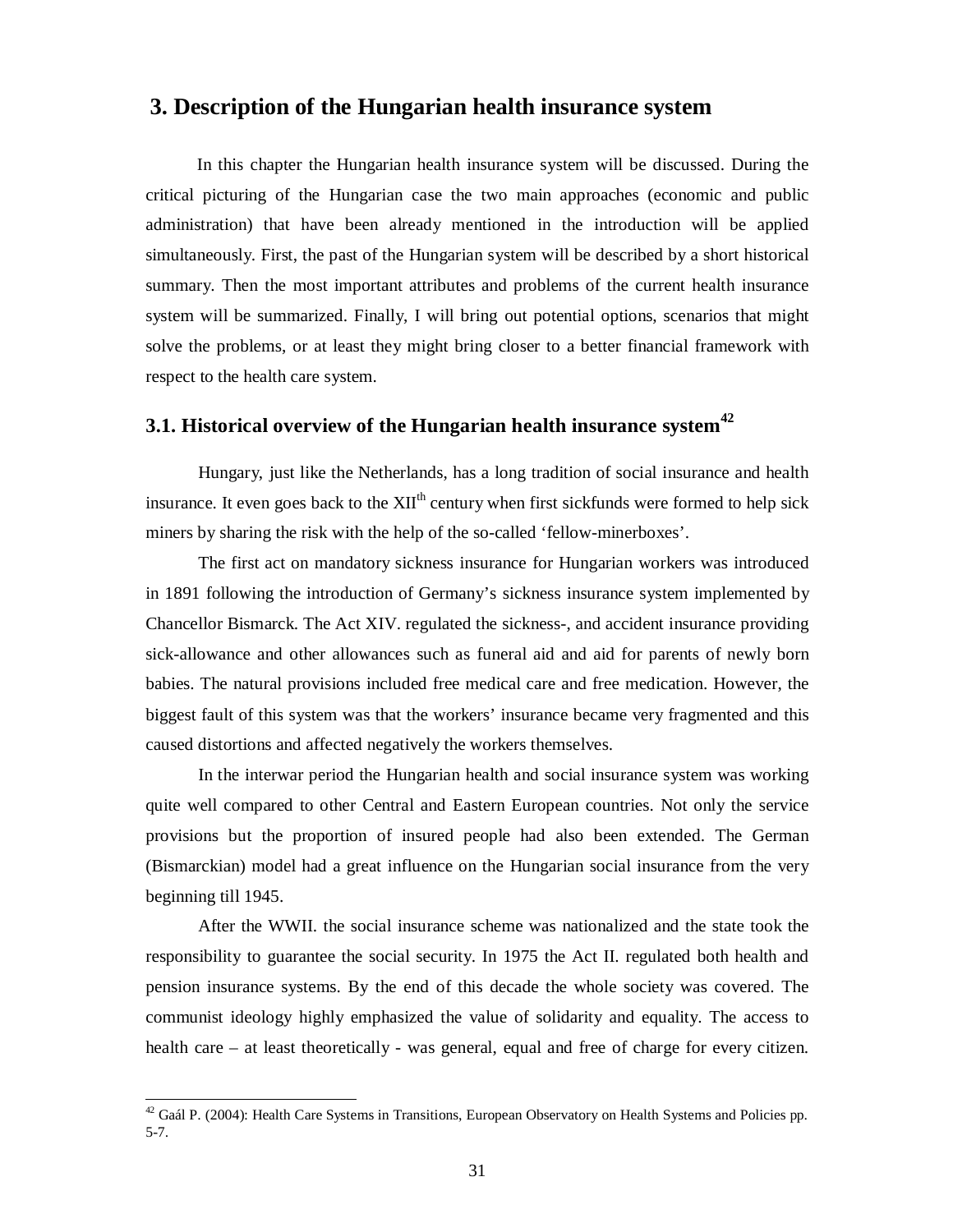But in practice it was the other way around. In this sub-chapter instead of analyzing deeply the malfunction of the health care system in the communist regime I would only highlight the fact that to access good health care provisions patients had to have back-stair influence or pay twice for the service: pay social security contribution first and then pay for the doctors (high level of corruption). The distortions of the communist health policy will be elaborated further on.

At the beginning of the transition, in 1989, the health insurance fund and the pension insurance fund were separated. After the separation the funds were supervised by the main stakeholder group (patients) via special municipality control. This kind of a self-governing control shifted to a central government control in 1998. First, the health fund was supervised by the Prime Minister's Office (1998), and then by the Ministry of Finance (1999), finally the task was taken over by the Ministry of Health in 2001. This supervision included and still includes the control over the total budget of the health insurance fund. Moreover, the supervision covers the quality management control over health care providers as well.

## **3.2. The most important features and problems of the current Hungarian health insurance system**

In this part I will briefly describe the present of the Hungarian Health Insurance System. With a critical approach I will point out why the reform is inevitable in the current situation. First, relevant statistical data will be presented with respect to the health condition of the Hungarian citizens, and with respect to the financial and economic condition of the Hungarian health care sector. As a state monopolist and the most important player in the current Hungarian health insurance sector, the solitary insurer National Health Insurance Fund will be described critically, mainly focused on the weaknesses and opportunities.

## **3.2.1. Brief statistical overlook of current health data in Hungary and current data on the Hungarian health financial system**

Hungary is often referred in the EU as a country where people have the worst life expectancy. Indeed, according to the OECD figures<sup>43</sup>, the data for females and males were the lowest (respectively 76.9 and 68.6 years, in 2004.), except for the three Baltic countries. These figures are even more warning with respect to middle age men.

<sup>&</sup>lt;sup>43</sup> OECD Health Data 2006 [http://www.oecd.org/document/16/0,2340,en\\_2825\\_495642\\_2085200\\_1\\_1\\_1\\_1,00.html](http://www.oecd.org/document/16/0,2340,en_2825_495642_2085200_1_1_1_1,00.html)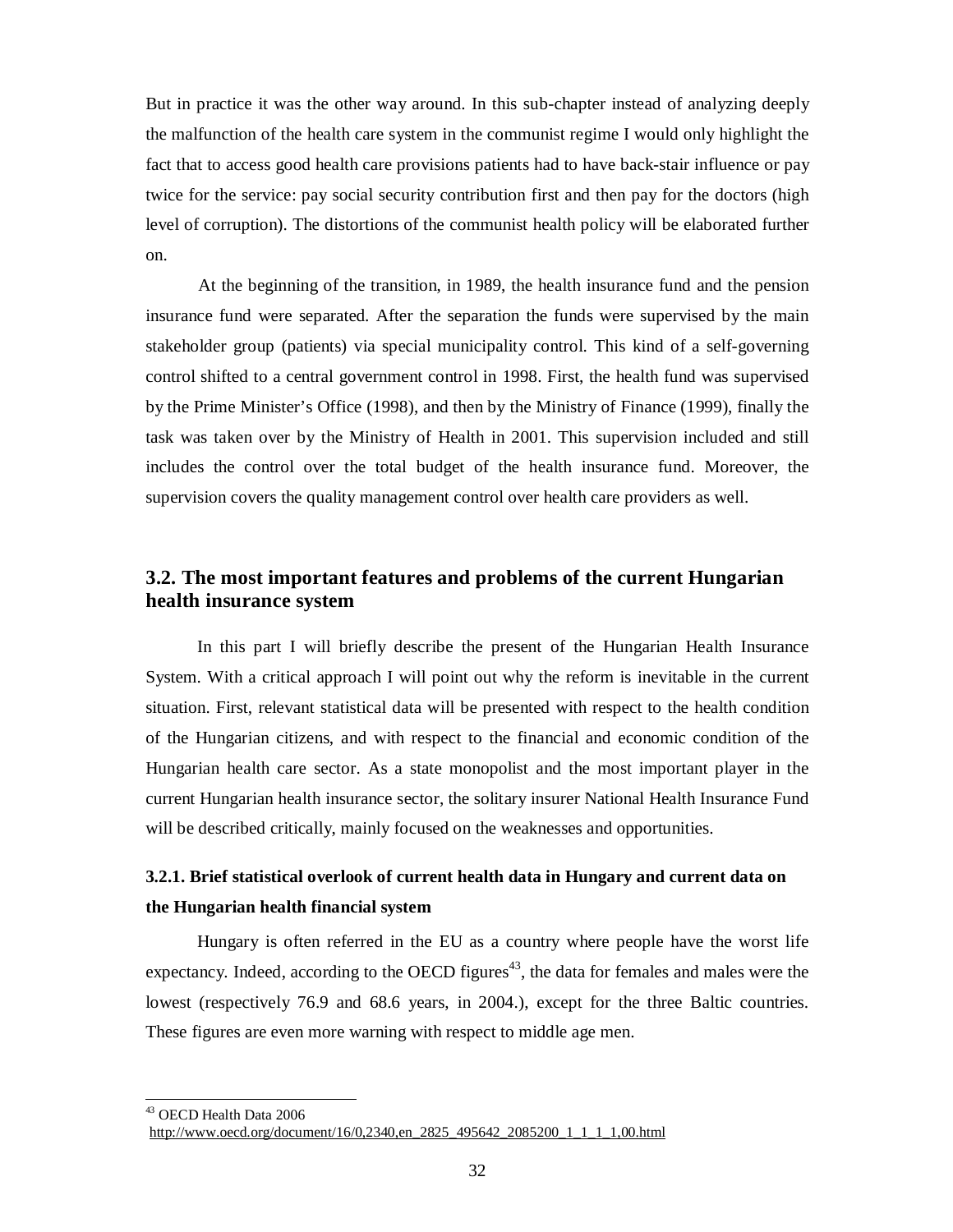Infant mortality (0,66% in 2004) is still worse than the European Union average (0,47% in 2000) although the Hungarian figures have been improved spectacularly in the last decades. Mortality conditions have been improved only with respect to citizens under 30 years old.

In an international comparison we can see that the chance of survival in a mammary cancer case for women or in a colon cancer for men is lower than in other European countries (except some post-soviet state) $44$ .

The number of lost life years is very high both for men and women (11825 years and 5280 years for 100 000 people respectively).

After figures related to mortality data with respect to morbidity will be described.

The most significant disease can be associated with problems of the circulatory system. More than 15% of the inpatient care cases and also, more than the half of the deceases can be linked to this type of disease! Undoubtedly, high blood pressure can be declared as a people disease in Hungary, since the probability of high blood pressure among men and women above 19 years is 19,3% and 24,6% respectively<sup>45</sup>.

Oncological sicknesses, have been already mentioned partially, are the second most significant type of disease. 65000 (0, 65% of the overall population!) new cases are revealed year by year. While women are highly insecure between the age of 19 and 54 (especially breast, lung, colon disease arise) men are mostly insecure above the age of 55 (mainly because of lung cancer $)^{46}$ .

High level of alcoholism produces a great number of chronic liver sickness rates. Not only the mortality rate due to liver problems is high but also the occurrence probability is also very high of this type of disease.

After these figures we can conclude that the Hungarian citizens have comparatively and relatively worse health condition than their other European counterpart. However, these shocking data are also the consequence of several - mainly sociological – factors; the malfunctioning of the health care system can not be ignored.

### **3.2.2. National Health Insurance Fund<sup>47</sup> (NHIF further on)**

<sup>&</sup>lt;sup>44</sup> Green book on Hungarian Health Care

<sup>45</sup> Green book on Hungarian Health Care

<sup>46</sup> Green book on Hungarian Health Care

<sup>47</sup> In Hungarian: Országos Egészségügyi Pénztár, OEP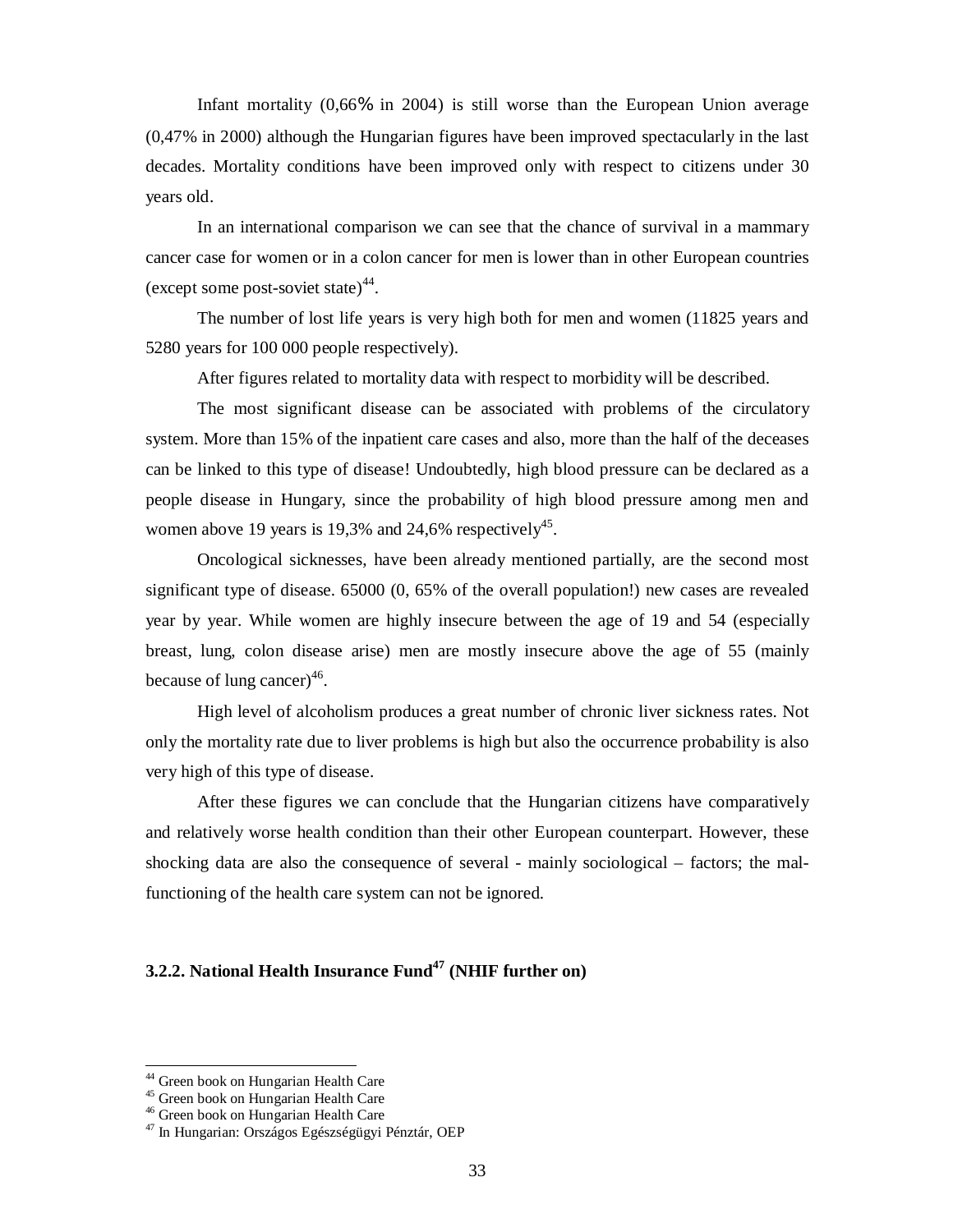The central state-owned body of the Hungarian health insurance is the National Health Insurance Fund. The NHIF (more precisely its predecessor in title) joined the International Social Security Association in 1963. From then on the NHIF actively participates in international events organized by the ISSA and also maintain valuable bilateral relationships with other national organizations as well.

The NHIF as the Managing Authority of the Health Insurance Fund began to function in 1994. As I have already mentioned the centralization with respect of the supervision of the fund started in 1998 due to the "weakness of the self-governing bodies" (Dózsa-Dérer-Takács-Bognár 2006. p.6.). The weakness of other stakeholder groups such as unions and the troubles of delegation system ended up in a "total government and fiscal centralization" (p. 7.).

If we look at the income side of the Health Insurance Fund the NHIF does not possess too much information about its own resources. Due to lack of individual accounts, NHIF has no idea about the in-payments of neither individuals nor companies. This is very problematic because this situation is far away from transparency which should be a core value of an idealtypical state of world. On the other hand the NHIF can almost totally (90% according to Dózsa et al.) define and follow who and when uses the different services of the health care system. The levy of health insurance contribution is not the responsibility of the NHIF but the task of the National Tax Office which makes it harder for NHIF to follow the cash flow and to match the incomes and expenses (both for individuals and for companies) to each other.

Looking at the balance of the Health Fund we can see that year by year the shortage were about 300-400 bn Hungarian Forint (1 $\varepsilon \approx 250$ HUF). This shortage was not because of real processes but because of lack of autonomy and managing skills in the top level of the organization. This shortage was decreased in 2006 by the government with a modification. From now on the state guarantee will be normative after the individuals who do not pay contribution. This seems to be only a technical cost diminution, since the state was already the ultimate sponsor of the health fund, but at least, this modification turns the attention to problems such as transparency, lack of individual health accounts, cost sensitivity and free riding.

As the only insurer in the Hungarian "market" the NHIF faces some traditional problems of a monopoly. These economical failures in this health care context are the followings:

• lack of incentives to innovate and to develop internal management techniques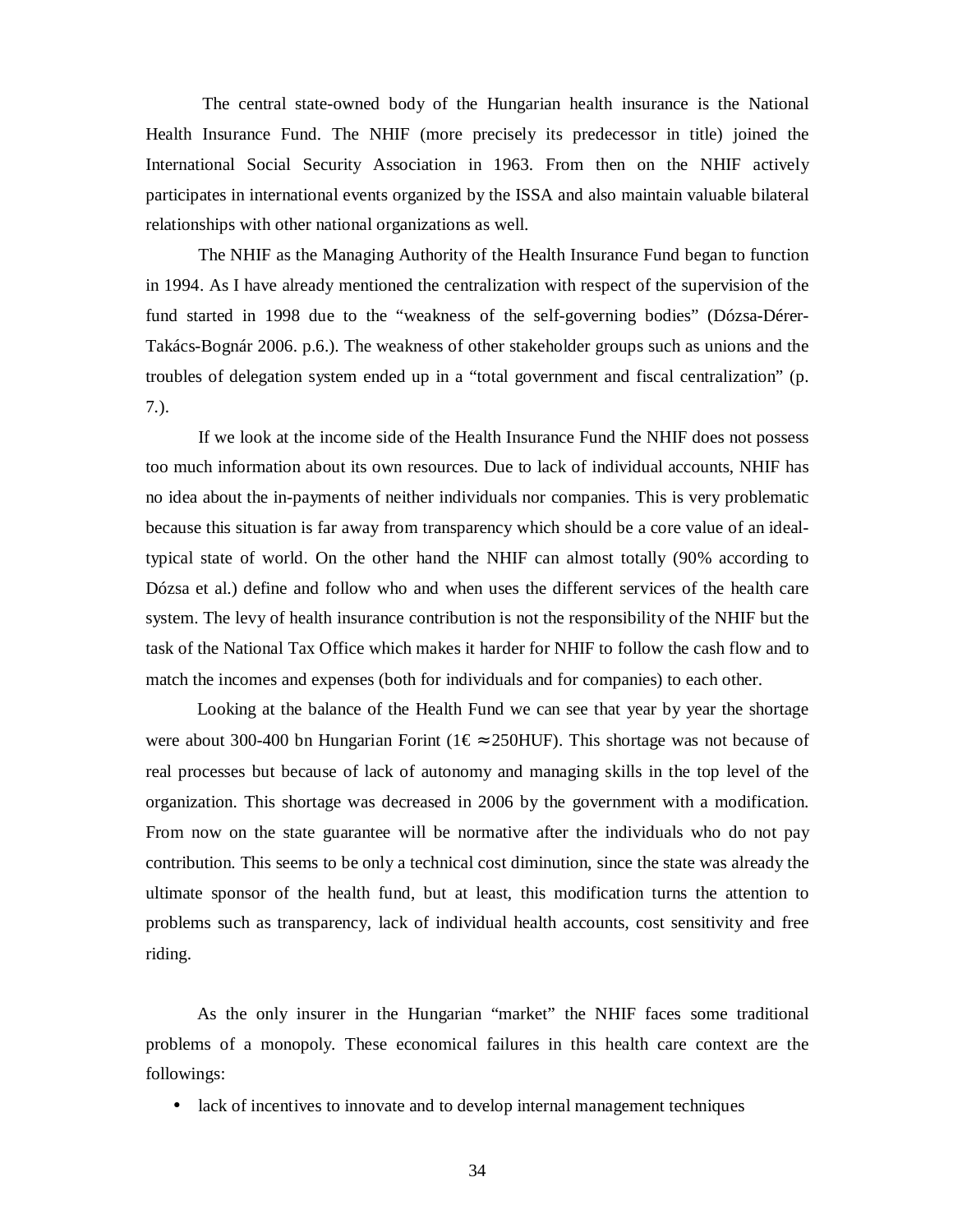- lack of competition among insurer companies
- inefficiency
- lack of competition among health care providers to better contracts with insurer(s) also causes inefficient allocation of resources

At the mean time as a state-owned company it also faces some problems of state ownerships as well. According to Shliefer there is "rather a narrow set of circumstances in which government ownership is likely to be superior" (p.139.). These situations are once more:

- Opportunities for cost reductions are significant (with respect to noncontractible deterioration of quality)
- Innovation is relatively unimportant
- Competition is weak and consumer choice is ineffective
- Reputational mechanisms are weak.

In the case of the Hungarian NHIF, Dózsa et al. states that in the current situation the state-owned NHIF can not fulfill the role of a real insurer company. This makes the whole system even more inefficient. If we look at the Graph 2 .the NHIF must move right on the axis, while it is standing at the Finance house status now.

| Graph $2.^{48}$                                                                   |  |
|-----------------------------------------------------------------------------------|--|
| Cachier $\rightarrow$ Finance house $\rightarrow$ Purchaser $\rightarrow$ Insurer |  |

Lack of innovation and internal management problems can be detected in the functioning of NHIF. Developing strategic management and enhancing flexibility would not only increase the profitability of NFIH but also strengthen its reputation, and the acceptance of this single state-owned insurance company among citizens.

Due to informational asymmetries – with respect to health risks for instanceconsumer choice is rather ineffective in the health care sector. According to an OECD work  $p<sub>ap</sub>$  $q<sub>9</sub>$  made by A. Goglio "a wider implementation of managed care over the long term does not necessarily mean the publicly financed single-purchaser system should be abandoned. [A single purchaser might] "use its monopsonistic power to closely monitor service provision and, based on comparisons, pressure caregivers into following best practices". It means that it lowers consumers' transaction costs (seeking cost) by eliminating

<sup>&</sup>lt;sup>48</sup> Dózsa-Dérer-Takács-Bognár p.12.

<sup>&</sup>lt;sup>49</sup> In search of efficiency: improving health care in Hungary, Economics Department Working Papers No. 446., **OECD**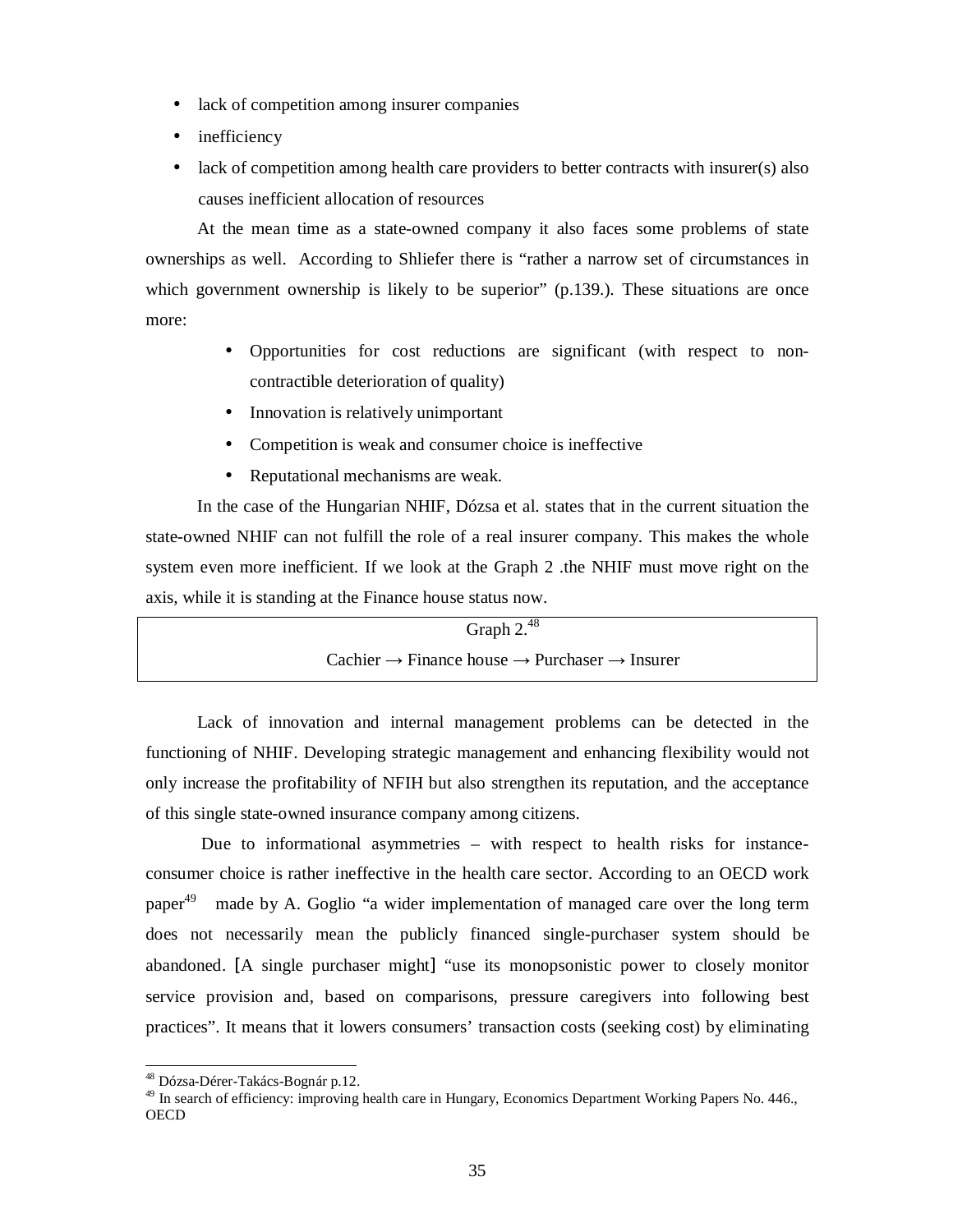the possibility of choice, although, numerous scholars (Mihályi, Bokros) would say that this is a disadvantage of the single-purchaser system since citizens should have the right to choose between insurance companies.

### **3.3. Structure of Hungarian health care**

Due to the extreme complexity of the Hungarian health care system I will not describe every aspect and organizational details of it. However, for the better understanding of the role of NHIF within the health insurance system; the whole health care system has to be presented briefly. As you can see in Table 3. the structure of the Hungarian health care is indeed complex.

The central government even after more than seventeen years after the transition still plays a crucial part in the health care system. Via ministries (mostly via the Ministry of Health) the government has direct influence on the daily functioning of the National Emergency Ambulance Service, National Blood Supply Service, Special hospitals, Policlinics, Clinical Departments of Medical faculties and others National Institutes related to health care. As we can see in the current situation the central government is definitely a cohesive player of the system. As I have already mentioned indirectly the central government determines the annual budget of the NHIF and also the annual rate of premiums as well.

However, the provider side of the structure (hospitals, policlinics, pharmacies) shows a great diversity. The hospital can be a property of a ministry, a region, a municipality or it can be even a private hospital. This fragmented structure of the providers one might think can lead to competition but on the contrary it leads to parallel allocation chains and wasting of resources. The cornerstone of the problem is that the NFIH does not act like a real insurer. This fact influences the hospitals, hence they do not compete to reduce cost or improve quality. The state as a last resort helped the hospitals to overcome their enormous debt that has emerged.

The financial loss of hospitals can be explained by the statement from a report that says: "Problems in hospital care are amplified by weak progress in preventing uneconomic access to hospital services, so that hospital care remains overly dominant in the system." And, "patients have relatively easy access to hospital consultations"<sup>50</sup> (p. 10.)

<sup>&</sup>lt;sup>50</sup> In search of efficiency: improving health care in Hungary, Economics Department Working Papers No. 446., **OECD**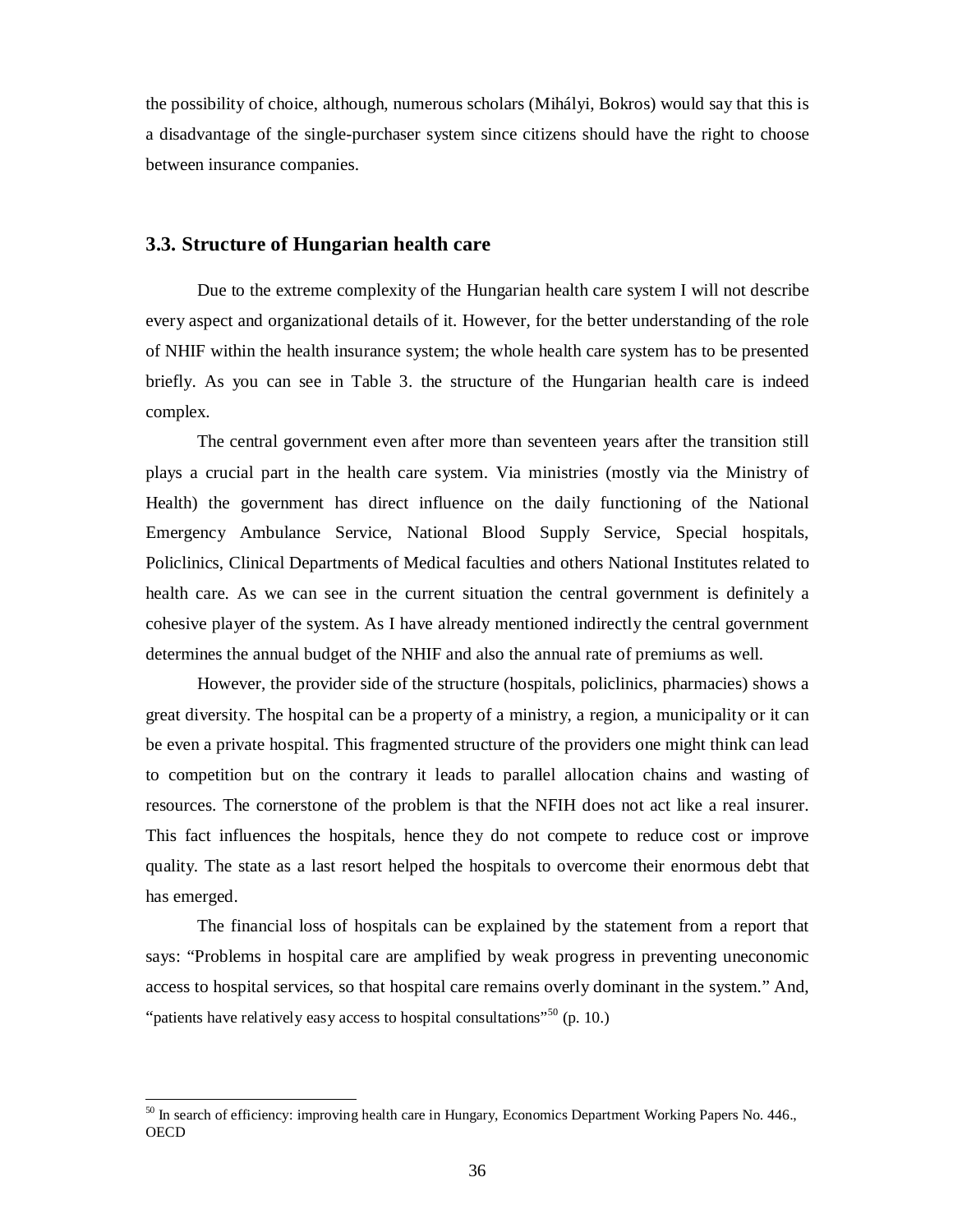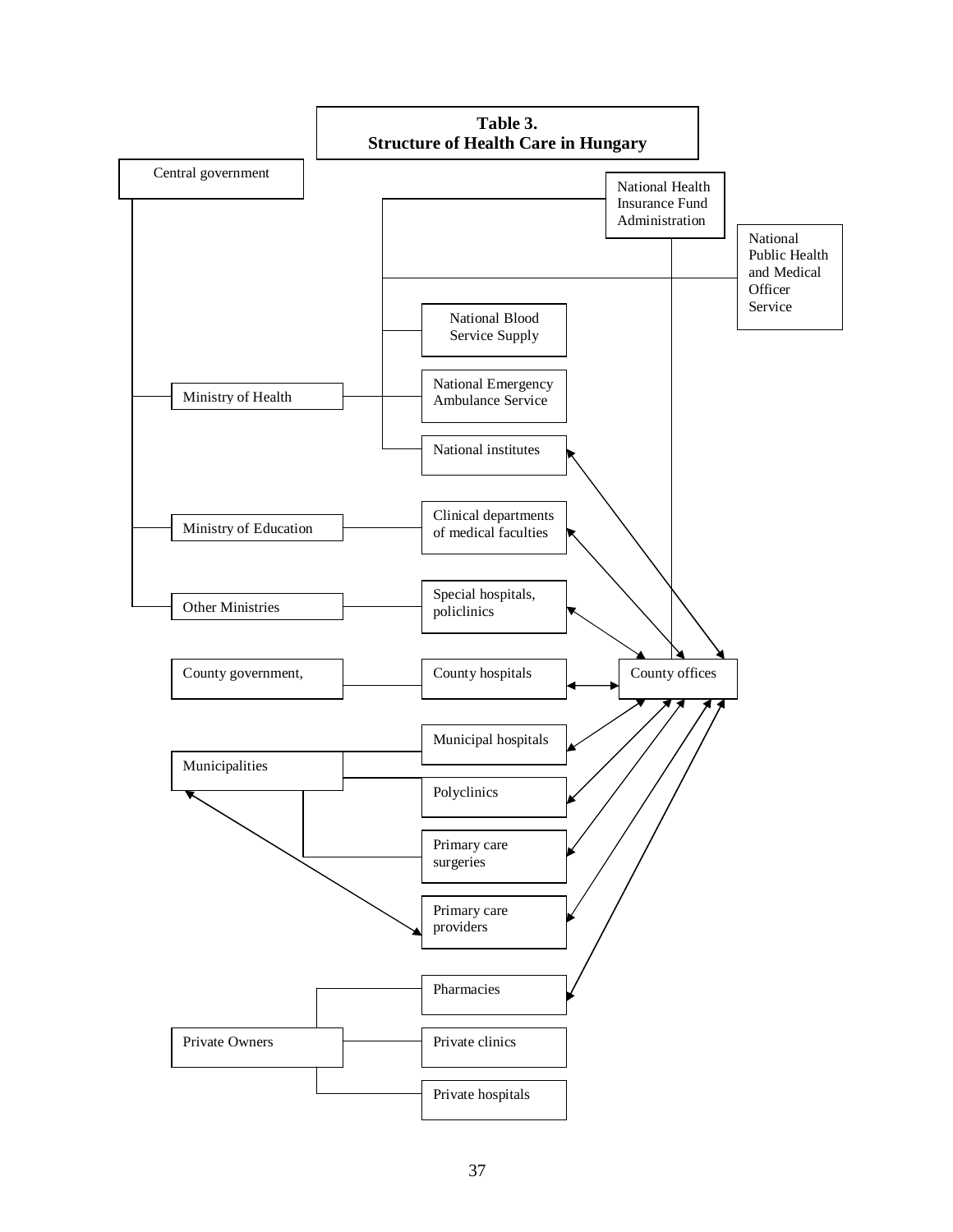Hierarchical relationship Contractual relationship Source: Gaál, P. (2004): Health Care Systems in Transition: Hungary

### **3.4. Proposals and plans – searching for a solution**

In this part I will describe the potential proposals and plans that can be applied by the government to mitigate the extern and intern pressure on the health care system. The government seems to be highly committed to the reform since several measures have been already taken. The only, but probably the most important, question is still there, whether the multi-payer system or the single-payer system (see page 9.) would serve the interests of the most important stakeholders.

### **3.4.1. What have been already done?<sup>51</sup>**

After the new government had been formed in April 2006, the reform procedure in the health care system unexpectedly was given a huge impulse. Five major health acts were passed during the autumn 2006 Session of the Hungarian Parliament<sup>52</sup> in spite of the hectic political debates. All of them were signed by the President therefore they all entered into force.

The first important step was the re-regulating of the **drug market**. The new measures provoked resistance and opposition from several sides. "From 2007, pharmaceutical producers and importers are obliged to offer price cuts in contracts with the Health Insurance Fund. In case of over-selling producers will have to share the costs of this overrun." (Mihályi et al p.4.) Thus, physicians and GPs have the incentive to prescribe inexpensive medicines in order not to surpass the figures determines by the Fund's budget. No free prescription will be available anymore; the patients have to pay a minimum HUF300/box, even if the medicine is 100% subsidized. The market will be liberalized in two ways. First, the preventing rules of opening new pharmacies will be abolished and second, non-prescription drugs are allowed to be sold outside of the pharmacies.

The other dominant measure was the restructuring of the **hospital network**. The hospital network has a structural problem; the hospitals are either too huge or too small. There

<sup>&</sup>lt;sup>51</sup> Mihályi et al. (2007): The 2007-2009 Reform of the Hungarian Health Insurance System

 $52$  The Hungarian Parliament has only one chamber with 386 representatives.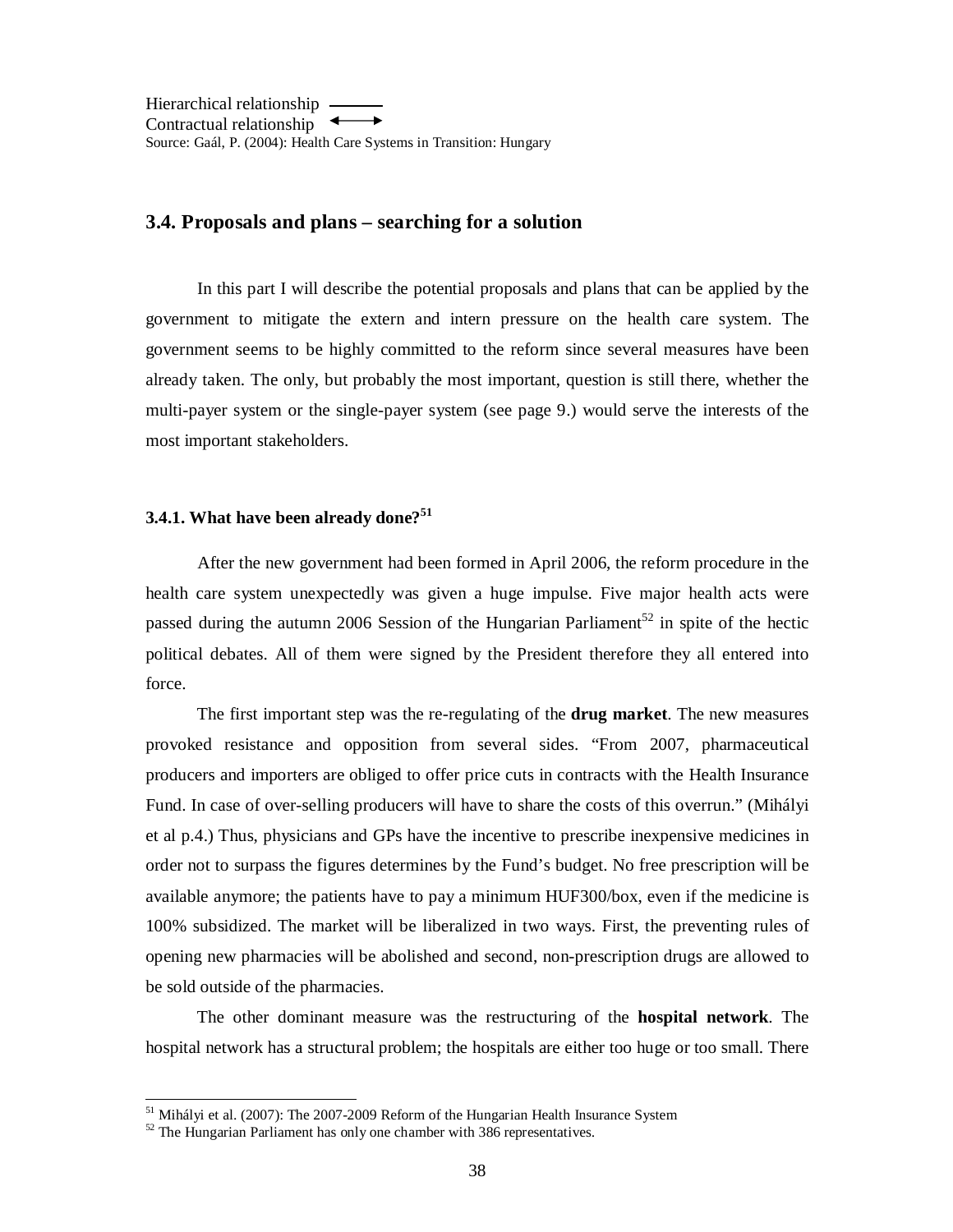exists also a financial problem, namely that the hospitals have to face a growing operational cost (10% estimation) and a decreasing income from NHIF. Without the reframing all hospitals would go bankrupt according to the report made by Mihályi et al. Number of acute beds were reduced by 26% (from 60 thousand to 44 thousand) and the number of chronic beds were increased by 36% (from 20 thousand to 27 thousand). The act introduces new definition of different hospitals. Although, the hospitals are mainly in central state ownership; municipalities, medical universities, churches also possess hospitals, and from now on, around 40 hospitals will be seeded and will get a special, privileged status. The new regulation allows the Ministry of Health to determine the size of *every* hospital (detailed down to the level of departments)! However, the seven Regional Health Councils<sup>53</sup> can reallocate the numbers of beds in their regions among the hospitals.

The **Health Insurance Authority**<sup>54</sup> (HIA) as a new body has been set up from the  $1<sup>st</sup>$ January 2007. The tasks of the authority are the followings so far:

- to monitor the contracts between providers and insurers
- to monitor price developments
- to assess the quality of hospitals using quality indicators
- to 'send' patients to another hospital if patients complain against the unfairly treatment in a given hospital

The foundation of the HIA is a precondition of the planned health insurance reform since after the implementation of the reform (if the multi-payer system will be the chosen one) the list of tasks of the authority will be extended by the followings:

- HIA will award the licenses to the health insurance companies to enter the market
- HIA will control and check all the complaints with respect to price subsidy decision of the insurance company

In order to abolish or at least to mitigate the illusion of free health care **co-payment** entered into force with respect to each visit (both GP and hospital) in February 2007. The symbolic amount of the co-payment is HUF300/visit probably has to be risen in the future due to economic raisons 55 . This **visit fee** was totally unknown in the history of Hungarian health care so far.

<sup>53</sup> In Hungarian: Regionális Egészségügyi Tanács (RET)

<sup>54</sup> In Hungarian: Egészségbiztosítási Felügyelet

<sup>&</sup>lt;sup>55</sup> The simple fact that a machine dealing with the visit fee costs more than HUF3million drives us to the solution that either this fee was introduced only because of psychical raisons (as I mentioned before) or the fee has to be risen otherwise even the operating and administrative costs (as a transaction costs) will be higher than the revenue from the visit fee.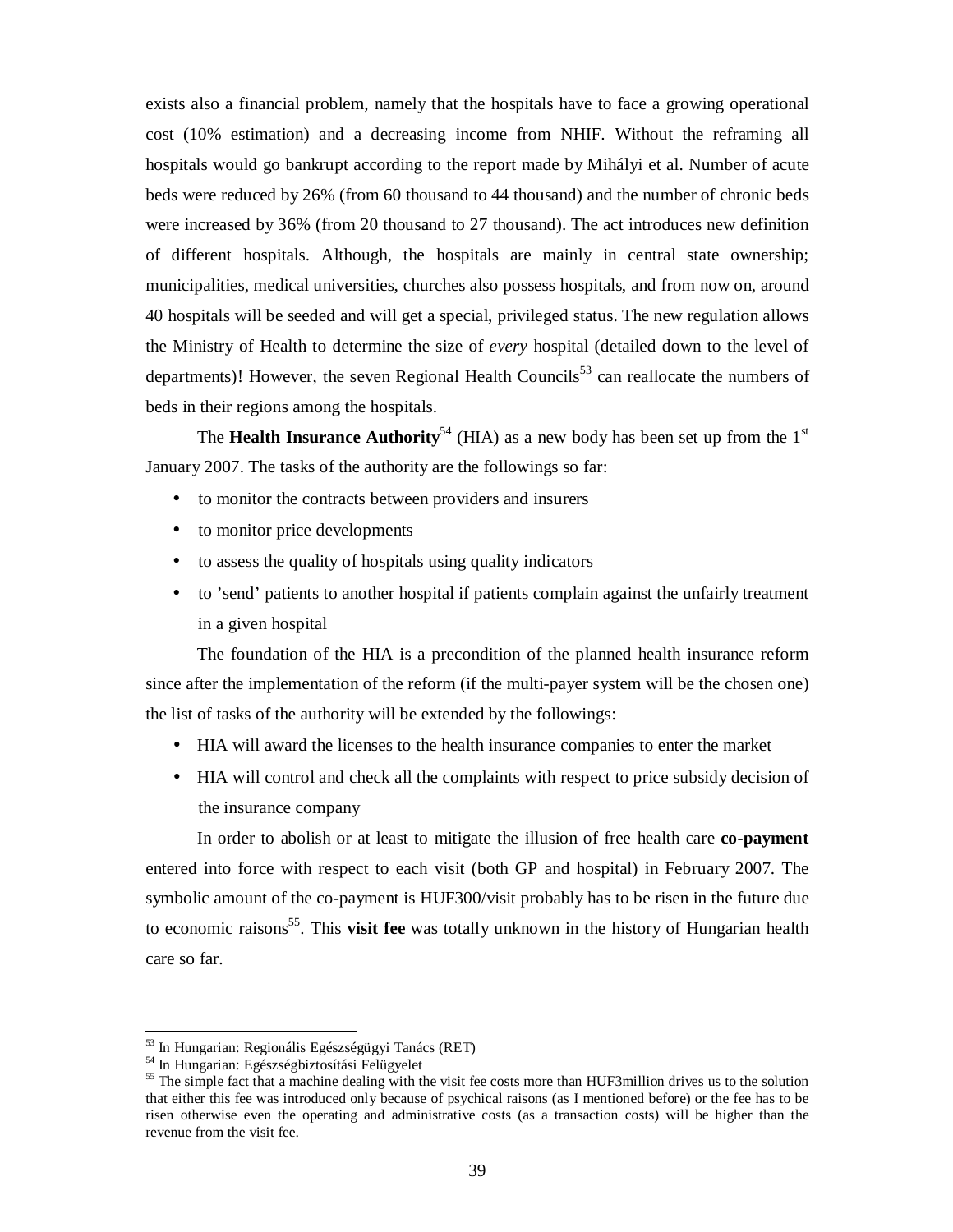A new regulation of the **waiting lists** has been applied since April 2007. Two main lists will exist now on, a central one for implementations and another one maintained by all hospitals on there own. As I have mentioned the HIA will have the power to intervene in those cases when patients have reasonable problems with the lists.

The **basic benefit package** is more tightly defined from April 2007. Certain dangerous activities, given types of sports (bungee jumping and mountain climbing for instance) are out of the package and not covered any more.

The **referrals** will be monitored and controlled more severely. If a patient goes to the provider without referral from the GP the treatment has to be fully paid by the patient. This measure strengthens the idea that the GPs have to be the gatekeepers of the system.

**Chambers** including doctors, nurses and pharmacists had obligatory membership until 2007 respectively. This compulsory membership was abolished in all fields. This measurement was highly opposed by these vocational organizations. From a public administration point of view this can be a great threat for the implementation of the whole reform procedure. If many professional organizations will resist against the changes the reform can not be fully successful.

Summarizing these changes we can conclude that the reform of the Hungarian health care system has been speeded up after the new government had been formed in April 2006. These reform measures took into consideration the principles of Kornai-Eggleston. One of the most important principle that can be highly underlined in the Hungarian reform case is the sustainable financing (9. principle). The whole health care sector suffers from lack of financial resources. Reorganizing the hospital network (which still remains mainly in stateownership); re-regulating the drug market; implementing the visiting fee; tightening the basic benefit package; more severe monitoring of referral routes are measurements that were taken in order to mitigate the financial pressure on the central health budget.

The reform of the health insurance system will be a milestone in the reform process. Like in the Netherlands; the restructuring of the insurance system will be the final step of the whole reform process. Without that step the successfulness of whole reform procedure would become doubtful. All the measurements will be useless and ineffective if nothing happens with respect to the insurance.

However, the structure and the legal framework of the new Hungarian health insurance system are still unknown and doubtful. Several options exist, there is no consensus between scholars; and furthermore there is no consensus between political parties at all. The only thing that everybody agrees on that something has to be changed because the current situation does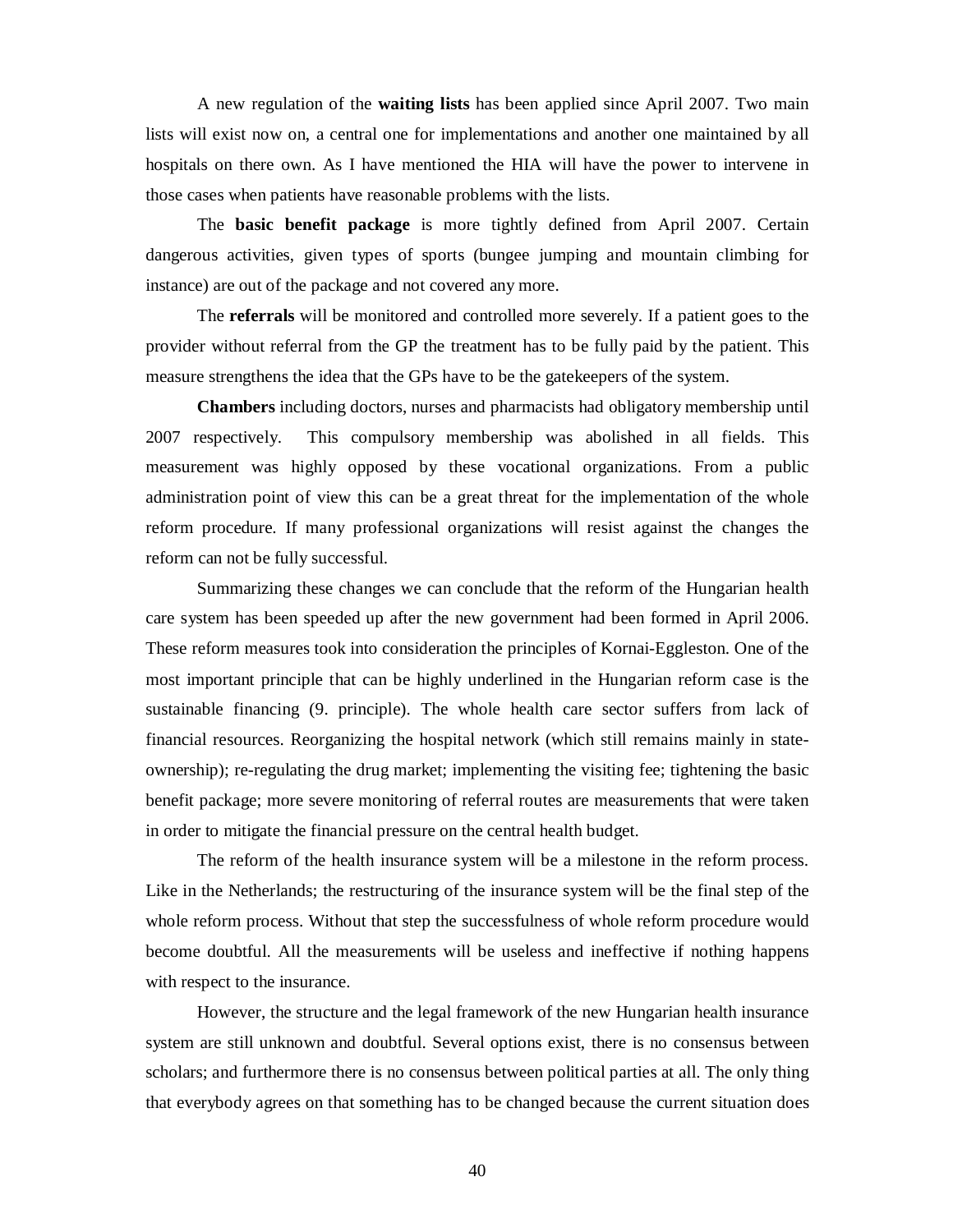not functioning well. Due to the fact that the state still has too much of influence on the whole sector (even in the provision) and market mechanism are not working at all (no real competition among providers, no competition for insured at all, consumers can not choose from insurer companies etc.)

#### **3.4.2. A potential model – Competing insurances**

As I already mentioned several alternatives exist with respect to how the health insurance system might be reconstructed. One of the alternatives is the model worked out by Peter Mihályi<sup>56</sup> and al. (2007). This model embodies elements from the Dutch and Slovak insurance models. Nevertheless, it takes into account German and Czech reform plan as well. According to Mihályi deep and major reform measures has to be implemented as soon as possible "in order to minimize the potential reversal after the  $2010$  general elections"<sup>57</sup> (p 19.).

According to the proposal four main elements represent the current situation. These are:

- (i) Significant redistribution among social groups (rich-poor, male-female, young-old, urban-rural)  $\rightarrow$  Solidarity
- (ii) Participation and contribution is defined by law  $\rightarrow$  Virtually 100% coverage
- (iii) Soft budgetary constraint. Revenues do not cover expenses.
- (iv) Medical care is financed by taxation, payroll contributions and illegal payments.

Among these elements the latter two have to be changed and the first two must be maintained further on. In order to achieve this several government measurements have to be taken (pp.19-22):

- Government must attempt to make the transition from the old system to the new system relatively smoothly and safely.
- Managed competition has to be set up; with the participation of for-profit private health insurance companies operating within the mandatory range of  $0.1 - 2$  millions members.<sup>58</sup>

<sup>&</sup>lt;sup>56</sup> Chairman of the Health Care Working Group within the Public Reform Committee of the Prime Minister

<sup>&</sup>lt;sup>57</sup> The threat of a potential reversal is real. As I have already mentioned in Slovakia the Fico government announced that severe adjustment on the health insurance system is needed. (Even the total turnaround of the system can not be excluded.)

In Hungary, the major health advisors and politicians of the main current opposition party (Fidesz) announced that they will turn back the reform procedure if they gain power.

 $58$  According to calculations this 0,1-2 million consumers range would be the most suitable. Under that range it's hard to operate country-wide effectively. Above this range the given company would be a threat for the competition.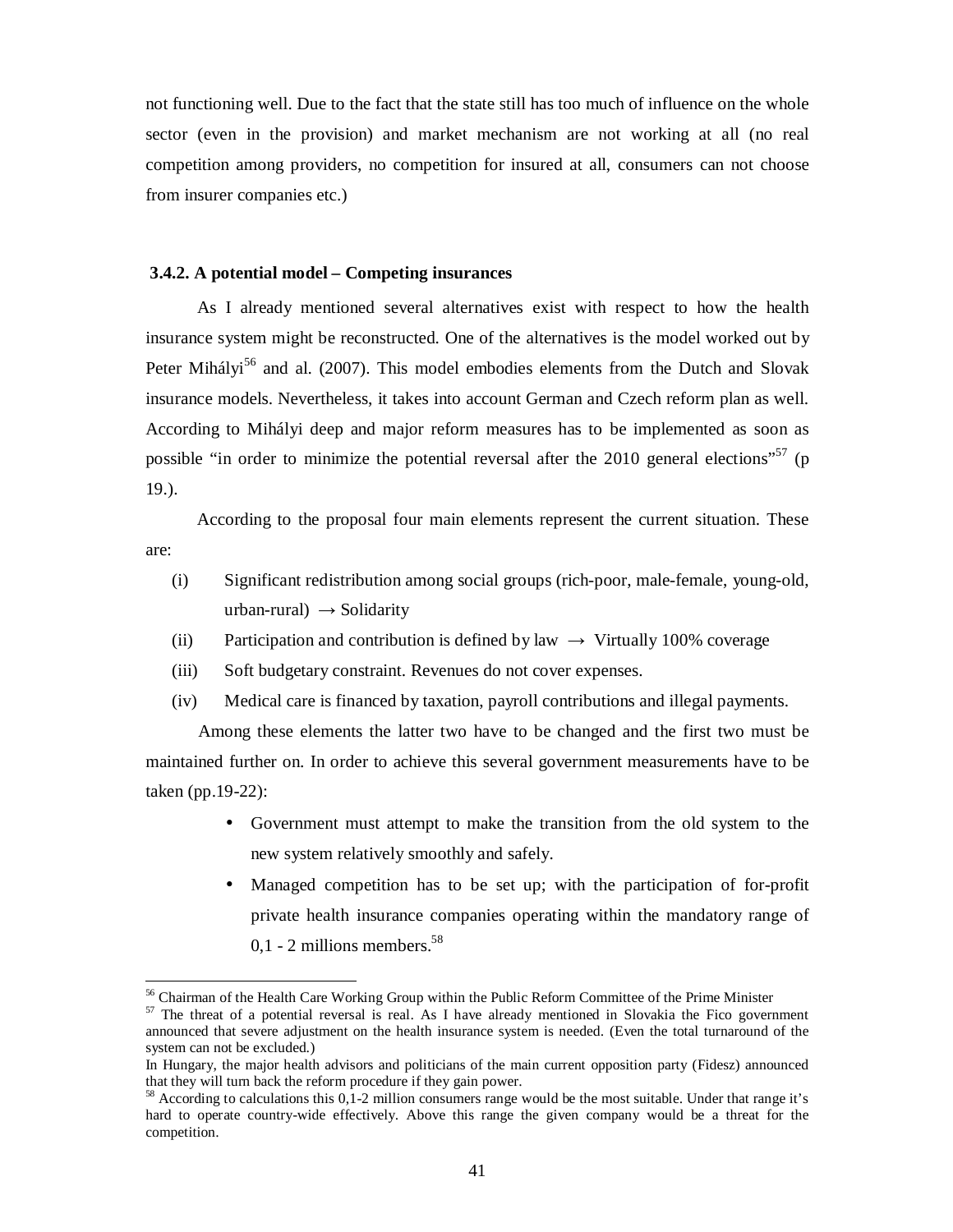- Strict regulatory supervision is needed. Mainly carried out by the newly set up organization; the Health Insurance Authority (HIA).
- Connections between health contribution payments and eligibility have to be more transparent.
- Reconsidering the role of the state by decreasing the importance of the Ministry of Health.
- Private insurance companies have to operate prudently with respect to their financial operation. There will be no state guarantee for companies.
- Insurance companies can not distinguish between consumers. The amount of premium for the same package has to be the same for everybody. Creamskimming will be strictly forbidden. A risk-equalization fund will redistribute the contributions among insurers.
- Consumers can change insurer every year.
- After a 3-5 year transition period clients of the insurance companies can choose among different policies and different packages.

As we can see, many elements are in line with the Dutch model; these similarities will be analyzed in chapter 4.

The core idea behind this new Hungarian model is the separation of medical packages into three tiers. The Pillar 1. will rely on tax financing and mainly public care, preventive care, blood collection etc. will be financed by it. This means that this pillar will avoid profit considerations and that the nationwide risk pool will remain. The risk pool will be also maintained with respect to the most expensive and individual treatment (Pillar 3.) The Pillar 2. will embody everything which is not covered by Pillar 1. and 3. This will be the component when for-profit private health insurances take part. Table 4. provides an overview of the scheme.

| Level<br>(Pillar)   | Shares in<br>costs | Content                                                                        | Insurance fee                                                               | Responsible<br>institution                                             |
|---------------------|--------------------|--------------------------------------------------------------------------------|-----------------------------------------------------------------------------|------------------------------------------------------------------------|
| Pillar <sub>3</sub> | 15-20%             | Catastrophic illness involving very<br>high costs. Long term care              | Proportional<br>payroll taxes                                               | <b>NHIF</b>                                                            |
| Pillar <sub>2</sub> | 60-65%             | Basis or routine care. Everything<br>which is left out from Pillar 1 and<br>3. | For a long<br>transitional<br>period payroll<br>taxes, then<br>flat premium | Mandatory,<br>private health<br>insurance<br>companies<br>$(max.8-10)$ |
| Pillar 1            | 20%                | Surely: Preventive care, public                                                | None                                                                        | Ministry of                                                            |

Table 4. Pillars of health care packages<sup>59</sup>

<sup>-</sup><sup>59</sup> Source: Mihályi and al. (2007) p.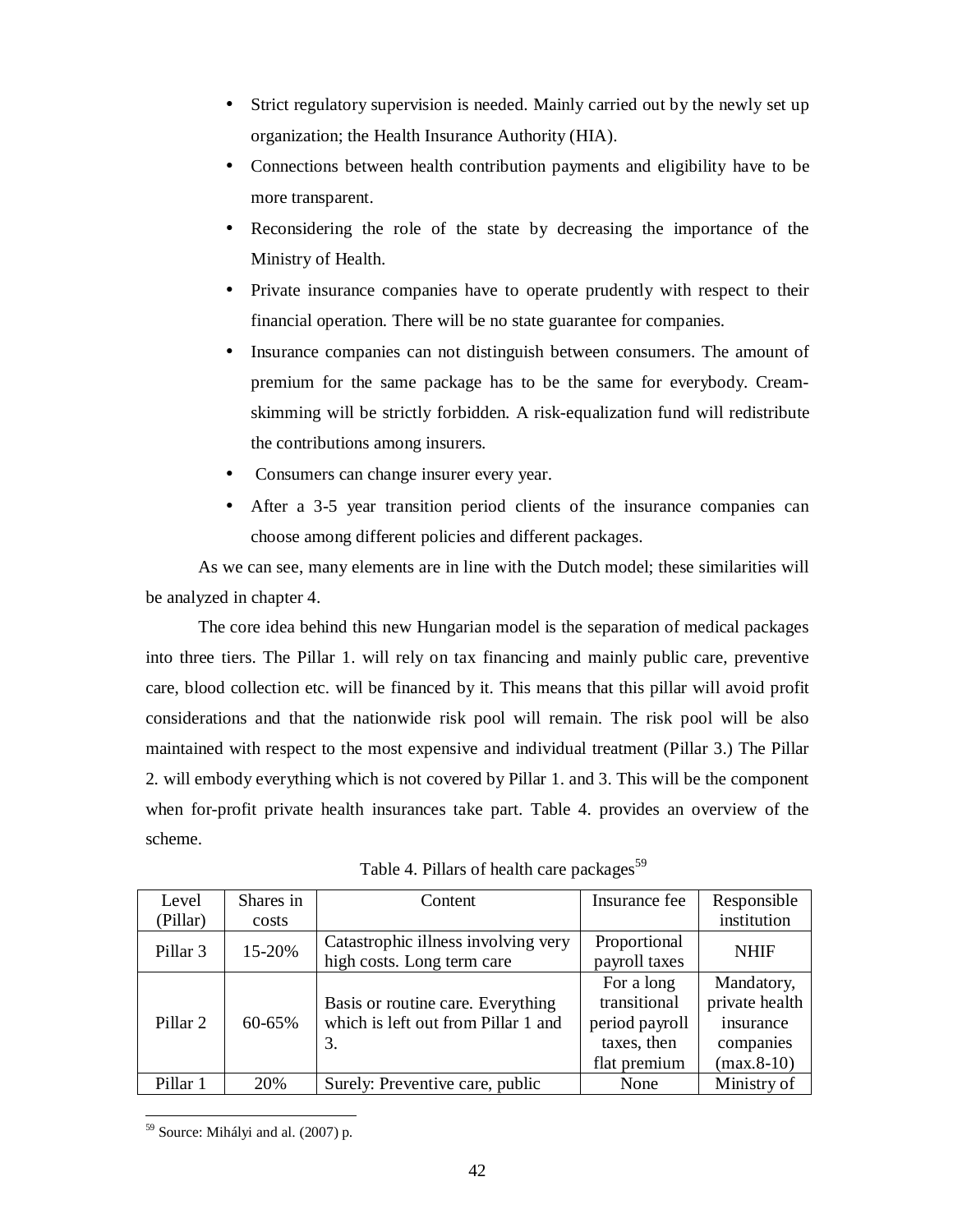| care, blood collection, school     | Health |
|------------------------------------|--------|
| health, emergency ambulance        |        |
| Perhaps: sickness payments,        |        |
| financial support in pregnancy and |        |
| child birth etc.                   |        |

As we can see from the Table the NHIF will still operate in the future, however, its new role is under intense political and professional discussion. According to this given proposal the NHIF would be responsible for managing the Pillar 3. Furthermore, NHIF might become the managing authority of risk equalization fund with respect to Pillar 2. But it would give a special *'primus inter pares'* status to NHIF among insurance companies. It would probably distort competition, no matter how good the legal framework will be. NHIF will be a competitor and a regulator (or at least a managing authority) at the same time. This is not in line with the main concept of this reform working group. Hence, they also take into account a radical option which indicates that after a predetermined deadline (12 or 18 months perhaps) the remaining NHIF members will be transferred to a private insurance company according to some kind of random algorithm.

Indeed, one of the biggest questions of the reform is what will happen with NHIF in the future. This is not only an organizational issue; although with a properly operating NHIF Hungary might not need a health insurance reform at all<sup>60</sup>; but also an issue that raises plenty of questions and challenges. How can the new system maintain solidarity? All the citizens will be treated equally no matter with respect to their financial status? Will be this new model applicable in Hungary?

In the following chapter, mainly applying Rose's book I will highlight the lessons that Hungary might learn from the Netherlands.

<sup>60</sup> see Dózsa-Dérer-Takács-Bognár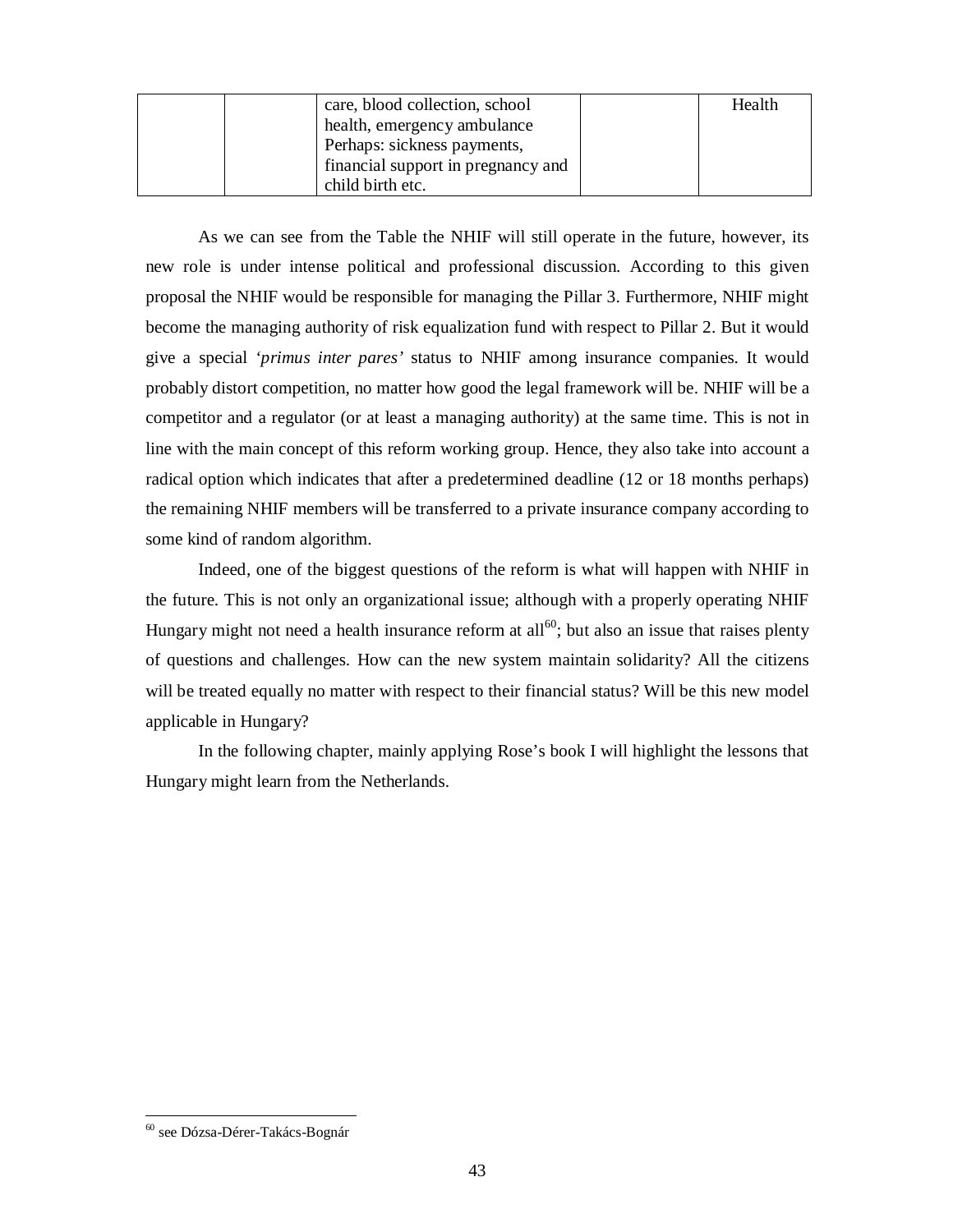## **4. 'Lesson-drawing'**

In the previous chapters I have described the Dutch reform process by mainly focusing on the last reform phase; namely the introduction of the new health insurance system. I have also described the Hungarian reform case including a potential solution for the current challenge. In this chapter applying Rose concept I will draw potential lessons for Hungary which might be useful and applicable derived from the Dutch experience.

Rose states that a lesson "combines knowledge about what is happening in another country today with a specific proposal actions that a government here might take to improve public policy in the future" (p.24.). In our case I derive lessons from the Netherlands where the final phase of the reform was implemented in 2006. These lessons might be applied in the near future in Hungary where the reform has been already started as well by implementing several measures in the health care system (see page 38-41.).

Concrete governmental measures have high importance since we have to distinguish between lessons and recommendation. As Rose illustrates a recommendation is "no more than a prescription about what ought to be done" (p.25.) A lesson needs more detailed description of practical measurements and detailed plan how a program should be realized. As we could see in the previous chapters the practical measurements are given in the Dutch case and so far several measures – in some aspects very similar to Dutch measures - were already taken by Hungarian decision makers as well. The final question is what kind of further lessons might be adapted by the Hungarian government?

## **4.1. "Where to look for lessons"<sup>61</sup> – is the Netherlands a good place for Hungary looking for lessons?**

In this sub-chapter I will summarize why the Netherlands is a good place for Hungary to search for lessons.

Both countries are relatively small and both are part of the European Union<sup>62</sup>. Both have many similarities in the past with respect to their health care and health insurance systems. Beside the role of the private (guilds) and religious actors (churches, monasteries) in the middle age, the most important parallel element is that the German Bismarckian system had a great influence on both schemes. This means that in the past century we can find

 $<sup>61</sup>$  Rose p.41.</sup>

 $62$  The Netherlands was among the founders of the EC, Hungary joined the EU in 2004.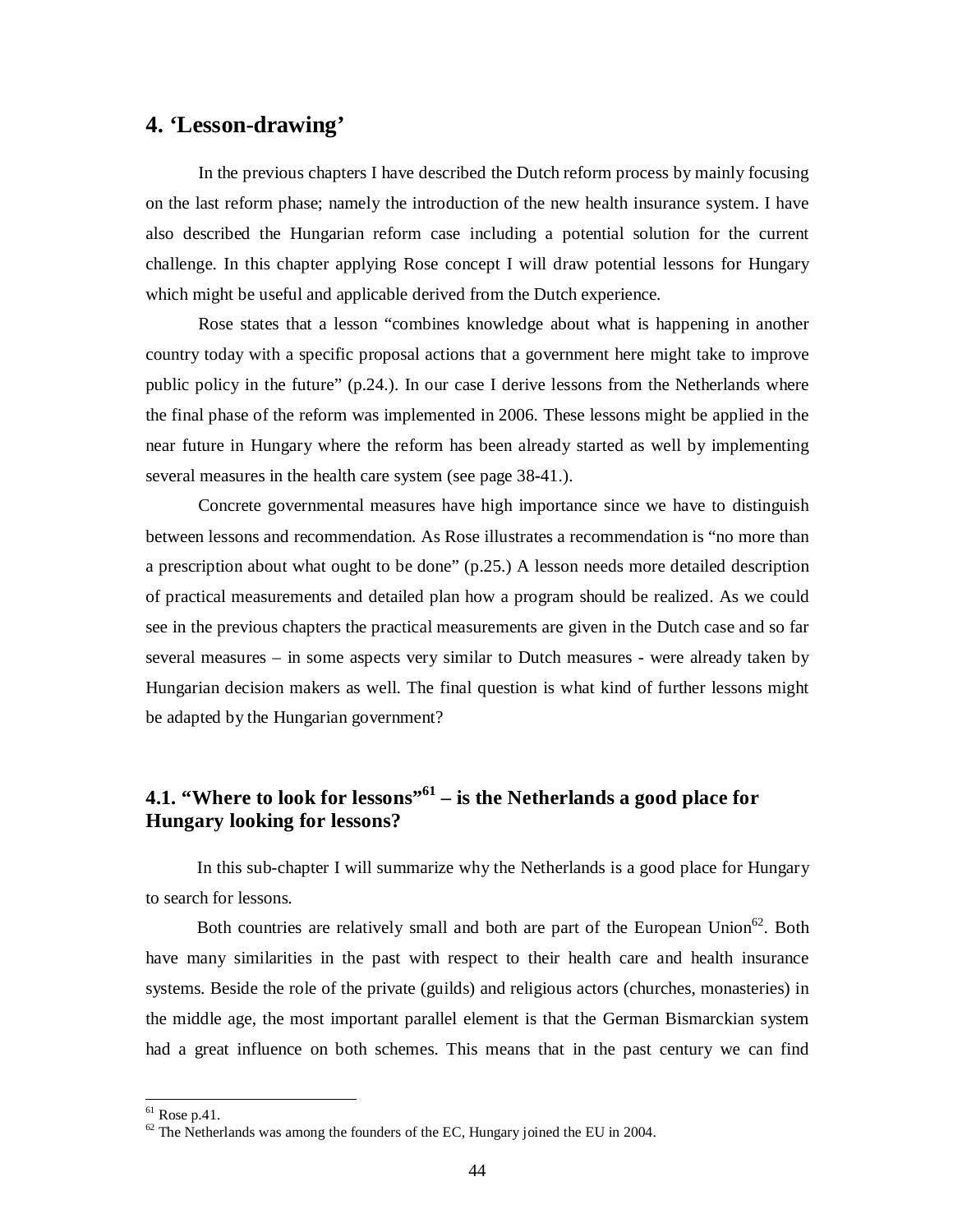similarities with respect to the financing (payroll taxes levied on employers and on employees) and to the values (social solidarity) as well.

However, a huge difference can not be avoided while comparing the past of the two countries. After the WWII. the Netherlands became an independent country meanwhile Hungary started to suffer under communist dictatorship. In Hungary the enormous socialeconomic changes in the late 40'ies radically transformed the ownership proportion, to be more precise the entire health care system was nationalized for instance. The intensity of dictatorship has changed over the decades but the most important thing from our point of view is that private initials and private ownership were repressed during the former era which ended in 1990.

The communist era significantly modified the values of the society. The current Hungarian society is more collectivist than its Dutch counterpart<sup>63</sup>. Using Kornai and Eggleston words we can say that - at least in health care - Hungarian citizens appraise solidarity and they disagree on the reconsideration of the role of the state. Of course in this phenomenon we also have to take into account that citizens are usually afraid of new policy initials and in this case they got used to paternalism during the previous decades.

After regarding the facts I can affirm what I have stated in the introduction, namely that both countries face rather similar problems. Aging population (growing average life expectancy observed in time series), technological advances, cost-unconsciousness, lack of transparency, growing costs exist in both cases. Also the complexness of the former Dutch system and the complexness of the current Hungarian system<sup>64</sup> seem to be parallel with each other. However, in the Netherlands the main aim beside other sub-goals of the reform was to strengthen individual sovereignty and make the system more transparent and simpler. On the other hand in Hungary the main aim of the transformation – among other important aims - is to maintain financial sustainability. We can see that goals also overlap each other in the two countries; however the stress is on different aspects of the reforms.

Summarizing this sub-chapter we can conclude that regarding the fact that every country is different from each other the Netherlands and Hungary had and still have numerous similar features. These similarities not only concern the common problems but also the similar historical past (Bismarckian system) and similar goals as well. It means that the

 $^{63}$  According to a representative poll carried out in April 2007 91% of the population would agree on maintaining the state-owned insurance company (NHIF) And only 6% would agree on total liberalization. <http://www.median.hu/object.cace512d-7fff-4167-b077-0e40bc838726.ivy>. downloaded in: 10.06.2007.

 $\frac{64}{64}$  According to the same poll only 32% of the citizens think that they can more or less (29%) or totally (3%) understand what are the differences between the current and the proposed systems. <http://www.median.hu/object.cace512d-7fff-4167-b077-0e40bc838726.ivy>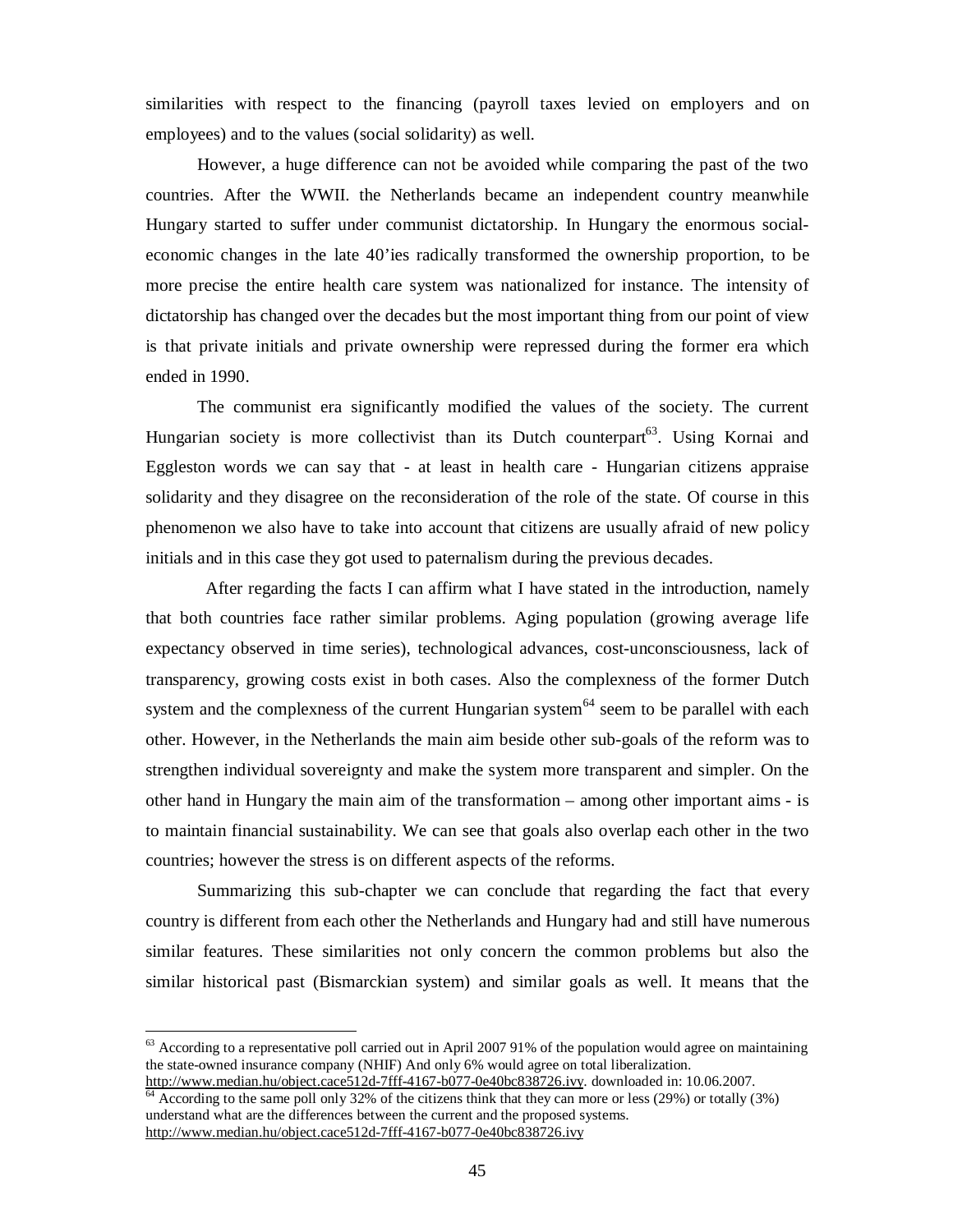Netherlands is a good territory where Hungarian policymakers can search for potential lessons. Moreover, as Rose states "today Central and East European countries are free to look for lessons where they wish. They usually turn their backs on their Russian neighbor and look to governments in the European Union…" (p. 51.)

### **4.2. State versus private ownership – main difference and main question**

One of the causes why Hungary and other Central European countries are looking for lessons in Western Europe is that after the transition back to democracy and market economy these Central European countries should find examples where private ownership and market mechanism are already working reasonably well.

As I have already mentioned in the previous sub-chapter the Netherlands and Hungary have numerous similarities. However, this difference with respect to the current ownership status is a crucial factor from our point of view. On one hand the health insurance system in the Netherlands is mainly driven by market forces now. Providers are mostly in private ownership and also the insurance market is determined by private actors. Although, significant state control has been remain in order to maintain a stable framework for the managed competition. On the other hand state-ownership is still much more decisive in Hungary. Decisive, since there is only one state-owned insurer in the market; however it does not really acts like an ideal-typical insurer. Up to now this state-owned insurer - the NHIF hasn't played a crucial role in choosing the suitable providers. Why? One reason is that the vast majority of providers are also run (indirectly via municipalities and regions; for instance) by the state. This means that providers are not competing against each other by providing better care but competing against each other to obtain higher financial support from the government. Once a hospital signed a contract with the NHIF the hospital is no longer has the incentive to increase the quality of its care. Moreover, according to a new regulation the Ministry of Health is allowed to determine the size of *every* (state-owned) hospital (detailed down to the level of departments in these hospitals). This regulation surely hinders the competition among providers hence they can't possess freely with their resources.

Analyzing the two cases from Shleifer framework's point of view (see part 1.3.) we can derive to remarkable conclusions. Innovation is really important in health care. Although, innovation can be linked typically to the pharmaceutical segment of the health care but also providers (hospitals, clinics) can make improvements and, for instance, technical innovations and investments to improve the quality of their services. In Hungary hospitals were lack of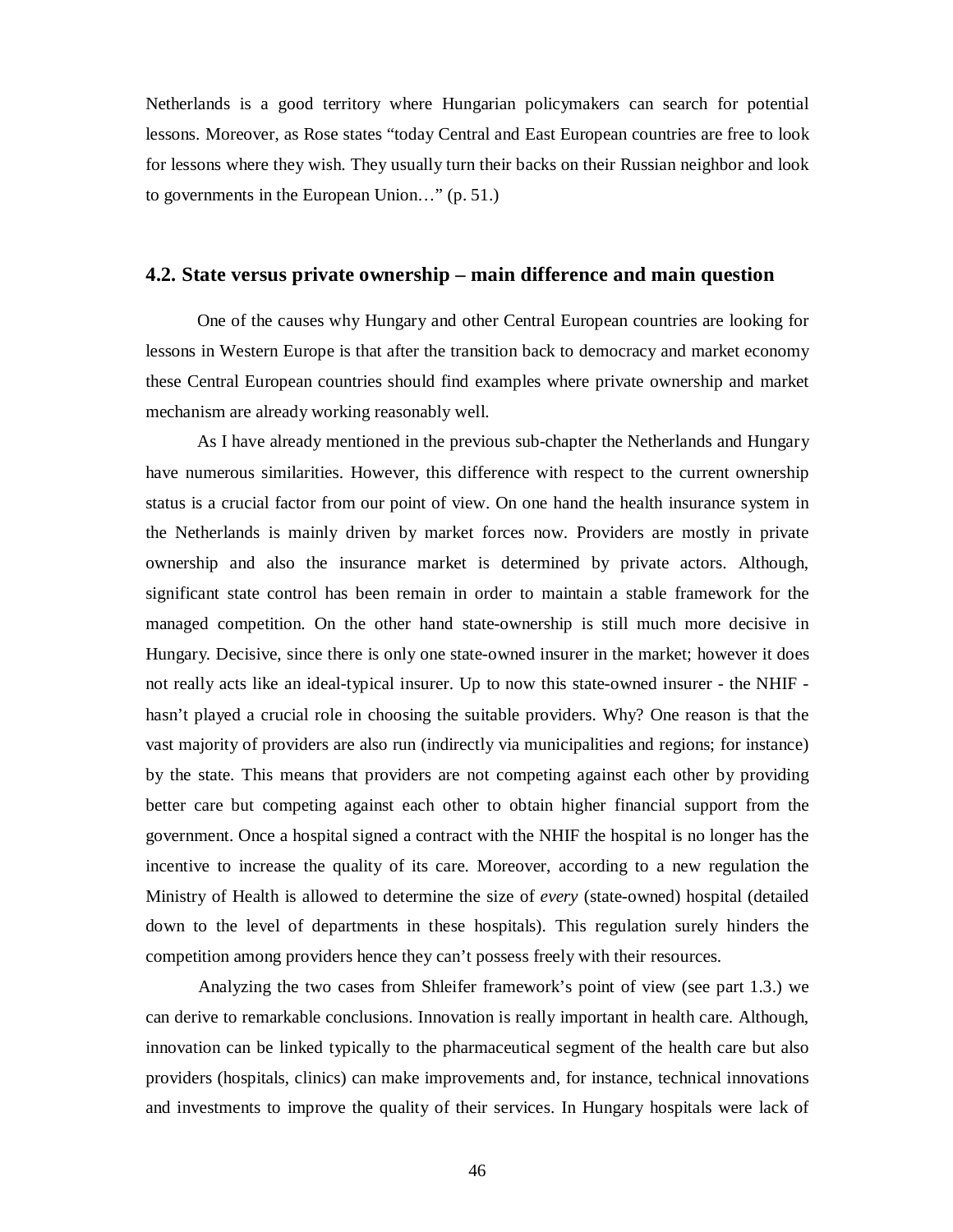this innovative approach so far mainly due to lack of financial support. As I have shown in chapter 3 the government can not raise the financial support for hospitals any more, and until now NHIF had a very slight possibility – except for some minor quality benchmarks - to measure and to sanction bad-performing providers (until the end of 2006 the NHIF was obliged to contract with every provider).

Improving quality at hospitals and enhancing competition among these providers is hardly achievable unless the ownership conditions are not going to change. With respect to competition we can say that because of there is only one single state-owned insurer in the Hungarian market there is no competition for clients at all. In contrast in the Netherlands private profit-oriented insurance companies are competing for clients by offering better services and setting up lower premiums than their rivals. However, the empirical data are too fresh for depth analysis we can say that there are some promising facts<sup>65</sup>. Although, critical voices say that this was only a special year, the introduction year of the new system, hence insurance companies had the incentive to attract as much patient as they can in the beginning of the 'race'. It can be regarded as a special strategic behavior by the insurance companies; we can even say that the first year was the year of 'predatory pricing' (see Cabral and Luis  $M.B.<sup>66</sup>$ ) Insurance companies might expect that consumers are not as flexible to change insurer every year, therefore consumers will stay at the same company even if that given company raises the premium for instance. In economic terms, assuming that the consumer is rational, if the transaction cost (in our case it can be the searching cost for another companies for instance) of one given consumer is higher than its expected profit gain (e.g. lower annual premium) by changing insurer in this case this consumer will not change insurer. That's why it's really important to ensure that performances of insurer companies have to be more comparable and that comparison has to be accessible and inexpensive or free for every consumer. With such a benchmarking and performance measuring integrated system informational asymmetry and transaction costs can be mitigated, hence as Shliefer states consumer choice will be more effective.

Consumer choice was indeed effective in the first year of the Dutch reform since almost every fifth citizen (18%) changed insurer which number also exceeded the expectations. In Hungary the Health Care Ministry expects 20-25% of the citizens to switch to private insurers in case of the state-owned company will be maintained. On one hand,

 $\overline{a}$ 

 $65$  The nominal premium paid by Dutch citizens in 2006 was lower than it had been expected. The expectation was around  $\epsilon$ 1050-1100 but the real figure was lower, precisely  $\epsilon$ 1038.

<sup>66</sup> Cabral, Luis M. B., Introduction to Industrial Organizations, Massachussets Institute of Technology Press, 2000, p. 269.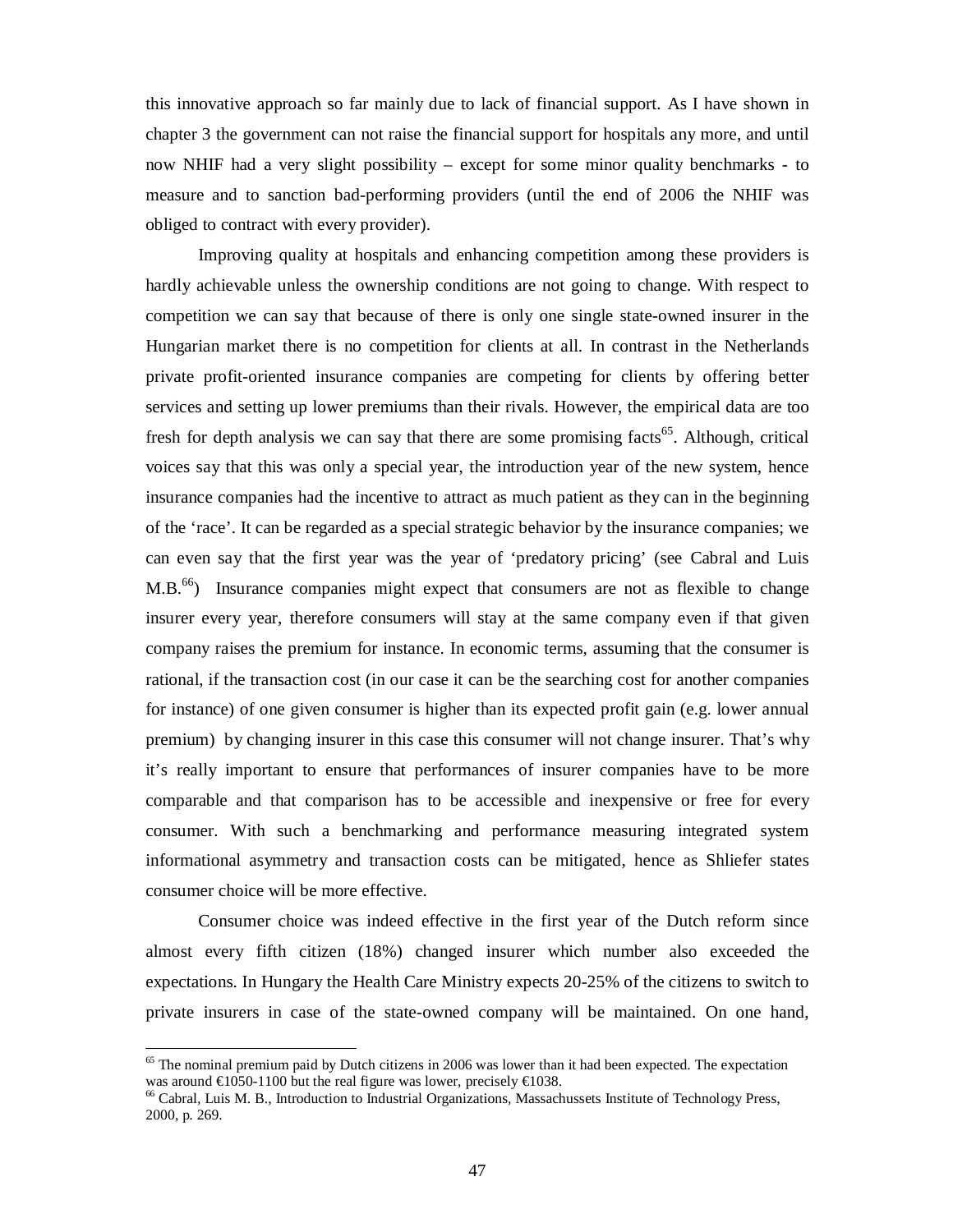regarding the fact that individual health care expenses represent relatively high proportion of the total expenses of an individual every citizen has to be more cost-conscious. This means that Kornai-Eggleston principle, individual sovereignty, will be strengthened. On the other hand I have already mentioned that effective consumer choice is hindered by informational asymmetry for instance. The citizens also have to gather information about the new system and according to surveys the majority of them don't know what the main differences are between the old and the proposed system (see page 42.).

#### **4.3. Cultural beliefs and values matter**

-

In this sub-chapter I will emphasize the main differences (and similarities) between the two countries with respect to cultural beliefs and values. Like in the previous chapter the differences between the two countries with respect to slightly different cultural beliefs and values are originated in the history of the two countries.

The Netherlands has a long tradition of consultative procedure and has been regarded as one of the symbolic country of well-functioning neo-corporatism states. Stakeholders' interests and opinions, even if they are negative or seem to be destructive for the first sight, are usually taken into account or at least should be taken into account by the government (Olson, Mancur<sup>67</sup>). Radical changes in public policy are unlike to happen, since the government has to consult main stakeholder before taking crucial measures. These stakeholders often have the intention to maintain the current 'status quo'. For instance, from the political side the modification of the Constitution is impossible without political consensus 68 . This makes the procedure lengthy but at the end the final policy proposal gets the sufficient political and professional support from politicians and from other stakeholders as well. As we could see in the Dutch case the reform started in 1988 by setting up the Dekkercommittee and lasted for almost two decades to reach the final phase of the reform in 2006.

In Hungary four decades of communist dictatorship not only changed the ownership conditions but also had a huge influence on common values and beliefs as well. Instead of consultative procedure and corporatism severe central state control dominated. This major difference still exists since the paternalistic controlling mechanism survived in the cultural heritage of the communist era. Both the central government and private actors have been got

<sup>&</sup>lt;sup>67</sup> Olson, Mancur: Logic of Collective Action: Public Goods and the Theory of Groups, (Harvard Economic Studies), Cambridge, 1965.

<sup>&</sup>lt;sup>68</sup> In the Netherlands changing the constitution needs political consensus, since the amendment made by a parliament has to be confirmed by the next generally elected parliament as well.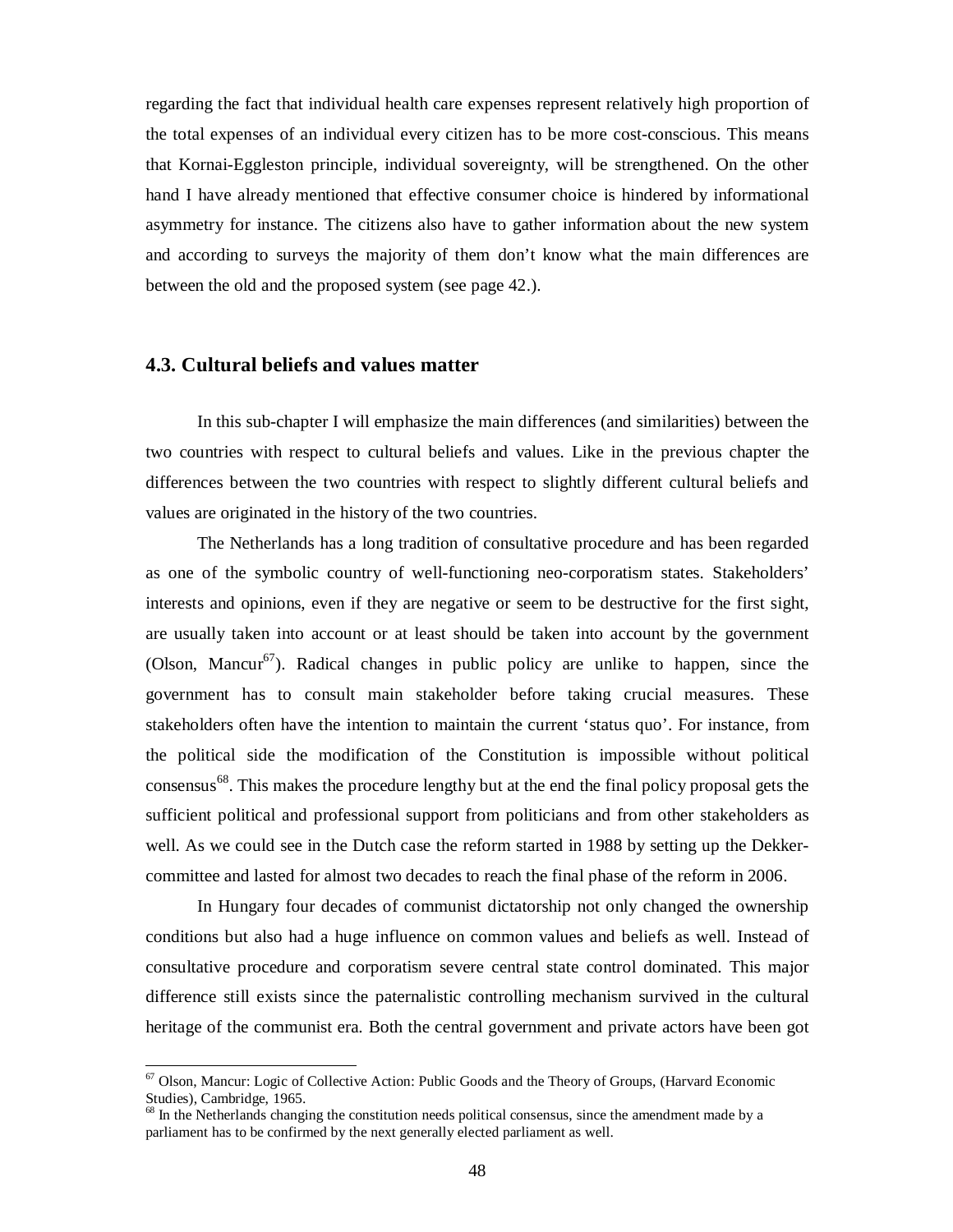used to paternalism during the decades. This Marxist attitude (in that sense, that everything can be improved and that the remedy is known but only 'we' - the current central government - know the remedy) can be observed in the policy making process (e.g.: The working paper of the main promoter of the reform has the title "What is right has to be done". This title does not leave any space for negotiations or not even for social discussion. It also suggests that the remedy for problems is known but it does not have alternatives. However, policy making is also about considering alternatives and choosing from potential alternatives.

Other examples from the reform proposal made by Mihályi and al. (2007) also support my former statement about this attitude: the "The reform measures should be deep and allembracing in order to minimize the chances of a reversal after the 2010 general elections." (p. 19.) This statement can be defined that political consensus is not needed for the implementation of the reform. According to this attitude not political and professional consensus but path dependency and time might solve this problem.

"The existing institutions and the medical profession working in Hungary don't like reforms. They are inherently conservative, like everywhere else. But they are willing to go along and make the necessary adjustments, if the rules of the game are changed in a constitutional manner." (p. 18.) Obviously every stakeholder is more or less to a certain extent would like to maintain the status quo. But according to this statement there is no need for consensus building among stakeholders, since the central government has the power to change rules and make new regulations. These regulation and laws are essential variables of a reform procedure (Rose p.22.) however if there is not enough support on the part of the crucial stakeholders the success of the entire reform will be jeopardized.

This governmental philosophy also indicates that the Hungarian government ignores Kornai and Eggleston's seventh principle, *time need of the program*, already in the drafting phase of the reform. There is no need for lengthy discussions about the potential alternatives since the benevolent and omnipotent state already knows which way is the best, furthermore the central government knows that this is the only way.

I don't suggest that the Hungarian government should devote two decades for examining the situation or negotiating with stakeholders who will stick to their opinion and defend their interests toughly. But this paternalistic and authoritative approach might cause political instability<sup>69</sup> and also might cause lack of support from the citizens toward the reform.

 $69$  See the Slovakian example in page 22.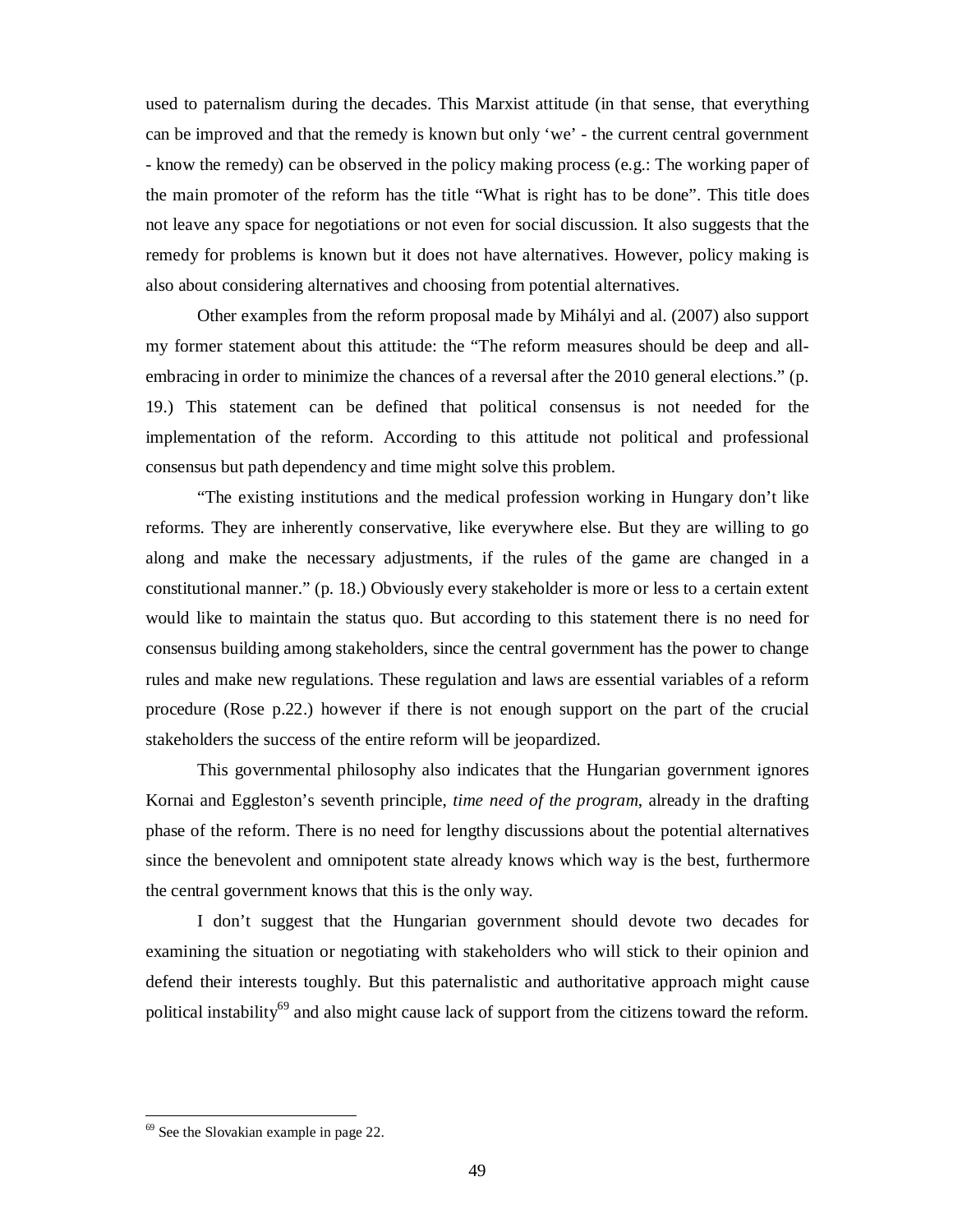If we analyze the other values listed by Kornai and Eggleston after looking at the cases we can say that both reform procedures are in line with the scholars' attitude. As I have already mentioned the stress is on different principles in the two cases. In the Dutch case these were the improvement of individual sovereignty (larger scale for choosing), enhancing transparency, promoting competition (among providers and among insurers) and defining a new role of the state (steering instead of rowing<sup>70</sup>). In the Hungarian case the reform procedure should primarily avoid financial unsustainability but also it has to improve individual sovereignty, enhance transparency, promote competition and define a new role for the state.

While lesson-drawing these similarities have to be seriously taken into account later on. These values are not only important because they have great important with respect to policy making (Stone, 1998) but values are backed up by concrete measurements that can help the given country to achieve its final goals. During the case descriptions (chapter 2 and 3) I have aimed to link these concrete measurements to values and beliefs already.

### **4.4. Lesson drawing – a proposal**

-

In this sub-chapter I will aim to come up with potential proposals, lessons that are drawn from the Dutch model and from its experiences. With the help of Rose's framework I will attempt to determine to what extent the Dutch reform measures should be adopted by the Hungarian government.

Following Rose's framework we have to decide between the alternative ways of lesson drawing (see page 6.) After considering and comparing the two models we can see that although there are several similarities between the countries, however due to crucial socialeconomic and also political differences the "*photocopying"* of the Dutch model would be inappropriate. These main differences such as

- the ownership conditions of the providers (mainly private in the Netherlands and mainly state-owned in Hungary);
- different historical past from 1945 till 1990 (long and uninterrupted tradition of private ownership and market economy in the Netherlands and decades of paternalism and strict central state-controlled economy in Hungary);

 $\overline{C}$  Osborne, D., Gaebler T.(1993): Reinventing government: how the entrepreneurial spirit is transforming the public sector, New York, Plume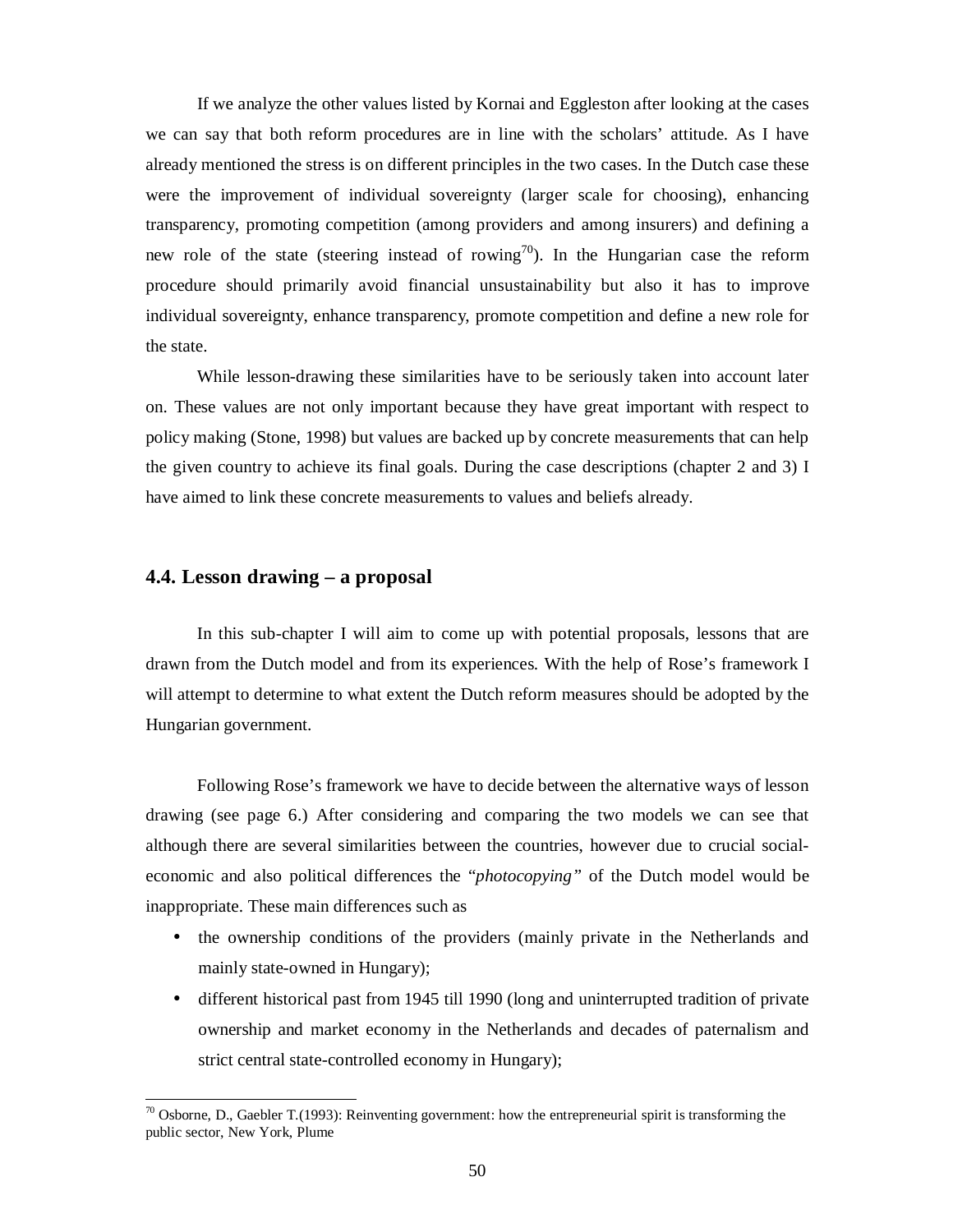• different values (with respect to governance: corporatism in the Netherlands and 'etatism' in Hungary; with respect to citizens' attitude more individualistic in the Netherlands and more collectivist in Hungary)

make photocopying the Dutch model extremely dangerous for Hungary. Considering the current ownership condition of the hospitals it is not clear how these hospitals can compete against each other. If the management of these hospitals can not decide autonomously about the use of their resources but fundamentally influenced by the central government (determining the number of acute beds for instance) how can real competition emerge?

The huge difference with respect to historical past is also crucial. On one hand Hungary is having only a single insurer – the NHIF - in the health insurance system for several decades now. This organization is state-owned and is bleeding from several wounds (lack of financial resources, inefficient distribution of these resources within the health care system, high operational cost and red tape.) However, this organizational structure of the NHIF is operable and the experience (informational database, provision organizing and planning etc.) of the NHIF is priceless. This means that the total elimination of the NHIF from the system would be a great loss. However the reconsideration of the role of the NHIF is a vital element of the reform process. The most suitable function for the NHIF would be to live on and the NHIF would be the key element to maintain solidarity in the system. As I have already mentioned the survivorship of NHIF might provoke problems.

This new NHIF can become the insurer of the poor. Due to the aforementioned attitude of the Hungarian citizens (accepting paternalism), especially lower class people can remain contracted with NHIF. Although, if a risk adjustment system is implemented (similar to the Dutch one, namely, having regarded to age, sex, health history and health status) this won't be a problem at all.

The photocopying of the system would be also inappropriate from a public administrational point of view. As I have shown (chapter 2.) the Dutch reform procedure evolved slowly step by step. In contrast the Hungarian reform procedure is radical and in my opinion too fast. Since even the state-owned organizations (hospitals managed by the Regional Health Councils etc.) can not follow the central reform rush by adopting the new regulations. But what is this rush? This rush can be associated with rather political than economical reasons. One raison might be that due to the effect of political cycles in a democracy the government wants to do the harmful transformation at the beginning of its mandate as soon as possible to avoid political defeat at the end of the political cycle. A second raison can be that according to the theory of path dependency (Pearson, 2000) even if the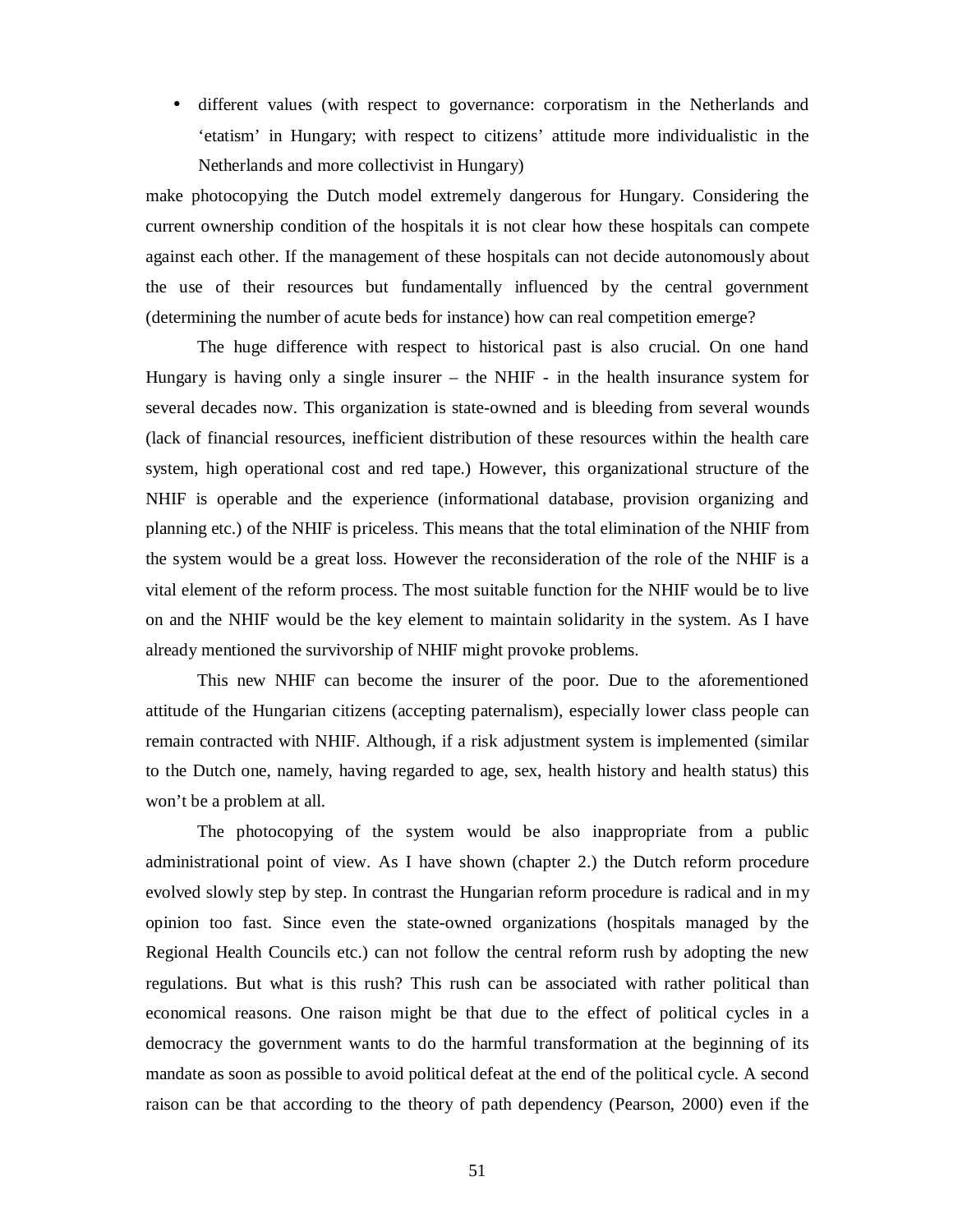current government fail at the next general elections the reform procedure might be irreversible by that time.

Instead of this political-driven reform rush the government – just like in the Netherlands – should devote more energy and time (see Kornai and Eggleston) for negotiation with stakeholders. This would lead to a bigger support from professional organizations (hospitals, chambers etc.) that can back up the whole reform process. Even if the government has to take into account proposals of the stakeholders and has to make adjustments the new system to come will be more stable. This is vital since without this political and professional consensus the new system will be therefore so unbalanced that even the new players of the market - the private insurers - will be insecure.

Private insurers need calculable and stable market conditions since they plan for the long run. In this sense political instability can hinder private actors to join the market. So far in the Hungarian reform process the insurers are abide their time and waiting for the government for the final proposal.

But if photocopying is inappropriate than which alternative would be the most suitable for Hungary? Considering the differences and similarities between the two jurisdictions I would recommend the '*hybrid'* solution. As Rose states "[hybrid way of lesson drawing is]…combining elements of programs with the same objective in different jurisdictions." (p. 81.) Considering the current Hungarian health care system (one insurer, state-owned providers etc.) this solution wouldn't be that radical than '*photocopying'* would be. Photocopying would lead to such enormous changes in the system that the consequences (adaptation problems in the public administration, large proportion of the society is not prepared for radical changes due to lack of information and lack of financial sources etc.) can not be forecasted or foreseen. Though, several features of the Dutch model are worth to take into consideration during making the last phase of the reform in Hungary.

What are these features? The most important features that seriously have to be taken into account are the following:

- 1. Solidarity has to be maintained;
- 2. Competition should be strengthened with the participation of private insurers;
- 3. Insurance market should be transformed from supply-driven 'market' into a consumer driven real market by covering the residual demand coming from the citizens;
- 4. More transparent way of handling individual health account is needed;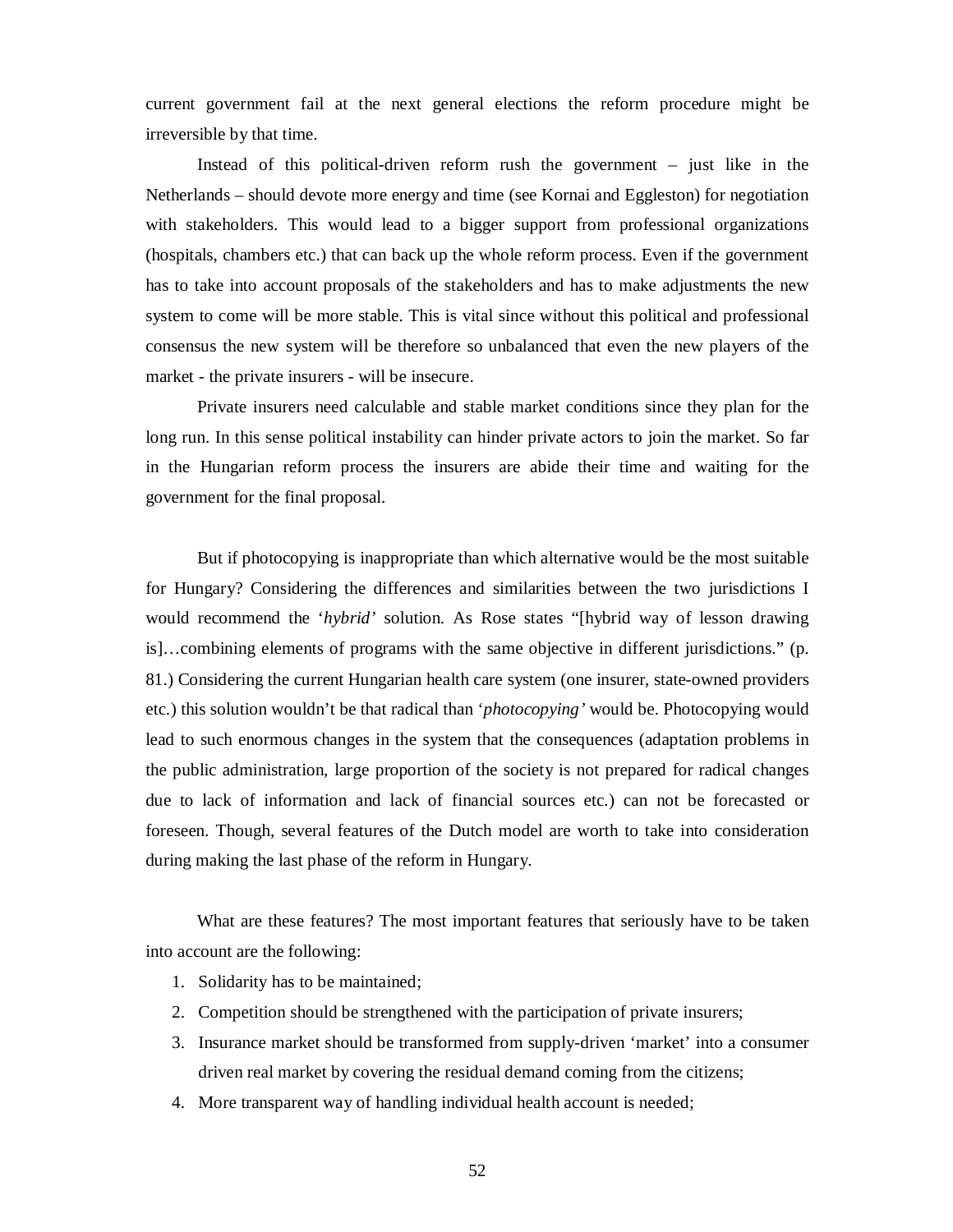- 5. Time need of the program is important (negotiations and discussions with the stakeholders are unavoidable for instance);
- 6. Role of the state has to be reconsidered (more steering and less rowing);
- 7. Checks and balances (guarantees and obligations) have to be built in the new system.

These features are only recommendations and not lessons yet. Drawing lessons need concrete policy measurements that are adapted from abroad. After considering the aforementioned recommendations the following policy measurements might be suitable in the current Hungarian situation. (These concrete measures can be linked to the recommendations respectively.)

#### 1. *Solidarity has to be maintained*

The NHIF shouldn't be abolished. The NHIF should provide last-resort insurance and aid for those people who can not afford to take part in the new system and without this possibility they would be out of contract. From the Dutch system the adaptation of the *care allowance* would be very important with respect to solidarity. Due to income differences this care allowance would affect proportionally more citizens in Hungary than in the Netherlands.

The other important measure is to set up guarantee that make impossible cherrypicking impossible for insurers. These regulations have to be very similar to the Dutch method, namely, a risk adjustment fund has to be set up. (This risk adjustment fund may function under the management of the NHIF. However, in this case the role and the range of action and liability of the NHIF have to be defined precisely. Although the NHIF remain a special insurer but the on one hand it can not have a primus inter pares status among insurers otherwise it would harm competition. On the other hand NHIF has to act like a profit and market oriented insurer and can not become the 'insurer of the poor' otherwise it may cause discriminatory treatment in hospitals - as we could see in the former Dutch system.)

#### 2. *Competition should be strengthened with the participation of private insurers*

Private insurers should also participate in the new health insurance system in order to increase competition. The only state-owned insurer currently makes it impossible for citizens to choose between health packages. First of all the competition between insurers would indicate higher variety of choice for citizens. Second, it would enhance quality improvement with respect to providers.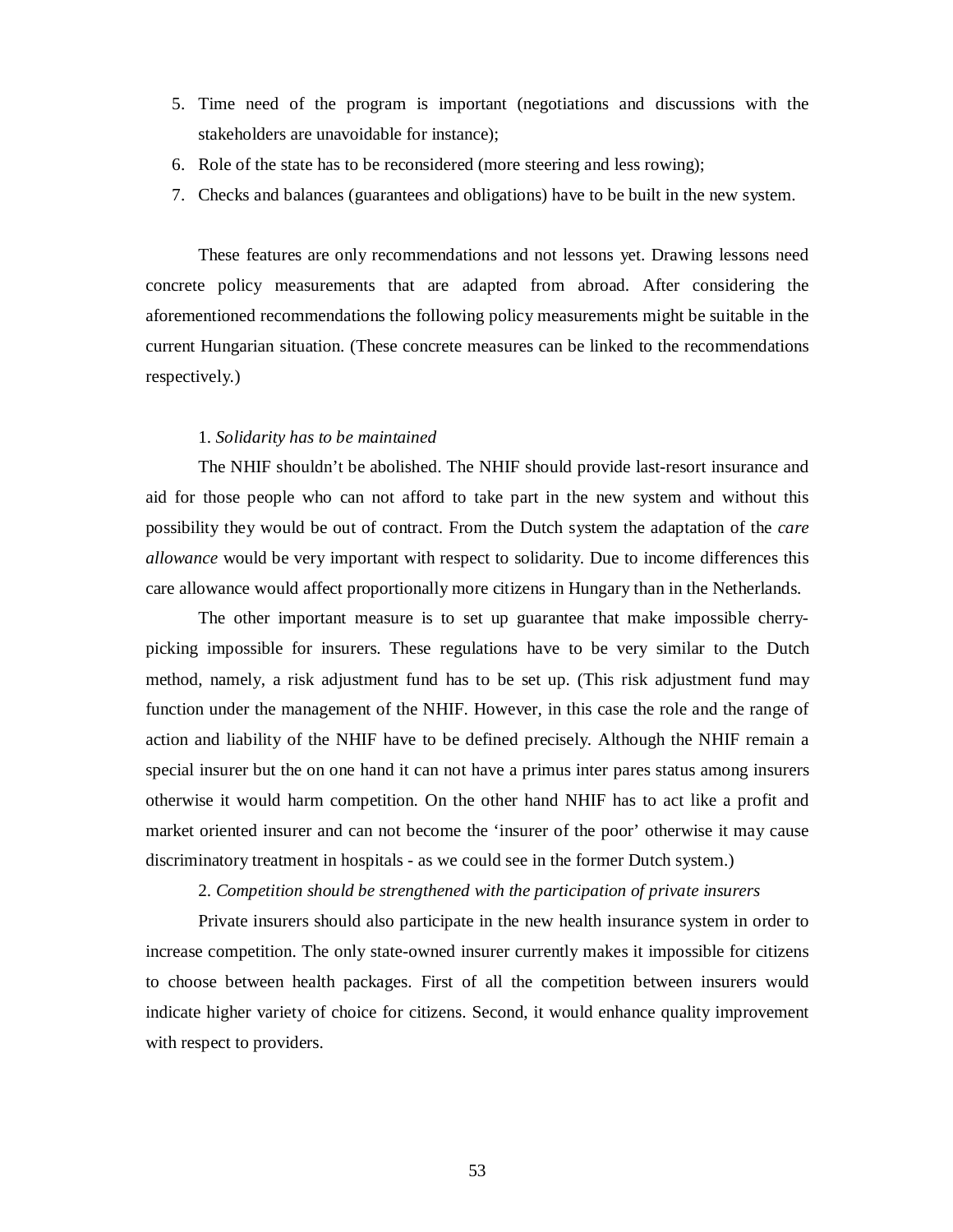In contrast with the proposal of Mihalyi (2007) I would recommend that the entry constraint should not be linked to the number of patients<sup>71</sup>. The entry conditions should be more in line with the Dutch practice; sufficient capital potential, prudent financial management and fulfilling the legal and ethical requirements should be more important. Otherwise due to unnecessary entry constraint the competition would be harmed.

Due to political instability<sup>72</sup> private insurers are hesitating and unsure about their participation in the new system. Unless, they won't receive the final legal arrangement from the government they can not decide about their business plans. This is important since the government wants to implement the new insurance system from 1 January 2008 and if the draft version is always changing even the insurers will be unprepared for the new system not only the citizens. As Rose states that a successful reform needs "laws, appropriations, personnel and organizational structures to be put into effect $^{373}$ .

Other vital segment of the appearance of private insurers is that they have to be strictly supervised. This task will be linked to the Hungarian Health Insurance Authority (see page 37.). This supervision will be one of the key elements of the new system since it may guarantee not only the clearness of the competition but it also safeguards patients' rights for instance.

3. *Insurance market should be transformed from a supply-driven 'market' into a consumer driven real market by covering the residual demand coming from the citizens* 

Like the reform in the Netherlands the Hungarian reform process also aims the transformation from a supply-driven market to a consumer driven market. The difference is that in Hungary there is no real market since there is only one insurer and the citizens can not choose between insurers and between reform packages. The new private insurers will determine health packages and this will allow the patient to choose between the alternatives. If the market works efficiently (patients are rational, information is free and not distorted) the patients will show their real health risk via their choosing. On one hand patients who think about themselves as a 'risky' patient will choose a package that provides more or/and better coverage. On the other hand patients who think that they are not threatened seriously by diseases will choose only a basic package.

The concrete measurement with respect to health packages might be that a basic package should be provided by the NHIF for those people who can not afford to contract with the private insurers. Together with the care allowance this former measurement probably

 $71$  Minimum of 100.000 citizens.

 $72$  The opposition is trying to hinder several aspect of the reform process including the entrance of private insurers to the market.

 $73$  Rose (p. 22.)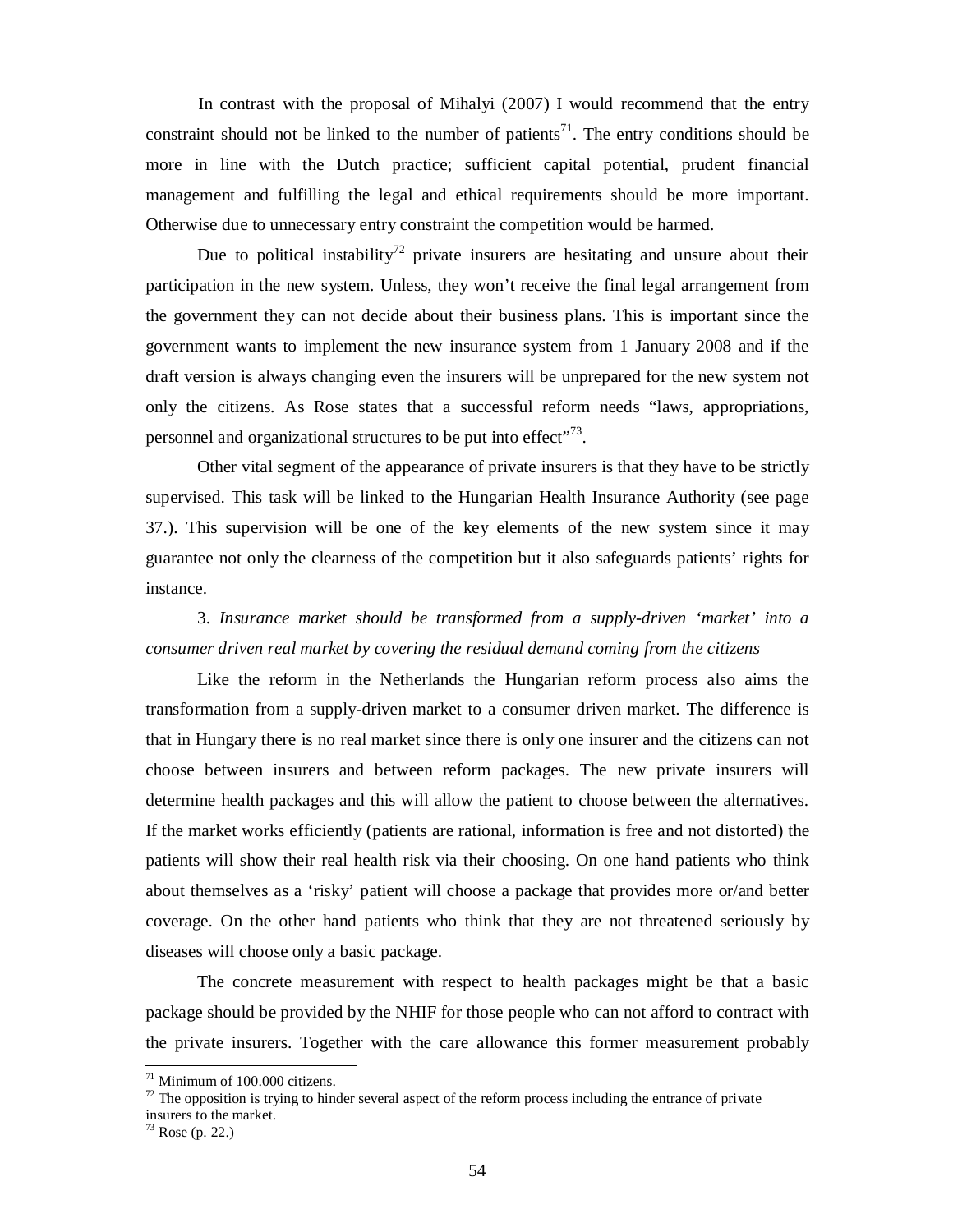guarantees that only a small proportion<sup>74</sup> of the society will be out of the new system. This guarantee from NHIF is indeed a trade-off between equity and efficiency because it strengthens equity by guaranteeing rights for the poor and lessens efficiency by distorting competition.

#### 4. *More transparent way of handling individual health account is needed*

Encouraging transparency is a clear aim in both countries. Kornai and Eggleston also underline the importance of transparency since bigger transparency strengthens costawareness, eliminates the illusion of free health care and finally it makes easier for citizens to decide between alternatives.

The lesson drawing in this point is clear. First of all, individual health accounts have to be implemented. In this scheme all stakeholders can follow the cash flow. From the Dutch practice the *no-claim reimbursement* should be also adapted in Hungary in those cases when patients use less then a certain amount in care during one year. This would prevent overuse of care and would make patients more aware of costs.

5. *Time need of the program is important (negotiations and discussions with the stakeholders are unavoidable for instance)*

The reform process has taken almost two decades in the Netherlands. It began with the work of the Dekker-committee in 1988 than finally ended with the implementation of the new health insurance system in 2006. Unlike in the Netherlands, the reform process is going really fast in Hungary. The first measures were taken in 2006 and according to the government the new health insurance system will be implemented in 2008. On one hand this can be a sign that the Hungarian policy makers have already searched for and also have learned from foreign experiences and now they know what to do. But on the other hand the reform process is accelerated due to political reasons. In my opinion the latter might be the true reason (see page 49).

New programs and new structures are not always welcomed by all of the stakeholders. Like in the Netherlands fierce political debates have been taken place in Hungary as well. However, due to a lower level of corporatism compare to the Netherlands the Hungarian government has devoted less energy and time for negotiations and for convincing the stakeholders about the necessity and the suitability of the reform. Unfortunately political backstage consensuses have more importance than professional and rational reasoning during the fine-tuning of the reform. As I have already mentioned without the majority of the different stakeholders (hospitals, insurers, patient) the successfulness of the reform process as

 $74$  nobody in theory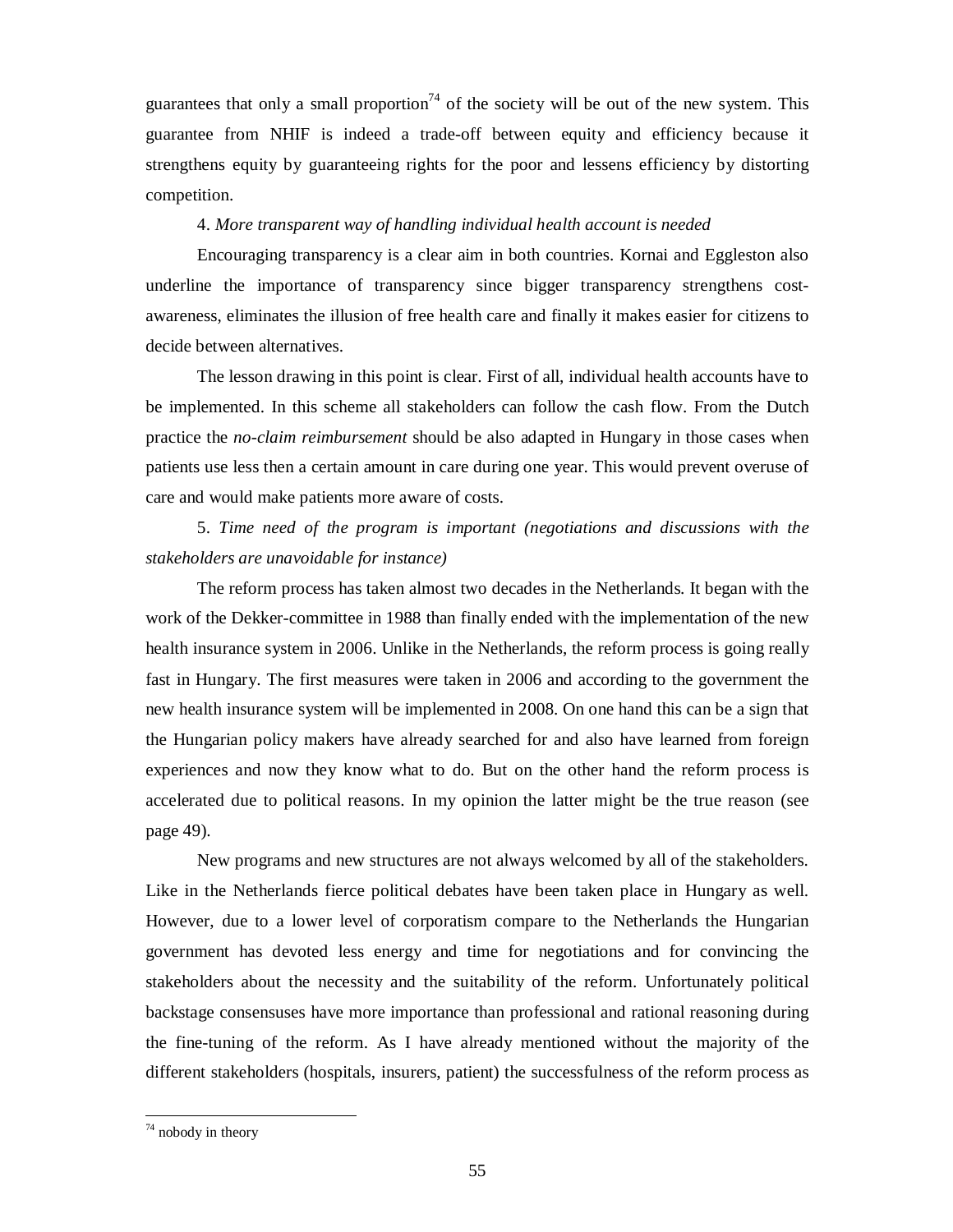a whole will become in danger. Without this support the political stability of the reform might be also lost in no time since a new government might turn back the reform process.

The concrete measures that have to be taken are the following. All major stakeholder groups have to articulate their opinion on the reform and the reform proposal. These opinions to a certain extent have to be seriously taken into account by the government. The concrete organizations that should be involved are the Hungarian Chamber of Doctors, Regional Health Council and Hungarian Pharmaceutical Chamber. Remember, the mandatory membership in the chambers has been abolished in April 2007 (see page 38.) This governmental measure lessened the potential and the legitimacy of the chambers right before the negotiations and discussions over the reform.

Finally, I would recommend that more time is needed since a fast solution might be harmful and also unstable in the long run.

#### 6. *Role of the state has to be reconsidered (more steering and less rowing)*

Following the Reagan and Thacher administrations' practice Western-European countries started to reconsider the role of the state. Most of them decided to shift from 'rowing to steering'. The higher costs indicate that the state has to reconsider its role in the health care as well. In both countries the state tasks are changing. They have to give more and more space for private actors in order to maintain financial sustainability. New private actors can bring new incentives into the system such as hard budget constraint, profit-orientation (cost reducing). These incentives might turn the health care into a more effective system from a financial point of view.

As Shleifer states private ownership is more suitable if innovation is important, consumer choice is effective and reputation mechanisms are strong. In health care innovation is indeed important. Assuming that the market functions perfectly (no asymmetric information, consumers behave rationally, there are no transaction costs etc.) consumer choice is effective. However, in practice the market does not function always perfectly since these aforementioned factors exist in real life. The task of the state is to reduce the effect of these factors.

The concrete measures that have to be taken are the following. The performance of the insurer companies have to be comparable. Integrated benchmarking and performance measurement systems have to be set up in order to inform citizens about the activity of the insurers. This way the problem of asymmetric information and transaction cost can be cured to a certain extent. The state has to set up the rules for the competitors and than supervise the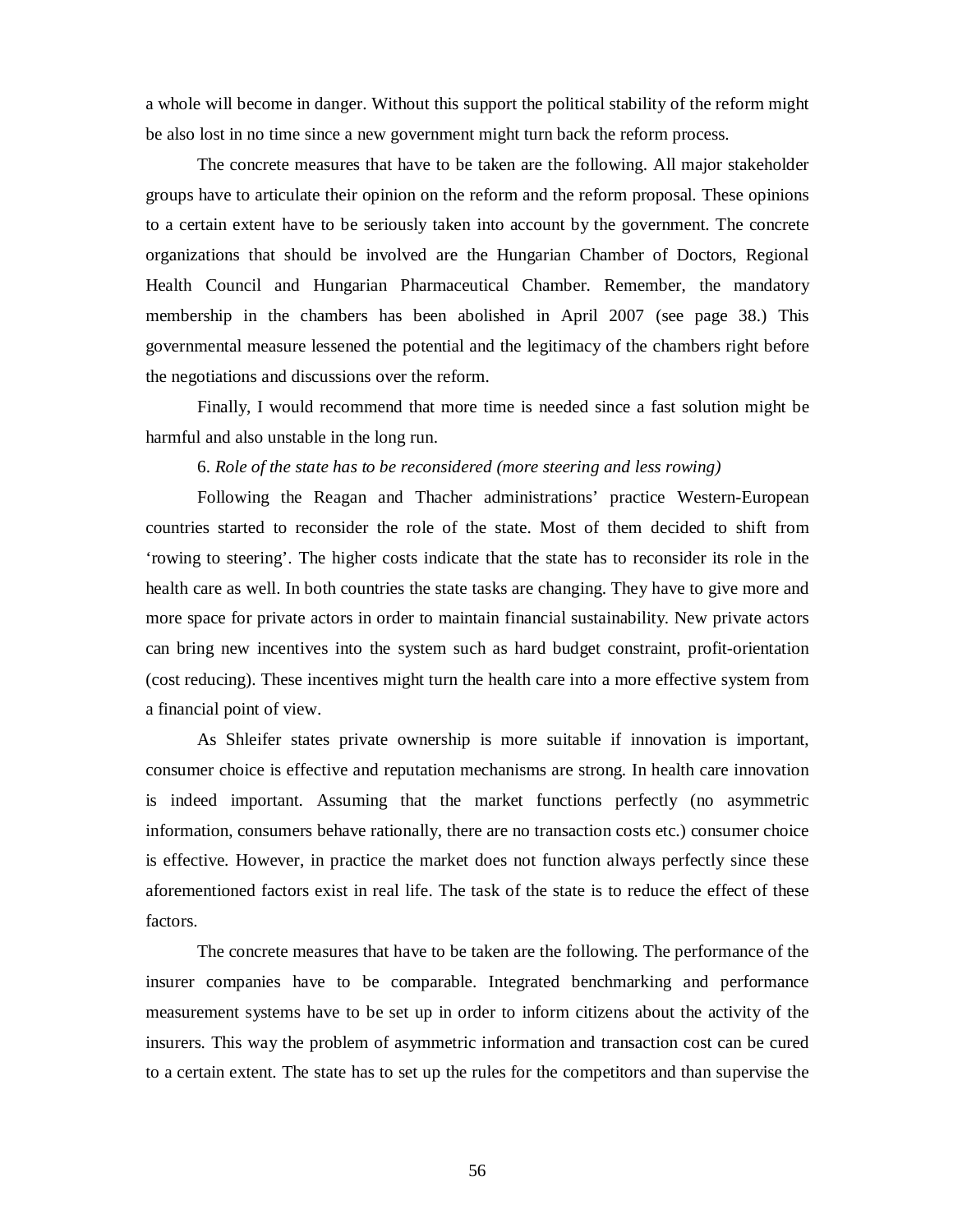competition. In my opinion unlike the Netherlands, as a last resort the Hungarian state has to maintain a state-owned insurer to guarantee the solidarity in the system.

7. *Guarantees and obligation have to be built in the new system* 

In order to defend the rights of the costumers guarantees and obligations have to be built in the new system. These rules can be 'photocopied' from the Dutch model since the aim of these guarantees are exactly the same in both countries. These aims prevent insurers to cherry-pick and to discriminate among patients. Every patient has to be accepted by the insurers. A scheme that determines health risk for every citizen has to be adapted. This scheme might take into account the age, gender, health history of the patients.

Like in the Netherlands a risk adjustment fund has to be set up. This fund might be managed by the state-owned NHIF.

Summarizing this chapter we can say that the Netherlands is a good place for Hungary to look for lessons in the field of health care. However, due to noteworthy differences - such as ownership conditions – the lesson drawing is not an easy task. I have showed that *'photocopying'* wouldn't be the most suitable solution for the current problem. Photocopying would mean a radical change in the Hungarian health sector and this would lead to unforeseen consequences. The health insurance reform and the health care reform should be in line with together but due to (political) time pressure huge distortions would happen if the Dutch model would be entirely photocopied<sup>75</sup>. The Hungarian reform process should be more coherent and more considerate. Like in the Netherlands the policy making method should be based on more cooperative and corporatist way of negotiations. Hungarian policy makers should not only focus on 'what' but also on 'how'.

Answering the 'what' question I have drawn up eight lessons. After drawing up recommendations I linked concrete policy measures to these recommendations in order to give a possible answer to the challenges that faces the Hungarian health sector. Some of these policy measures can be adapted from the Dutch practice some of them are different from it.

 $75$  On one hand shifting from an only state-owned insurer to a system where mostly private-owned insurers function. And on the other hand hospitals are still state-owned which probably hinders competition.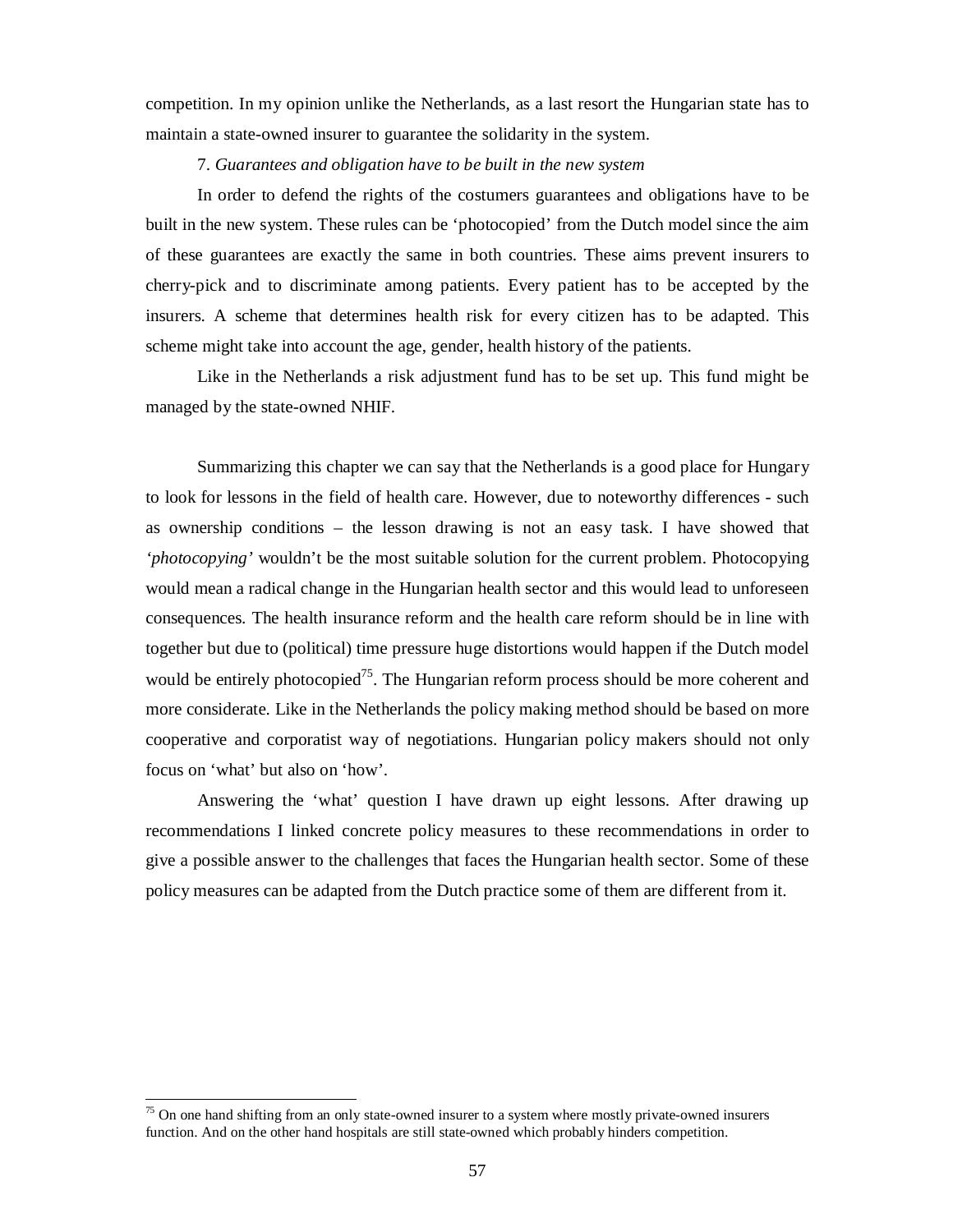## **Conclusion**

This paper aims to draw up lessons for Hungary taking the Dutch health insurance reform process as a blueprint.

In order to achieve my final goal I mainly used three theoretical papers. First, Rose's paper gave the framework of lesson drawing. Second, Shliefer's paper distinguished the important differences of private and state-ownerships. Third, Kornai and Eggleston's paper focused on values and beliefs that influence the successfulness of a given policy.

I mainly used two approaches. These approaches, the economic and the public administration approaches, were not contradictory with each other but rather complementary. The two approaches were applied parallel during the analysis and the lesson drawing.

First, I described the Dutch reform procedure. I mainly focused on the latest changes implemented in 2006. Beside the description of the financial structure of the new health insurance system I also devoted a reasonable attention to portray socio-economic and political segments that has influenced the reform process. Values and beliefs that have vital effect on the political decision making also have been illustrated.

In the following chapter I have presented the current status of the Hungarian health care system. After presenting the latest measures implemented by the government I have critically analyzed a potential policy proposal written by Mihalyi et al.

While describing the Dutch and the Hungarian systems I aimed to present both of them from the same point of view. After presenting the two cases separately I have compared them. During the comparative analysis I have discovered numerous similarities but also noteworthy differences as well. These comparative facts made it possible to draw lessons for Hungary from the Dutch case.

As I have already mentioned the similarities between the countries such as dealing with the same problems (aging population, illusion of free health care, growing technological costs, free riding etc.) and also trying to reach the same goals (improve efficiency meanwhile maintaining solidarity, enhance transparency, increase individual sovereignty and costawareness etc.) made the Netherlands a good ground for searching for lessons that can be implemented in Hungary later on.

However, vital differences make it impossible to 'photocopy' the Dutch model. Using Rose's terminology hybrid adaptation would be a better choice in my opinion. Differences can be observed with respect to secondary providers (hospitals are mainly private in the Netherlands and mainly state-owned in Hungary), values (corporatism in the Dutch policy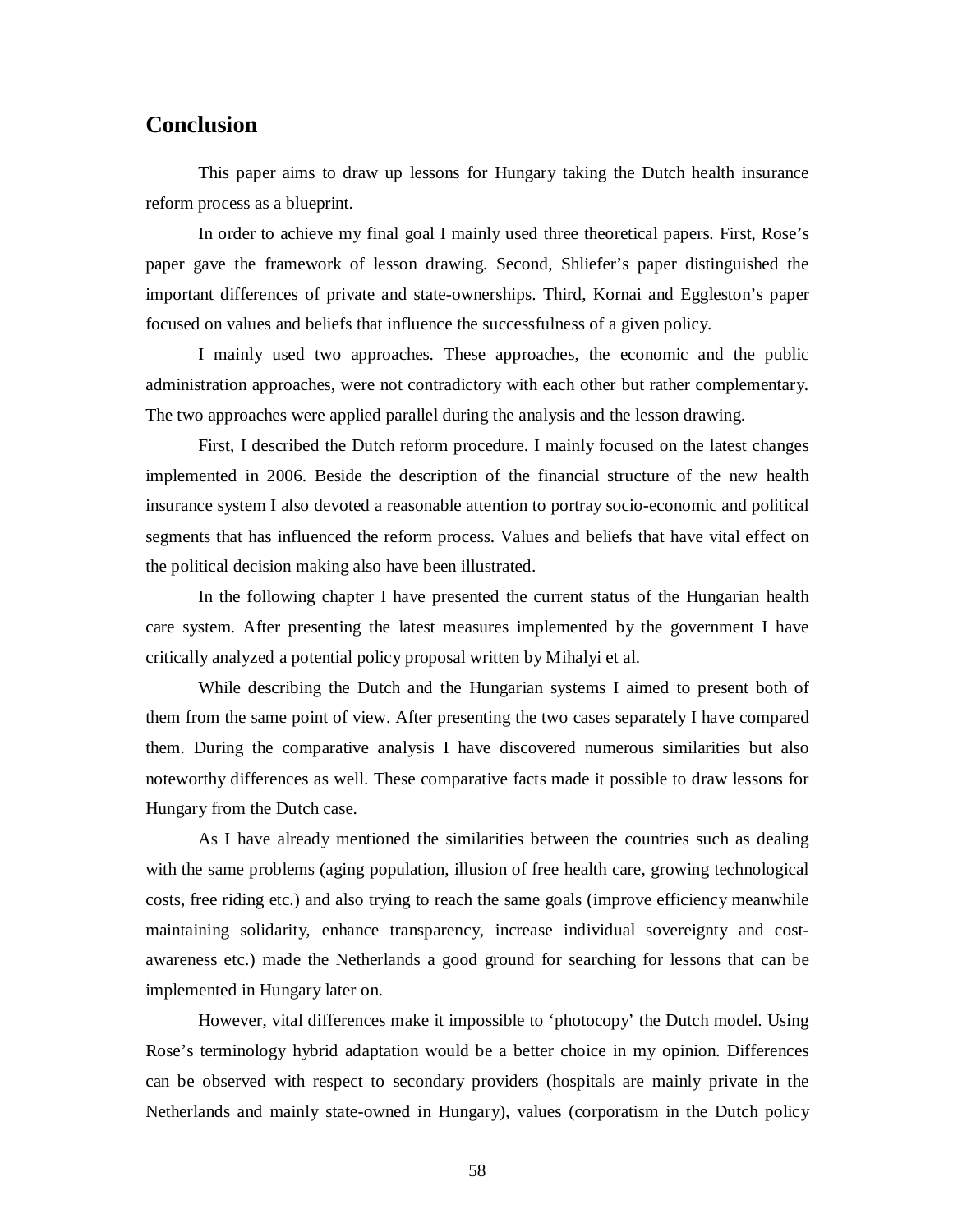making method, paternalism in Hungary), historical past (uninterrupted market-oriented capitalism in the Netherlands and decades of severe central planning communist regime) for instance. This means that photocopying would be a too radical change and it would lead to unforeseen consequences. Transforming only the insurer market would not lead to better health care. All-comprehensive and fundamental changes are needed with respect to the entire field of health care.

The next recommendations and steps for Hungary have been summed up in the last chapter. Taking the Dutch reform as a potential model first I have written recommendations. Then I linked concrete measures to the recommendations mainly using the Dutch model. These recommendations can be summarized in seven points. Once more these recommendations are the following:

- Solidarity has to be maintained;
- Competition should be strengthened with the participation of private insurers;
- Insurance market should be transformed from supply-driven 'market' into a consumer driven real market by covering the residual demand coming from the citizens;
- More transparent way of handling individual health account is needed;
- Time need of the program is important (negotiations and discussions with the stakeholders are unavoidable for instance);
- Role of the state has to be reconsidered (more steering and less rowing);
- Guarantees and obligations have to be built in the new system.
	- The seven recommendations have to be complemented with concrete policy measures.

These measures might be the followings:

- Private insurers have to be involved in the new system but at the same time NHIF shouldn't be abolished.
- Care allowance has to be adapted in order to maintain full coverage.
- Risk adjustment fund has to be set up in order to hinder cherry-picking.
- Framework of the competition should be clear and unambiguous to every stakeholder however, setting up unnecessary constraints for insurers (e.g. maximum or minimum number of patients) have to be avoided.
- Supervision of competition has to be carried out by the Hungarian Health Insurance Authority later on.
- Individual health accounts have to be implemented in order to strengthen transparency.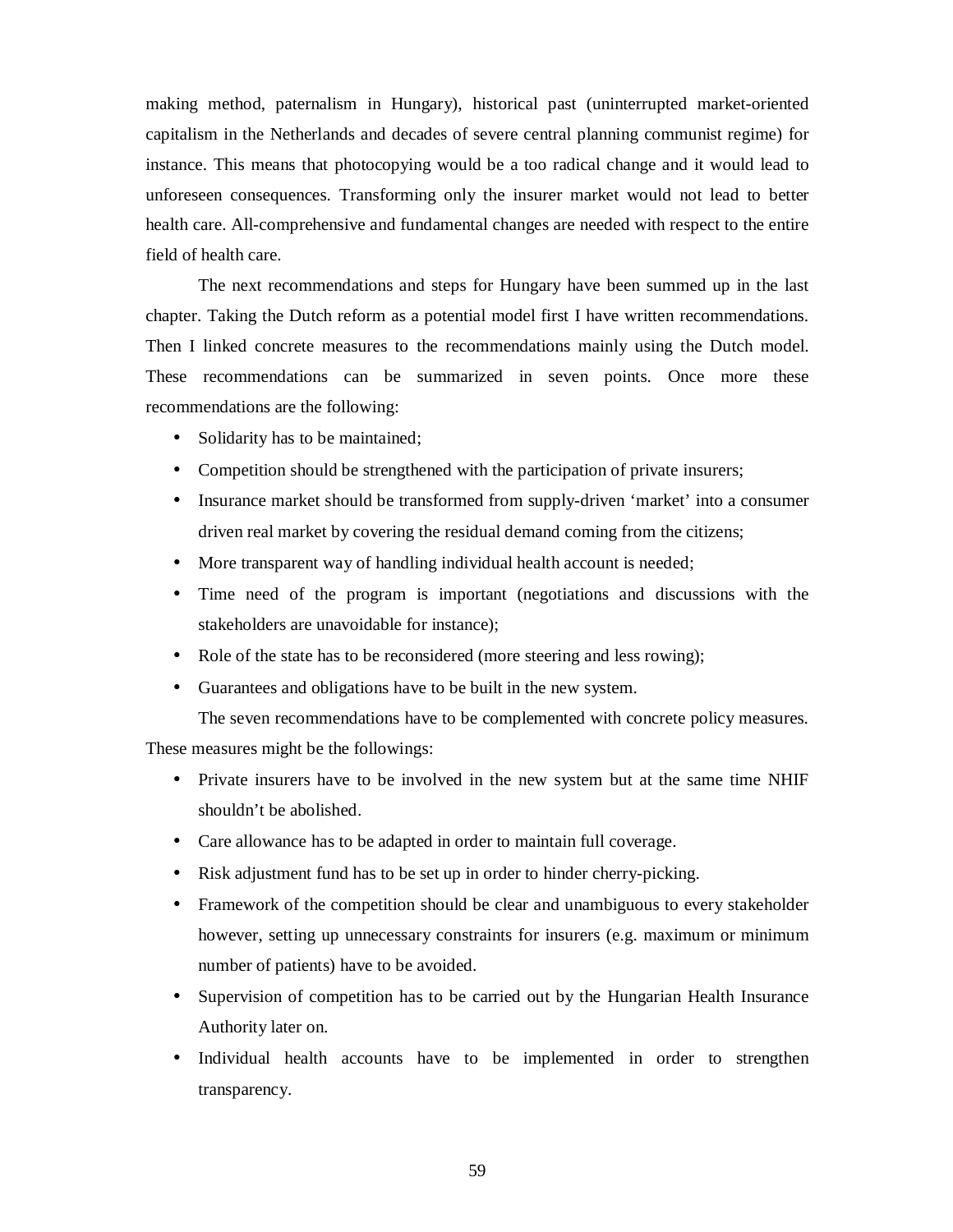- More time is needed for the reform process, negotiations and discussions with the stakeholder groups are unavoidable while configuring a stable and socially accepted new system.
- Integrated benchmarking and performance measurement systems have to be set up in order to lessen the effect of asymmetric information and decrease transaction costs.
- Consumers should be allowed to change insurer every year.
- Guarantees and obligations have to be set up in order to avoid scream-skimming by the insurers. Moreover, all patients have to be accepted by insurers.

No matter what will be the final decision of the government some of these lessons taken from the Netherlands can be practically used in Hungary in the near future. However, I have shown that the photocopying of the Dutch model might be risky. Instead of total photocopying the Hungarian decision makers might adapt certain lessons from the Dutch model.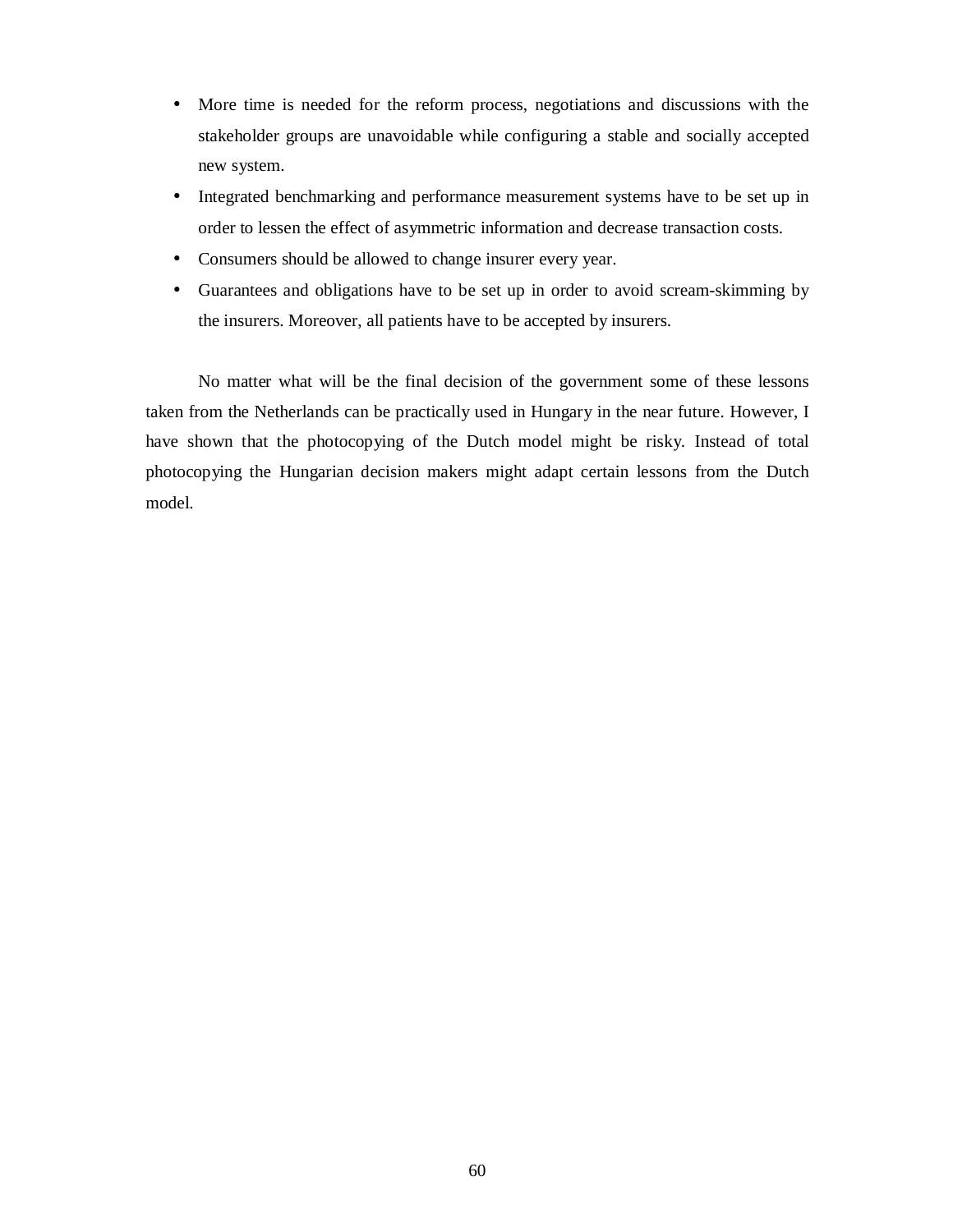## **References**

Anderson G.F. and Hussey P. (2004): Health, Nutrition and Population (HNP) Discussion Paper Special Issues with Single-payer Health Insurance Systems

Britannica Concise Encyclopedia, downloaded from: <http://www.answers.com/topic/health>insurance 10.05.2007.

Busse, R. (2002): 'The Netherlands', in Anna Dixon and Elias Mossialos, *Health Care Systems in Eight Countries: Trends and Challenges,* London p.62.

Busse, R.; Doljsak, M.; Exter, A.; Helmans, H. (2004): Health Care Systems in transition, **Netherlands** 

Cabral, Luis M. B. (2000): Introduction to Industrial Organizations, Massachussets Institute of Technology Press, p. 269.

Dózsa Cs. – Dérer I. – Takács E. – Bognár V. (2006): Az OEP szolgáltatásvásárlói és biztosítói szerepének erősítése: a működés korszerűsítésének lehetőségei, p.12

Enthoven A. C. (1988): Theory and practice of managed competition in health care finance, Amsterdam

Gaál P. (2004): Health Care Systems in Transitions, European Observatory on Health Systems and Policies pp. 5-7.

Green book on Hungarian Health Care, 2006

Health Insurance in the Netherlands, Ministry of Health Welfare and Sports, 2004.

Health reform in the Netherlands: a model for Hungary? - presentation, presented in Budapest, 29.01.2007.

Heidenheimer, A.J., Heelo, H., Adams, C.T., (1975): Comparative Public policy, The politics of social choice in America, Europe and Japan

In search of efficiency: improving health care in Hungary, Economics Department Working Papers No. 446., OECD

Kornai, J (1997): The Transition from Socialism, The Reform of the Welfare State and Public Opinion in: American Economic Review Vol. 87, No. 2. 1997.

Kornai J. – Eggleston K.(2001): Choice and solidarity: The Health care sector reform in Eastern Europe and proposals for reform, In: International journal of health care finance and economics; vol. 1 (2001), afl. 1, pag. 59-84.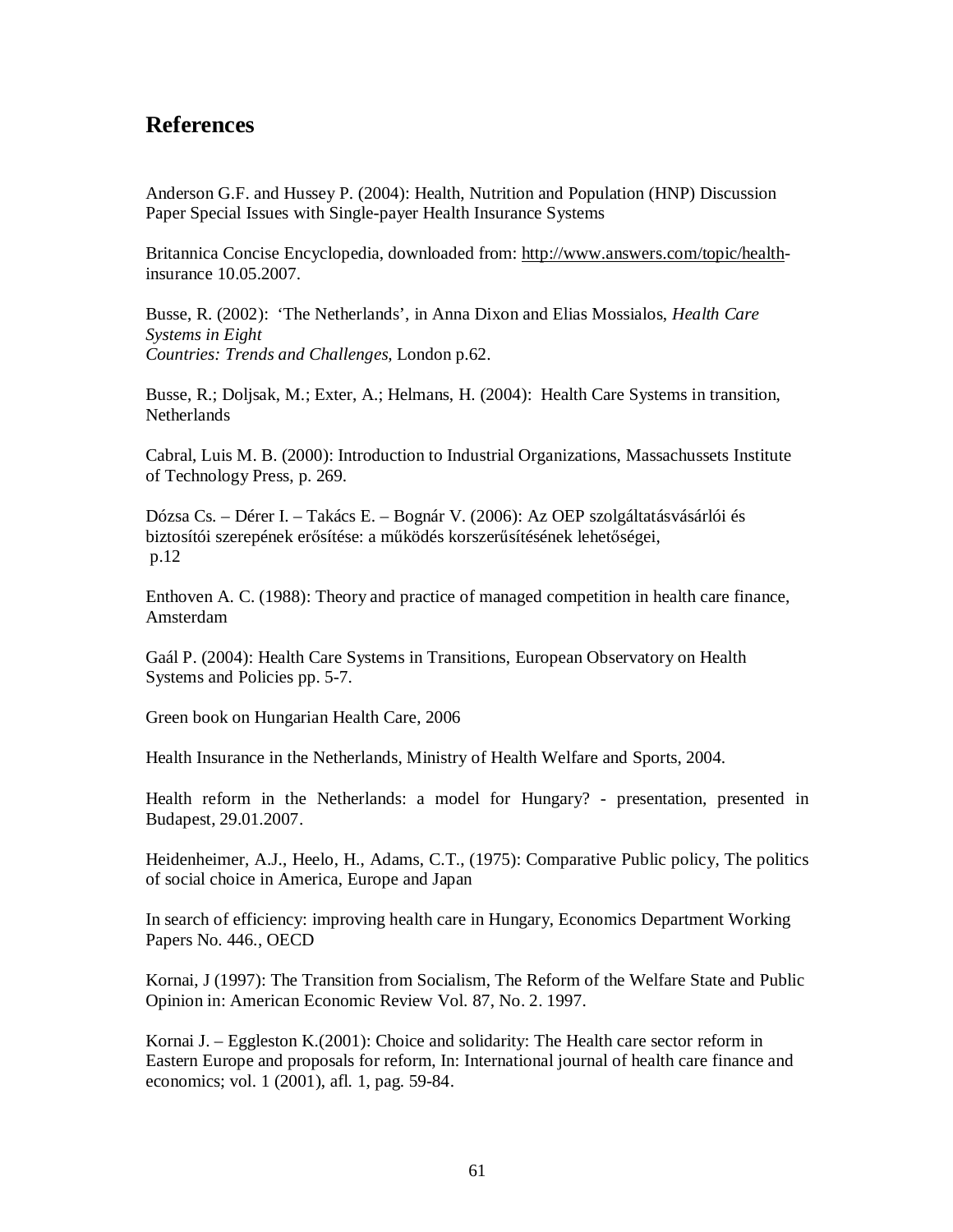Mihályi et al. (2007): The 2007-2009 Reform of the Hungarian Health Insurance System, Working paper

New health care system in the Netherlands, 2006, Ministry of Health, Welfare and Sports

Nolan, C. (ed.) (2001): Public sector reform, Palgrave Publishers Ltd., New York

OECD Health Data 2006 downloaded from [http://www.oecd.org/document/16/0,2340,en\\_2825\\_495642\\_2085200\\_1\\_1\\_1\\_1,00.html](http://www.oecd.org/document/16/0,2340,en_2825_495642_2085200_1_1_1_1,00.html) 05. 15. 2007.

Olson, Mancur (1965): Logic of Collective Action: Public Goods and the Theory of Groups, (Harvard Economic Studies), Cambridge

Osborne, D., Gaebler T. (1993): Reinventing government: how the entrepreneurial spirit is transforming the public sector, New York, Plume

Pierson, Paul (2000): "Increasing Returns, Path Dependence, and the Study of Politics." American Political Science Review, June

Proposals for a taxonomy of health insurance OECD Study on Private Health Insurance, June 2004.

Rose, R. (2005): Learning from comparative public policy **:** a practical guide, London, Routlidge

Schrijvers, A.J.P. (ed.) (1997): Health and health care in the Netherlands

Shleifer, A. (1998): State versus private ownership, NBER working paper series, ISSN 0898- 2937

Stone, D. (2002): "Policy paradox: The art of political decision making" Norton and company, London pp.80-85.

Towards a sound system of medical insurance? Consumer driven healthcare reform in the Netherlands: The relaxation of supplyside restrictions and greater role of market forces. (2002)

Towards a sound system of medical insurance (2001), SER

van de Ven, W.P.M.M. and Schut, F.T.: The first decade of market oriented health care reforms in the Netherlands, p.2.

Wall A. (ed.) (1996): Health care systems in liberal democracies, Routledge, London, pp76- 103.

Weisbrod, B.A., (1991): "The health care quadrilemma: an essay on technological change, insurance, quality of care, and cost containment," Journal of Economic Literature, Vol. 29, pp. 523-552.